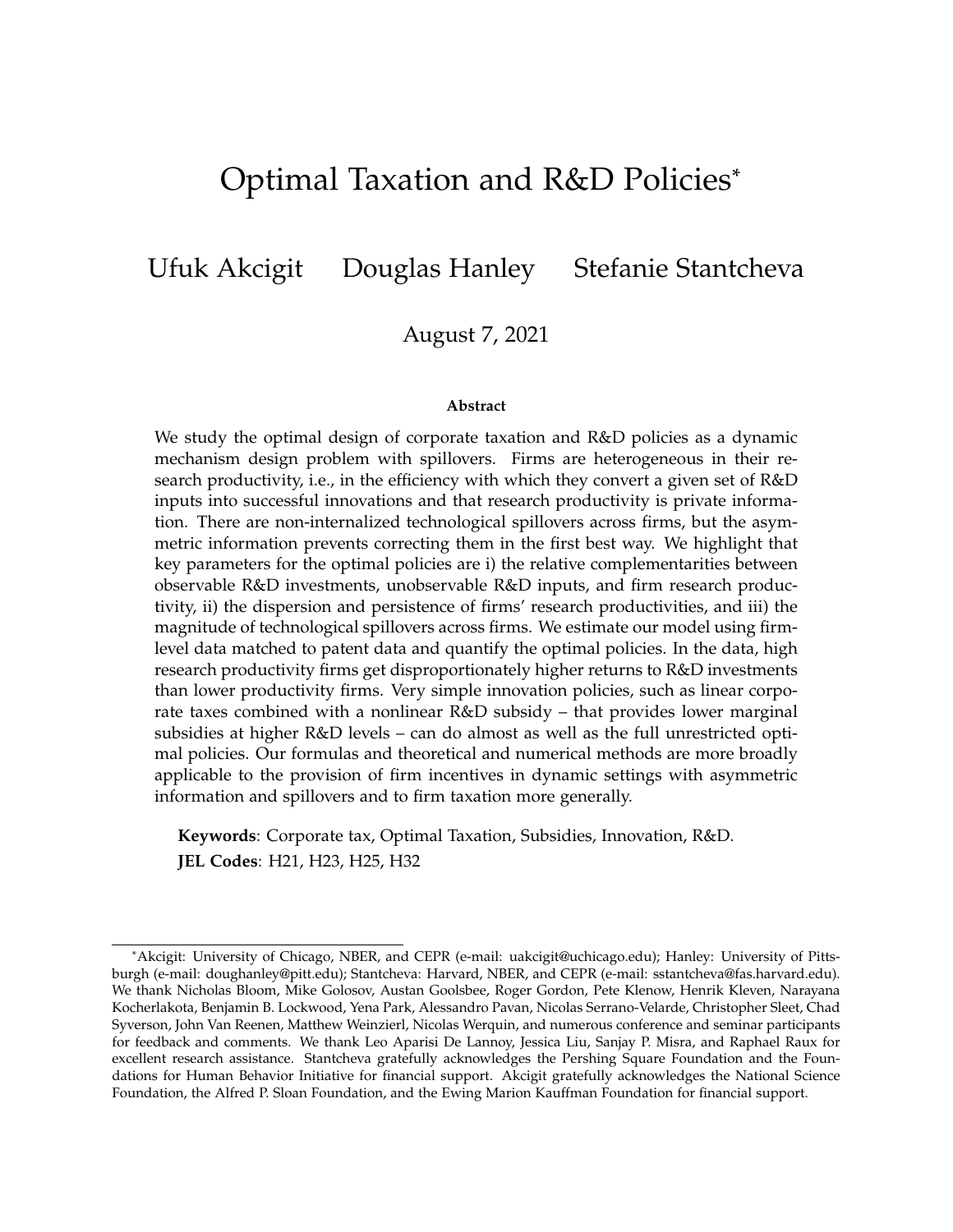### **1 Introduction**

Governments all over the world attempt to foster innovation. In many countries, they intervene in the R&D process of private businesses through a wide variety of policies, including, but not limited to, tax credits, tax deductions, direct grants for research, contracting with private firms, subsidies for R&D costs, or direct funding of research. The sheer scale of public resources spent on R&D and the variety of the policies thus funded raises the question of what the right design of R&D policies should be.

One major challenge for innovation policy is asymmetric information. The quality of a firm's organization, management, processes or ideas – which shape its innovation outcomes, conditional on inputs – are private information and very difficult for outside parties, including the government, to observe.<sup>[1](#page-0-0)</sup> One approach for addressing this asymmetric information problem is that adopted by Venture Capitalist firms, which perform very hands-on and thorough screening, and provide staged financing subject to intense monitoring. But this intensive hands-on approach is not easily scalable and thus not applicable when it comes to thinking about large-scale government policies. The innovation literature has extensively addressed how to deal with spillovers from innovation, but it has dealt much less with asymmetric information about firms and how to screen firms that are good at innovation from bad ones.

In this paper study the optimal design of taxation and R&D policies under asymmetric information. We use new methods from the public economics literature, theoretical advances of mechanism design, and firm-level data matched to patent data to discipline and quantify our analysis. We build a framework that captures this essential aspect of asymmetric information in innovation and addresses the following questions theoretically and quantitatively: Without restricting the set of policy tools *a priori*, what are the best policies for innovation? What key parameters do optimal policies depend on? Are there simple policies that are almost as good as the fully optimal ones?

There are two market failures in our setting that leave scope for some form of government intervention: First, there are technology spillovers between firms, whereby one firm's innovations affect other firms' productivities. Second, innovation is not appropriable and, absent Intellectual Property Rights (IPR) policy, any firm could use an "idea" embodied in an innovation. IPR policy may, however, itself create a distortion, as is the case for instance of a patent system that grants firms monopoly rights.

The main impediment to fixing the market distortions in a non-distortionary way – and the key feature of our analysis – is asymmetric information. Indeed, firms are heterogeneous in their research productivity and, importantly, this research productivity is private information and unobservable to the government. A higher research productivity allows a firm to convert a given set of research inputs into a better innovation output. In addition, while some of the inputs into the R&D process are observable (we call them "R&D investment"), others are unobservable

 $1<sup>1</sup>$ As shown in the empirical literature, reviewed in Section [2.4.](#page-11-0)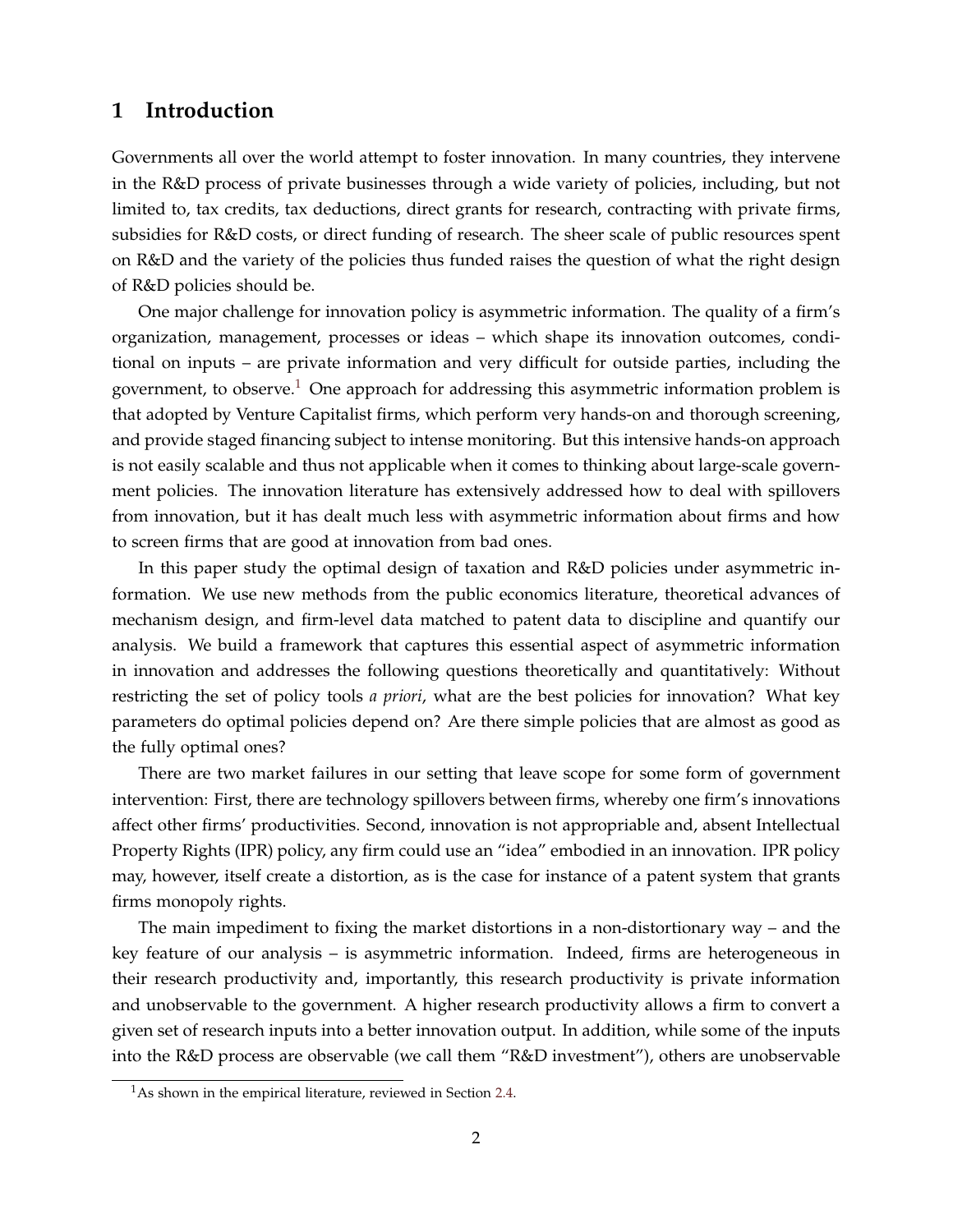("R&D effort"). The firm's research productivity evolves stochastically over time. Although the firm has some advance information about its future productivity, it cannot perfectly foresee it. As a result, at the time when the firm invests resources in R&D, the innovation outcome that will result from these R&D investments is yet uncertain.

In a world without private information, the government could perfectly correct for the technology externality through a Pigouvian subsidy and for the lack of appropriability of innovation through, for instance, a prize system. The asymmetric information means that the government needs to take incentive constraints into account when designing its innovation policies and limits how close the economy can get to full efficiency. We show that the need to screen firms may starkly modify the recommendations that arise with observable firm types.

Studying optimal policy under asymmetric information in a dynamic R&D investment model with spillovers is technically involved: we view the tractable model presented in Section [2](#page-5-0) to be one of our contributions. We pose the problem as one of mechanism design, in which we do not *ex ante* restrict the policies that the government can use: in this direct revelation mechanism, the government can directly choose allocations for each firm type, subject only to the asymmetric information incentive constraints. We build on new mechanism design methods described below and extend them by offering a new approach to allow for spillovers between agents (firms) in the presence of asymmetric information.

We first characterize the constrained efficient allocations that arise in this direct revelation mechanism with spillovers. We find that the optimal incentives for R&D trade-off a Pigouvian correction for the technology spillover and a correction for the monopoly distortion against the need to screen good firms from bad ones. How much R&D should optimally be subsidized depends critically on a key parameter, namely the complementarity of R&D investment to R&D effort (i.e., the complementarity between observable and unobservable innovation inputs) relative to the complementarity of R&D investment to firm research productivity. The more complementary R&D investment is to unobservable firm research productivity, the more rents a firm can extract if R&D investment is subsidized. This complementarity puts a brake on how well the government can correct for the technological spillovers and the monopoly distortion. Optimal screening in this case requires dampening the first-best corrective policies. On the other hand, if R&D investments are more complementary to unobservable firm R&D effort, they stimulate the firm to put in more of the unobservable input, which makes the R&D subsidies optimally larger. The persistence of firms' research productivity shocks and the strength of spillovers are other key determinants of the optimal policies. We show that these constrained efficient allocations can be implemented with a parsimonious corporate income tax function.

We take the model to the data leveraging firm-level data matched to U.S. Patent Office Patent data. This allows us to measure the inputs into R&D, the production decisions, and the innovation output as captured by patents and their citations. The estimation of our model based on key data moments lets us to quantify the optimal policies, as well as study how close simpler innovation policies can come to approximating the full unrestricted mechanism by comparing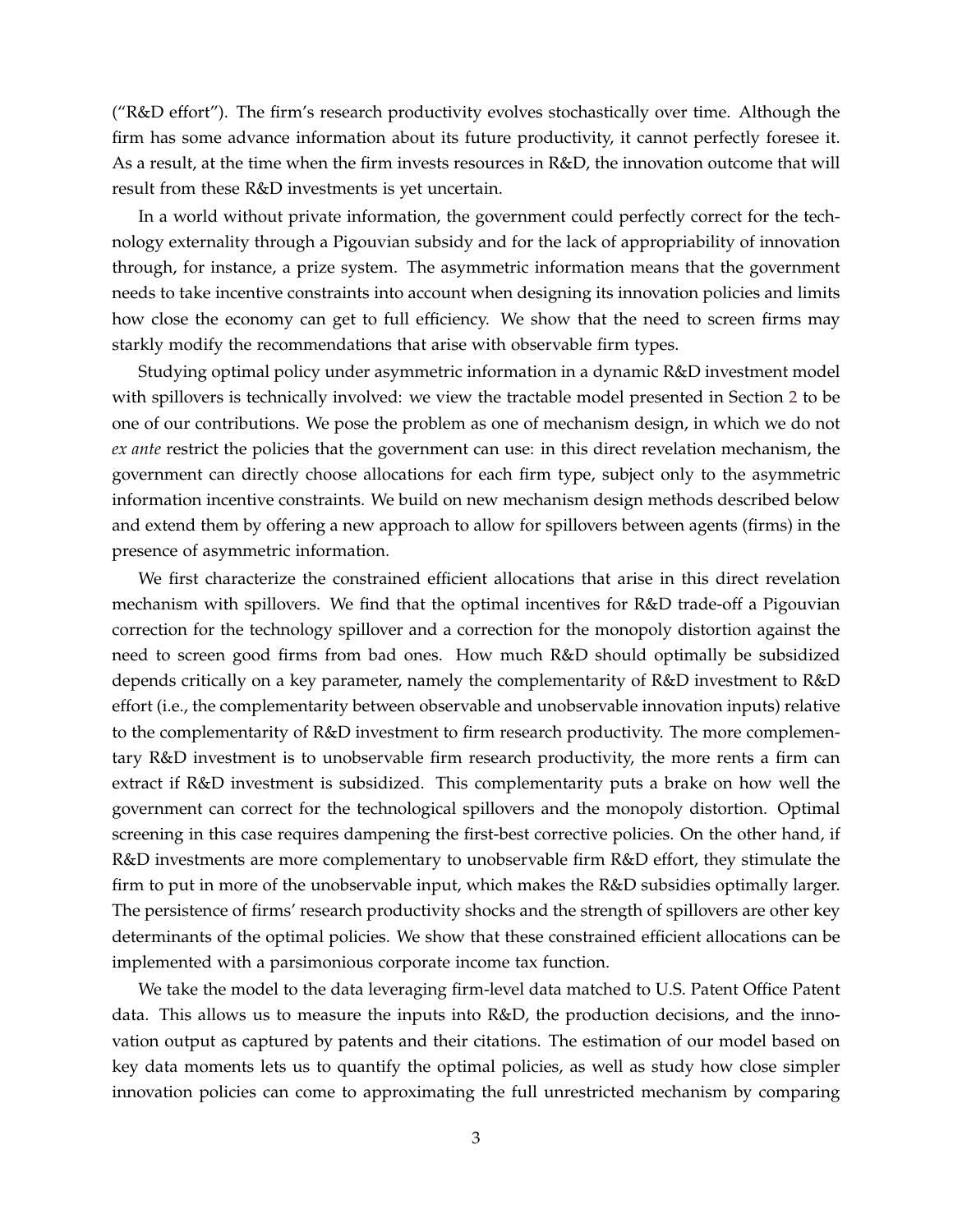the revenue raised from the full optimum to the one raised by restricted and simpler policies.

In the data, we find that R&D investments are highly complementary to a firm's research productivity and that higher productivity firms generate disproportionately more innovation from any given R&D investment. Since higher productivity firms have a comparative advantage at innovation, it is better to incentivize R&D investments less for the lower productivity firms, as this makes mimicking them more attractive for high productivity firms. We discuss how these incentives translate into "wedges" and then into actual taxes and subsidies.<sup>[2](#page-0-0)</sup>

Regarding the wedges, on balance, a higher net incentive for R&D for higher research productivity firms is provided with a lower profit wedge at higher profit levels and a lower R&D wedge at higher R&D levels. The intuition for why this is the best screening mechanism is that higher productivity firms are able to generate more profits from the same research investments, and an allocation with a lower profit wedge and a lower R&D wedge is going to be more attractive to them than it will be to low productivity firms.

Regarding the taxes and subsidies, a nonlinear, separable Heathcote-Storesletten-Violante (HSV) type subsidy combined with an HSV-type profit tax performs almost as well as the optimal policy. It features decreasing marginal profit taxes (increasing marginal profit subsidies) at higher profit levels and decreasing marginal R&D subsidies at higher R&D investment levels and thus perfectly mimics the shape of the wedges. In fact, quantitatively, the most important feature is the nonlinearity in the R&D subsidy: making the profit tax linear (and lower) only generates a small welfare loss. The intuition is that a constant profit tax that is more generous than it should for low profit firms, and at about the right level for high profit firms does reasonably well since the loss from giving low profit firms a too generous tax is quantitatively small given that they make low profits to start with. Thus, linear corporate income taxes– as they are often seen around the world – can be very close to optimal for innovating firms if combined with the right nonlinear R&D subsidy.

**Related Literature.** There is a long-standing static contract theory literature on the regulation of firms under private information to which our paper contributes [\(Laffont and Tirole,](#page-43-0) [1986;](#page-43-0) [Baron and Myerson,](#page-41-0) [1982\)](#page-41-0). Very few papers consider the regulation of research and innovation: [Sappington](#page-43-1) [\(1982\)](#page-43-1) does so in a simple static model.

Some papers study the corrective role of personal income taxes when there are externalities such as rents [\(Rothschild and Scheuer,](#page-43-2) [2016;](#page-43-2) [Piketty et al.,](#page-43-3) [2014;](#page-43-3) [Lockwood et al.,](#page-43-4) [2017\)](#page-43-4). These models are static, focus on individuals rather than firms, and consider a relatively blunt tool (namely, income taxation) because the externality-inducing action cannot be directly taxed or subsidized.

We contribute also to the new dynamic public finance literature that uses mechanism design tools to study the dynamic income taxation of agents under idiosyncratic risk. Methodologically

<sup>&</sup>lt;sup>2</sup>Wedges measure the distortion in allocations relative to the laissez-faire economy's allocations and are thus akin to implicit taxes and subsidies.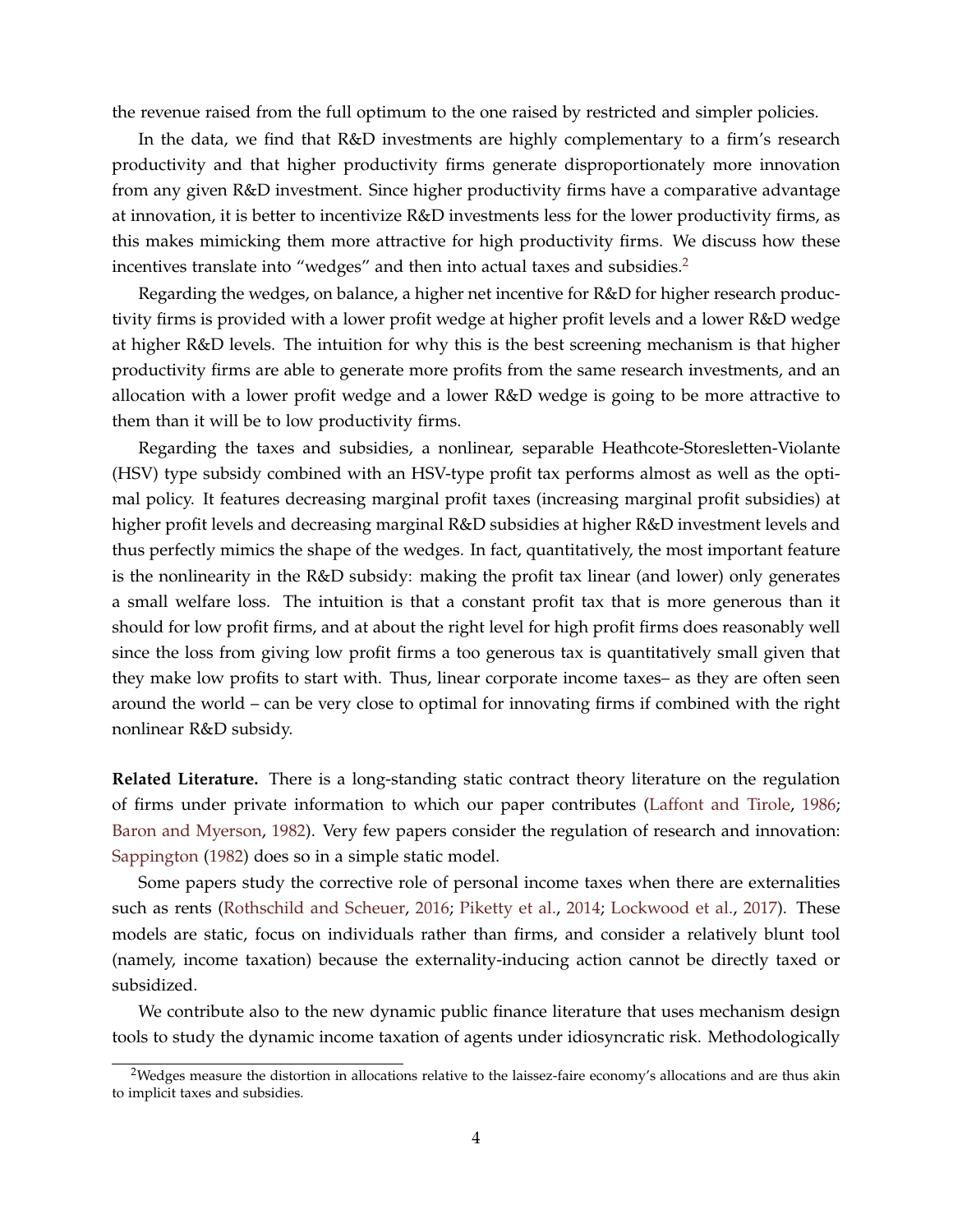related papers are, among others, [Albanesi and Sleet](#page-41-1) [\(2006\)](#page-41-1), [Farhi and Werning](#page-42-0) [\(2013\)](#page-42-0), [Golosov,](#page-42-1) [Tsyvinski, and Werning \(2006\),](#page-42-1) [Golosov, Tsyvinski, and Werquin \(2014\),](#page-42-2) [Sachs, Tsyvinski, and](#page-43-5) [Werquin \(2016\),](#page-43-5) and [Werquin](#page-43-6) [\(2016\)](#page-43-6). Closest are the papers by [Stantcheva](#page-43-7) [\(2015\)](#page-43-7) and [Stantcheva](#page-43-8) [\(2017\)](#page-43-8), which incorporate endogenous investments in human capital into the (personal) dynamic tax problem. We build on the mechanism design methodology developed in [Pavan, Segal, and](#page-43-9) [Toikka \(2014\),](#page-43-9) which we augment with dynamic spillovers and a realistic, infinite-horizon dynamic life-cycle model of innovating firms, with technology spillovers, and where the asymmetric information of the firm regarding its research productivity evolves stochastically over time. We also take into account the private market between intermediate and final goods producers. To solve the model with spillovers, we extend the two-step approach with an "inner" and "outer" problem proposed by [Rothschild and Scheuer](#page-43-10) [\(2013\)](#page-43-10) to this dynamic, infinite-horizon firm setting.

Theoretically, our contributions relative to these aforementioned lines of work are, first, the addition of spillovers between agents (in our case, firms). Because of this important extension, the solution methods are different, theoretically and computationally. Second, we also provide what is an entirely new and general framework to study the taxation of firms that captures key elements such as market power, investments, production, heterogeneity in productivity, intellectual property, and asymmetric information. We also allow for an infinite horizon. This framework is very malleable: we illustrate several possible extensions in Online Appendix [OA.3](#page-50-0) and depending on the question at hand, parts of it can also be shut off. In particular, our model could be used to study firm taxation more broadly, when the main goal is not to incentivize innovation, but when firms' have unobservable and stochastic productivity types. Computationally, we take the major step to fully estimate this dynamic model with spillovers in the data, giving precise empirical content to the variables in our model thanks to the match between patent data and firm-level data.

[Grossman et al.](#page-42-3) [\(2013\)](#page-42-3) study the optimal time path of R&D subsidies in a standard semiendogenous growth model and the welfare loss from implementing the long-run optimal invariant policy. There are several key differences to our setting: the authors adopt a Ramsey-approach (linear policies) where they parameterize the policies ex ante and have numerical solutions. We adopt a mechanism design approach. They do not incorporate heterogeneity in and private information about firms' productivities.

We also use findings from the empirical literature on R&D and productivity to discipline our model and quantitative estimation [\(Goolsbee,](#page-42-4) [1998;](#page-42-4) [Bloom et al.,](#page-41-2) [2002;](#page-41-2) [Bloom and Griffith,](#page-41-3) [2001;](#page-41-3) [Bloom et al.,](#page-41-4) [2002\)](#page-41-4). [Bloom and Van Reenen](#page-41-5) [\(2007\)](#page-41-5), [Bloom et al.](#page-41-6) [\(2012\)](#page-41-6), and [Bloom et al.](#page-41-7) [\(2013\)](#page-41-7)) lends support to the idea that firms are heterogeneous in terms of the efficiency with which they can put their resources to productive use, and that these differences may be exceedingly difficult for the government or regulator to see. Several papers document the gap between the private and social returns to R&D and spillovers [\(Jones and Williams,](#page-42-5) [1998,](#page-42-5) [2000\)](#page-42-6); we rely on the estimates in [Bloom et al.](#page-41-8) [\(2013\)](#page-41-8) to pin down the magnitude of spillovers.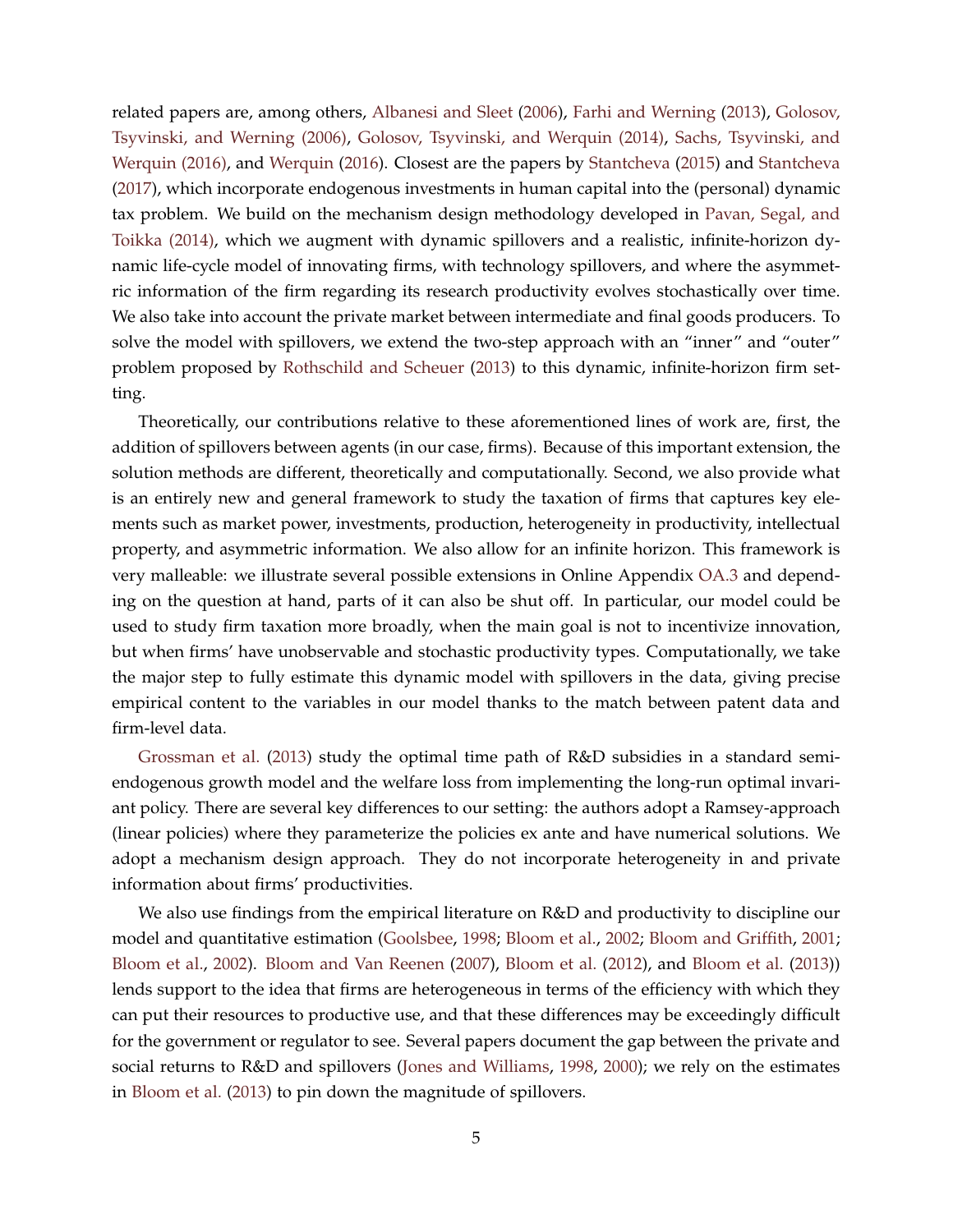The rest of the paper is organized as follows. Section [2](#page-5-0) presents the dynamic model and discusses its assumptions, providing also empirical justification for the focus on asymmetric information in innovation. Section [3](#page-15-0) sets up and solves the full dynamic model; Section [4](#page-20-0) discusses the forces that shape the optimal policies. Section [5](#page-27-0) estimates the model using firm data matched to patent data and simulates the optimal policies. Section [6](#page-37-0) considers the welfare loss from simpler, restricted policies relative to the full optimum. Section [7](#page-40-0) points to directions for future research. The Online Appendix contains all proofs and a description of the computational procedure. A Supplementary Materials Appendix, attached to the working paper version [\(Akcigit](#page-41-9) [et al.,](#page-41-9) [2017\)](#page-41-9) contains a simpler 2-type, one-period version of the model and many sensitivity and robustness checks for the estimation.

### <span id="page-5-0"></span>**2 A Dynamic Model of R&D Investments**

We present a dynamic model of R&D investments with spillovers that is tractable enough for the theoretical study of the optimal mechanism with asymmetric information. As mentioned in the introduction, first, such a model could lend itself to the study of other types of firm investments with asymmetric information and spillovers. Second, with our core setup and methodology in place, additional aspects of R&D investments by firms can be incorporated. Some of these possible generalizations are discussed in Section [2.5,](#page-13-0) together with our modeling choices. Finally, by turning off certain aspects such as spillovers and specifying a particular market structure between final and intermediate good producers, our framework is also amenable to studying firm taxation with heterogeneous firms more generally, even for non-innovating firms.

#### **2.1 Setting**

The core of the model are firms, producing and selling differentiated intermediate goods. They engage in R&D to improve the quality of their differentiated products through innovation. There are both observable and unobservable R&D inputs. More precisely, the quality *q<sup>t</sup>* at time *t* of the intermediate good evolves according to:

$$
q_t = H(q_{t-1}, \lambda_t) \tag{1}
$$

where  $\lambda_t$  is the endogenous quality improvement for period *t*, which we call the "step size:"

$$
\lambda_t = \lambda_t (r_{t-1}, l_t, \theta_t) \tag{2}
$$

The step size depends on three components:

*(i) Observable R&D inputs*: *rt*−<sup>1</sup> denotes the resources that the firm spent on R&D in period *t* − 1. They include the pay of scientists and researchers, lab equipment, material supplies, and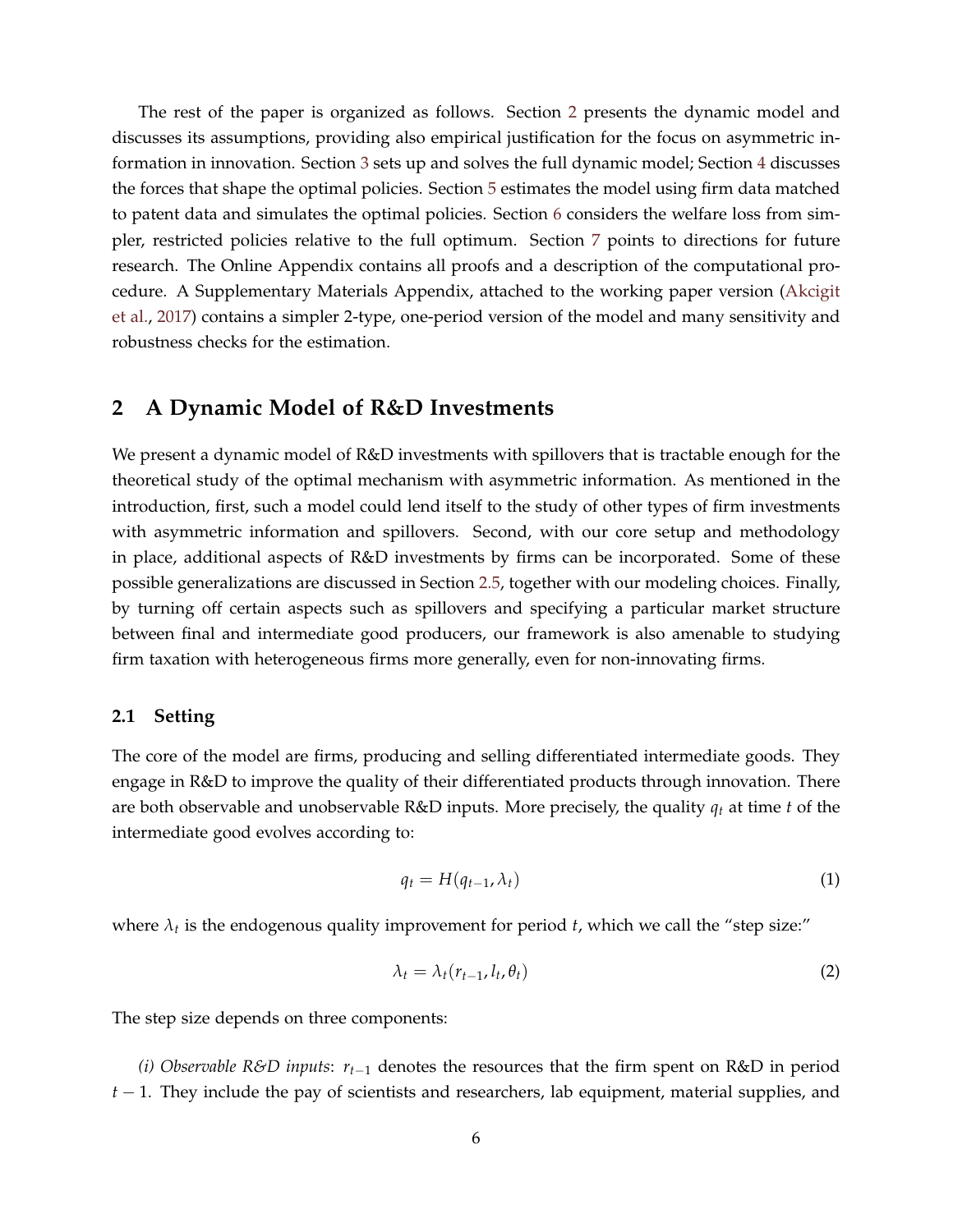raw materials for research and innovation. Their monetary cost is  $M_t(r_t)$ , with  $M'_t(r_t) > 0$  and  $M_t''(r_t) \geq 0.3$  $M_t''(r_t) \geq 0.3$  We will call these observable inputs "R&D *investments.*"

*(ii) Unobservable R&D inputs:* Each firm also needs to provide some unobservable R&D inputs, which cannot be directly monitored by the government. One such input, among several possible ones, would naturally be unobservable research effort, which is required in order to transform the material resources into an innovation output. We will call these unobservable R&D inputs "R&D *effort*" for concreteness, although they could include other costly, unobservable actions taken at the organizational level and that contribute to research. They are denoted by  $l_t$  and entail a cost  $\phi_t(l_t)$  for the firm, which is increasing and convex.

*(iii) Firm type:* Every firm has a type *θ<sup>t</sup>* that determines the efficiency with which it converts the observable and unobservable inputs *rt*−<sup>1</sup> and *l<sup>t</sup>* into innovation (product quality), called "research productivity." For instance, *θ* may represent the efficiency of management, an interpretation bolstered by recent papers on the importance and heterogeneity of management practices across firms [\(Bloom and Van Reenen \(2007\),](#page-41-5) [Bloom, Sadun, and Van Reenen \(2012\),](#page-41-6) [Bloom et al.](#page-41-7) [\(2013\)](#page-41-7)). The type can also be a composite measure of several exogenous characteristics of a firm that shape its efficiency in producing innovations, such as the quality of its organization, of its business model, or of its "ideas." What is key is that firms differ in their ability to produce innovation and that this ability is hard to observe by a government or regulator.

It is critical to bear in mind that for policy design purposes, it is equivalent whether a characteristic (such as research productivity) is truly unobservable or whether it is simply impossible to condition policies on it. In either case, the incentive compatibility constraints that will be at the core of our mechanism design problem are needed. In addition, note that if innovation output depends on such unobservable (or non-verifiable) characteristics such as research productivity, it also means that there are some unobservable inputs. The latter prevent the government from perfectly "inverting" the innovation outcome (conditional on observable inputs) to obtain the productivity type. If all inputs were perfectly observable (e.g. the firm could not misreport them) there would be no asymmetric information problem. In Section [2.4](#page-11-0) we provide abundant empirical evidence on the prevalence of asymmetric information in the innovation arena.

The type  $\theta_t$  evolves over time according to a Markov process  $f^t(\theta_t|\theta_{t-1})$  on  $\Theta = [\underline{\theta}, \overline{\theta}]$ . Denote by  $\theta^t$  the history of type realizations until time *t*, i.e.,  $\theta^t = {\theta_1, ..., \theta_t}$  and by

$$
P(\theta^t) := f^t(\theta_t | \theta_{t-1}) ... f^1(\theta_1)
$$

the probability of that history.

We assume that:

$$
\frac{\partial \lambda}{\partial \theta} > 0 \qquad \frac{\partial \lambda}{\partial r} > 0 \qquad \frac{\partial \lambda}{\partial l} > 0 \qquad \frac{\partial^2 \lambda}{\partial \theta \partial l} > 0
$$

 $3$ Taking a broad view of these material inputs is consistent with the fact that many types of material inputs and expenses are eligible for R&D tax credits or subsidies [\(Tyson and Linden,](#page-43-11) [2012\)](#page-43-11).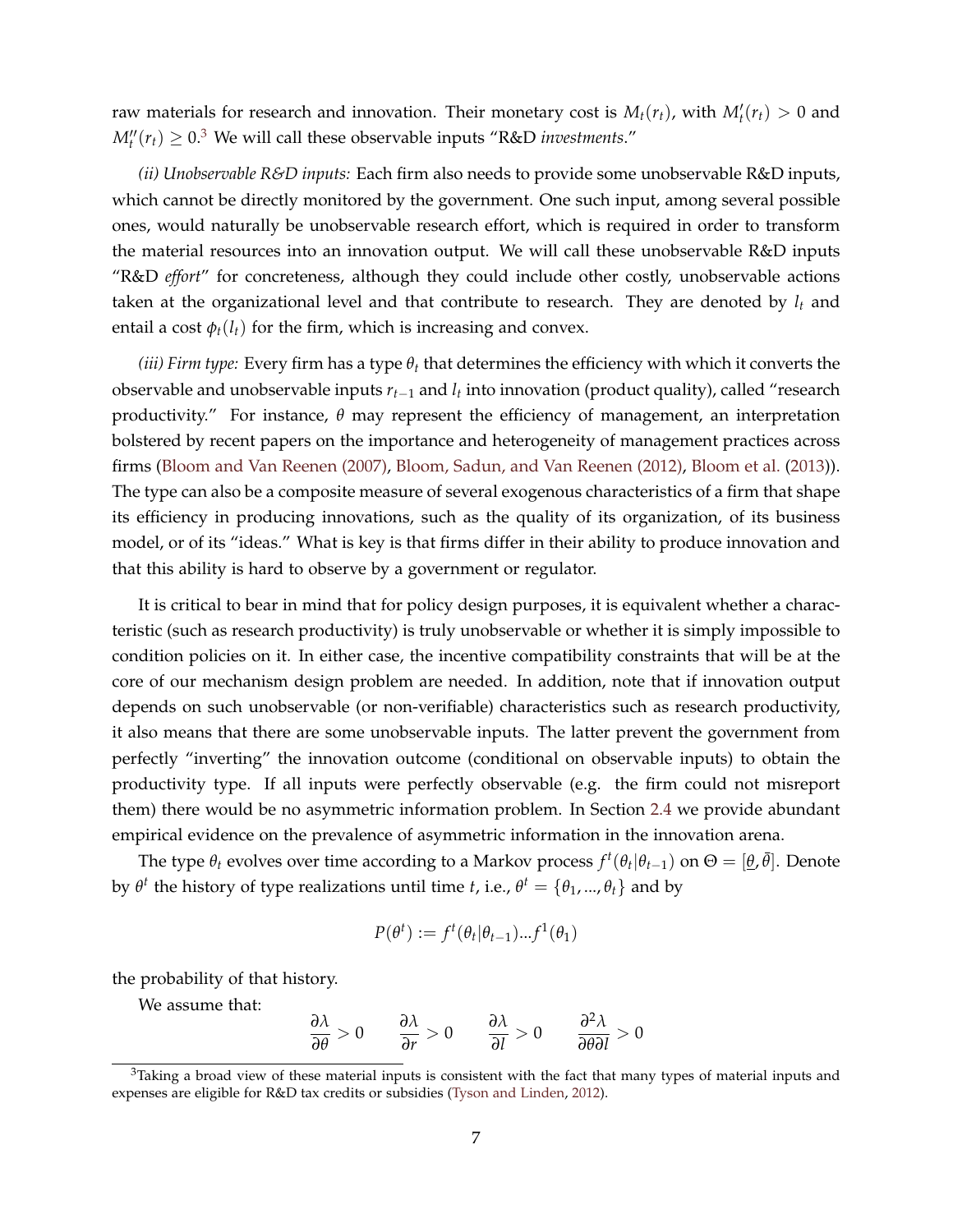so that higher realizations of research productivity *θ*, higher R&D investments and higher effort lead to a higher step size, and the marginal returns to effort are higher for higher types of firms (the latter assumption will permit screening types).

Let us emphasize here the two related, but conceptually very distinct terms used: Firm's product *quality* refers to the product quality *q<sup>t</sup>* of the intermediate good produced by the firm. Firm *research productivity* refers to the efficiency type of the firm, *θ<sup>t</sup>* , that affects the innovation process which produces the product quality *q<sup>t</sup>* . [4](#page-0-0)

Note that because the step size depends on lagged R&D investments and on the stochastic realization of *θ<sup>t</sup>* , about which the firm has some, but not perfect, advance information at the time the R&D investment decisions *rt*−<sup>1</sup> are made, the returns to R&D are both stochastic and heterogeneous across different types of firms. This captures the notion that a given spending on R&D has uncertain returns and is not guaranteed to lead to a good innovation. The distinction in the timing between R&D investments and effort has no technical implications and will not change our results qualitatively or quantitatively.<sup>[5](#page-0-0)</sup> Conceptually,  $R&D$  investments can be thought of as observable investments that – much like physical capital investments – take a while to yield returns and are determined before the uncertainty is realized. R&D effort can be viewed as inputs that can more easily be adjusted in response to the current state, i.e., utilization rate of the equipment, managerial input, process improvements, labor effort of researchers, etc.

**Input complementarity:** We can characterize the complementarity between the three different inputs that enter the step size using the Hicksian coefficient of complementarity [\(Hicks,](#page-42-7) [1970\)](#page-42-7), which will be important for the results. For any two variables  $(x, y) \in \{\theta_t, r_{t-1}, l_t\} \times \{\theta_t, r_{t-1}, l_t\}$ , the Hicksian coefficient of complementarity between variables  $x$  and  $y$  in the step size creation is denoted by:

$$
\rho_{xy} = \frac{\frac{\partial^2 \lambda}{\partial x \partial y} \lambda}{\frac{\partial \lambda}{\partial x \partial y}}
$$
\n(3)

The higher coefficient *ρxy* is, the more inputs *x* and *y* are complementary in the production of the step size. To give a few examples, suppose that the step size function takes the multiplicatively separable form:

$$
\lambda_t(r_{t-1}, l_t, \theta_t) = h_t^1(r_{t-1})h_t^2(l_t)h_t^3(\theta_t)
$$

for some increasing functions  $h_t^1$ ,  $h_t^2$ , and  $h_t^3$ . Then,  $\rho_{\theta l} = \rho_{\theta r} = \rho_{lr} = 1$ . On the other hand, an additively separable step size function

$$
\lambda_t(r_{t-1}, l_t, \theta_t) = h_t^1(r_{t-1}) + h_t^2(l_t) + h_t^3(\theta_t)
$$

<sup>4</sup>To clarify a sometimes confusing point: once produced, innovations are non-rival and non-appropriable absent IPR. The inputs into that innovation are, as usual, rival.

 $^5$ If the timing was contemporaneous, the sums and expectations for the R&D wedge in Proposition [1](#page-20-1) should simply be lagged one period.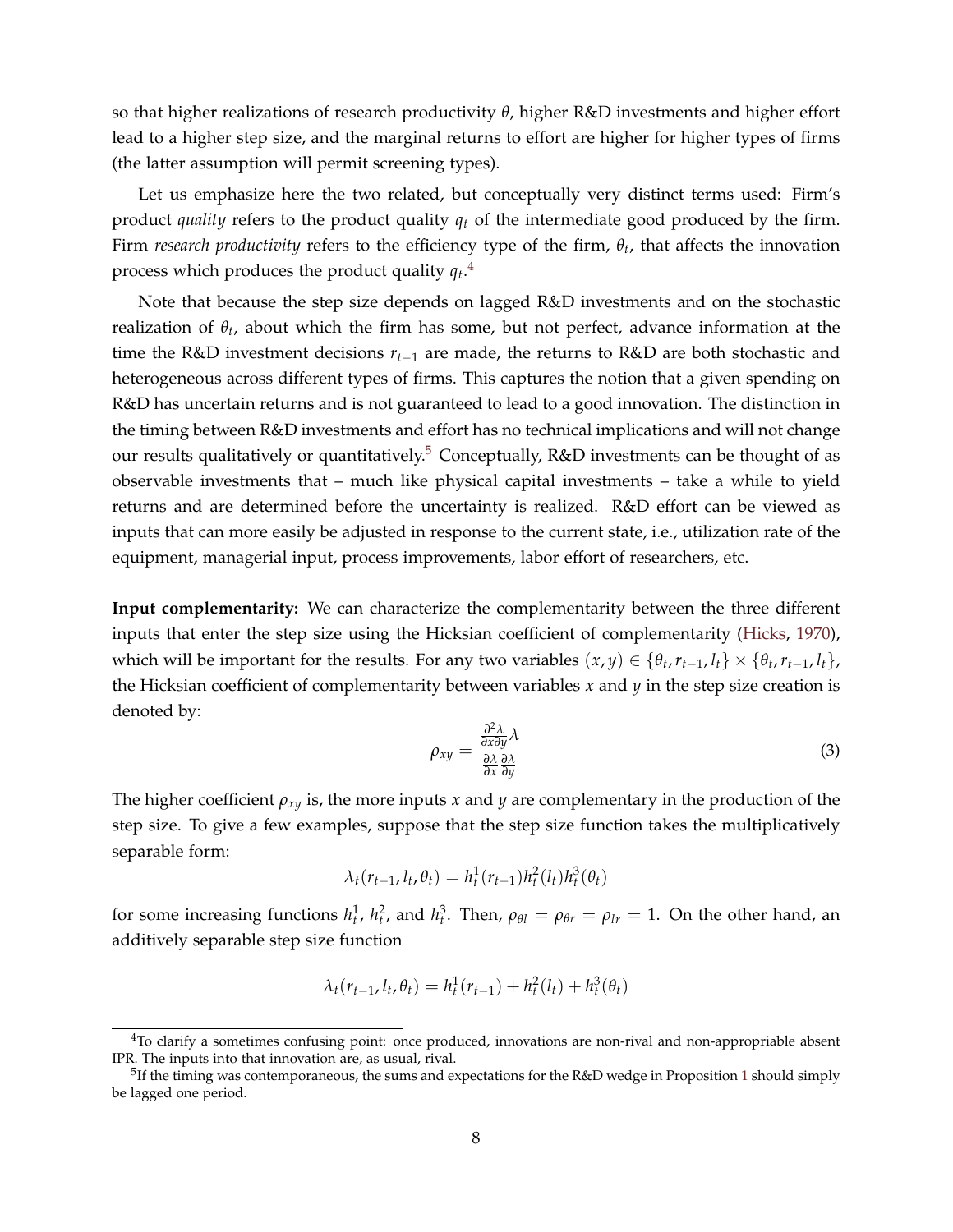would have  $\rho_{\theta l} = \rho_{\theta r} = \rho_{l r} = 0$ . Finally, a CES function of the form:

$$
\lambda_t(r_{t-1}, l_t, \theta_t) = (\alpha_r r_{t-1}^{1-\rho_t} + \alpha_\theta \theta_t^{1-\rho_t} + \alpha_l l_t^{1-\rho_t})^{\frac{1}{1-\rho_t}}
$$

<span id="page-8-0"></span> $\hbox{ has } \rho_{\theta l} = \rho_{\theta r} = \rho_{l r} = \rho_t.$ 





**Quality Spillovers:** An important element of the model is the presence of spillovers between firms. One firm's innovation has a beneficial effect on the production costs of other firms. Such spillovers can reflect the direct use of better technologies and processes in production and learning from new technologies to improve one's production. Currently, the specific shape of the knowledge spillovers in our model is taken from [Akcigit and Kerr](#page-41-10) [\(2018\)](#page-41-10) to capture the idea of "building on the shoulders of giants" [\(Aghion and Howitt,](#page-41-11) [1992;](#page-41-11) [Romer,](#page-43-12) [1990\)](#page-43-12). Importantly, however, the exact shape of the spillovers is not key for our theoretical results and the spillovers could appear in different parts of the model, as discussed in more detail below.<sup>[6](#page-0-0)</sup> Aggregate

<sup>&</sup>lt;sup>6</sup>In brief, all our formulas will be expressed at a general level as functions of net output and profits, which will depend on own quality and aggregate quality. The channel could be through the cost (as here), directly through the demand function (note that the equilibrium price always depends on aggregate quality), or through the innovation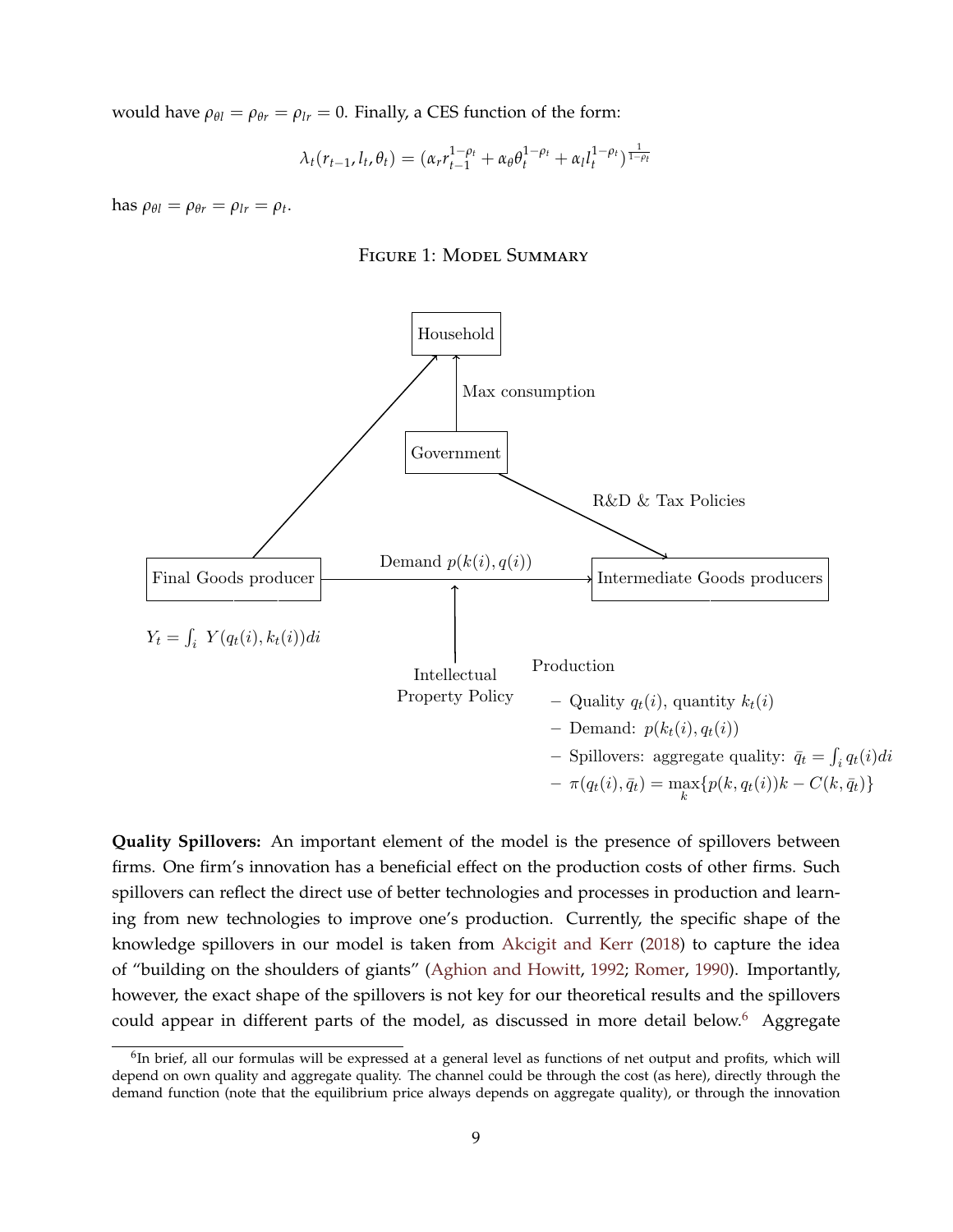quality is given by:

$$
\bar{q}_t = \int_{\Theta^t} q_t(\theta^t) P(\theta^t) d\theta^t \tag{4}
$$

The production cost of each firm is decreasing in aggregate quality so that the cost of producing *k* units of intermediate goods costs  $C_t(k, \bar{q}_t)$ .

**Final goods production:** The final good is consumed by consumers and is produced competitively using the intermediate goods as inputs. The production technology for the final good is:

$$
Y_t = \int_{\Theta^t} Y(q_t(\theta^t), k_t(\theta^t)) P(\theta^t) d(\theta^t)
$$
\n(5)

where  $Y(q_t(\theta^t), k_t(\theta^t))$  is the contribution of the intermediate good of firm  $\theta^t$  to the final good, and depends on the quantity  $k_t(\theta^t)$  and the quality  $q_t(\theta^t)$  of the intermediate good of firm  $\theta^t$ . The price of the final good is normalized to one. The demand function for the intermediate good that arises in the market will depend on the IPR regime, to which we turn next.

**Patent Protection and Monopoly Power:** In this setting, one way of capturing different IPR regimes is through different demand functions  $p(q_t(\theta^t), k_t(\theta^t))$ . Our benchmark case mirrors the current state of the world and grants the innovating firm full patent protection. Thus, the intermediate good producer has monopoly power and faces a downward sloping demand curve derived from the optimization problem of the final good producer, which is a function of the quality and quantity,  $p(q, k) = \frac{\partial Y(q, k)}{\partial k}$ .

**Firm Life Cycle:** Firms live for an infinite number of periods. We assume a small open economy with gross interest rate *R*. Let  $\theta^t | \theta_1$  denote a history  $\theta^t$  such that the period 1 type realization is *θ*<sub>1</sub> and let *P*(*θ<sup>t</sup>*|*θ*<sub>1</sub>) be the probability of that history after initial realization *θ*<sub>1</sub>. In the laissez-faire economy, the firm chooses quality  $q_t(\theta^t)$ , quantity  $k_t(\theta^t)$ , R&D investments  $r_t(\theta^t)$ , and R&D effort  $l_t$ ( $\theta^t$ ) to maximize its objective given its initial type  $\theta_1$ , initial quality  $q_0$  and R&D investments  $r_0$ :

<span id="page-9-0"></span>
$$
\sum_{t=1}^{\infty} \left(\frac{1}{R}\right)^{t-1} \int_{\Theta^t} \left(p(q_t(\theta^t), k_t(\theta^t)) k_t(\theta^t) - C(k_t(\theta^t), \bar{q}_t) - M_t(r_t(\theta^t)) - \phi_t(l_t(\theta^t))\right) P(\theta^t|\theta_1) d(\theta^t|\theta_1)
$$
 (6)

subject to the law of motion of quality  $q_t(\theta^t) = H(q_{t-1}(\theta^{t-1}), \lambda_t(l_t(\theta^t), r_{t-1}(\theta^{t-1}), \theta_t)).$ 

**Production decision:** Given the demand function  $p(q, k)$ , let production profits gross of R&D costs be:

$$
\pi(q_t(\theta^t), \bar{q}_t) := \max_k \{ p(q_t(\theta^t), k)k - C(k, \bar{q}_t) \}
$$

Their maximization pins down the quantity produced for a given quality level. Figure [1](#page-8-0) summarizes the model in schematic form.

production function.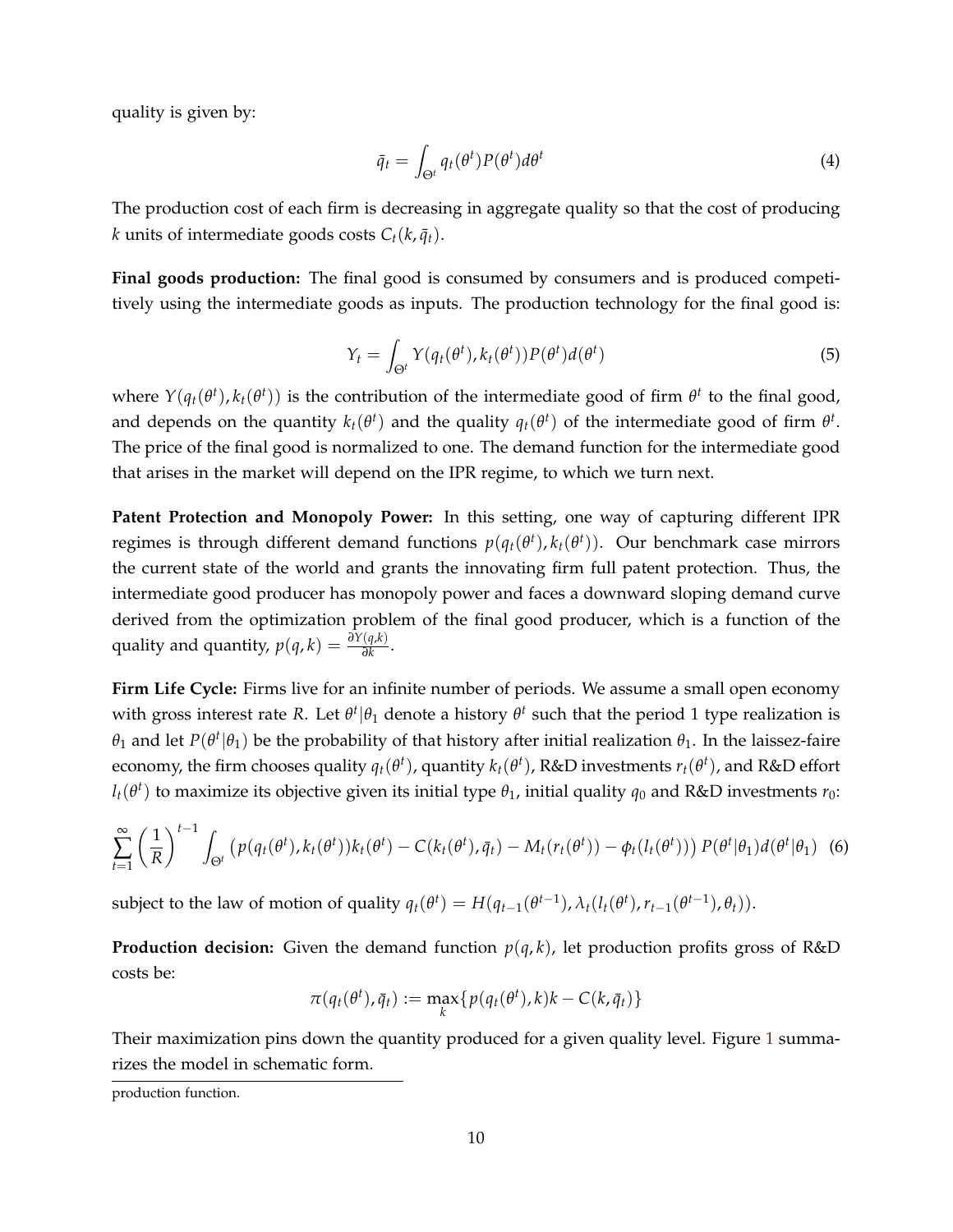#### **2.2 Social Welfare**

Consumer surplus is equal to the consumption of the final good, net of all transfers to firms. The gross transfer to the firm of type  $\theta^t$  in period  $t$  is the sum of its production costs  $(C(k_t(\theta^t), \bar{q}_t))$ ,  $R$ &D costs  $(M_t(r_t(\theta^t)))$ , and a net transfer denoted by  $T_t(\theta^t)$ . The exact shape of this net transfer will be specified depending on the market structure and information structure in each of the cases considered below (in the laissez-faire, the gross transfer is just price times quantity and the firm payoff is as in [\(6\)](#page-9-0)). Consumer surplus in period t is thus:  $Y(k_t(\theta^t), q_t(\theta^t)) - (C(k_t(\theta^t), \bar{q}_t) +$  $M_t(r_t(\theta^t))+T_t(\theta^t)).$  Let  $v_t(\theta^t)$  be the period  $t$  payoff (surplus) of a firm with history  $\theta^t$ , equal to:

$$
v_t(\theta^t) = T_t(\theta^t) - \phi_t(l_t(\theta^t))
$$
\n<sup>(7)</sup>

<span id="page-10-0"></span>Social welfare (the objective the planner maximizes) is a weighted sum of consumer surplus plus firm surplus: $<sup>7</sup>$  $<sup>7</sup>$  $<sup>7</sup>$ </sup>

<span id="page-10-1"></span>
$$
\sum_{t=1}^{\infty} \left(\frac{1}{R}\right)^{t-1} \left(\int_{\Theta^t} \left(Y(k_t(\theta^t), q_t(\theta^t)) - \left(C(k_t(\theta^t), \bar{q}_t) + M_t(r_t(\theta^t)) + T_t(\theta^t)\right) + (1-\chi)v_t(\theta^t)\right) P(\theta^t) d(\theta^t)\right)
$$
(8)

The key benchmark case in the contract theory literature has  $\chi = 1$  so that the social objective becomes maximizing total social surplus (consumer plus firm surplus), minus all informational rents, the so-called "virtual surplus." Note also that, even absent any redistributive concerns, maximizing efficiency essentially amounts to maximizing such a weighted sum of surpluses of consumers and firms, if we assume, as is standard in the contract theory literature that the planner can only raise the money for transfers through some distortionary method (e.g., excise taxes or distortionary income taxes on households), so that the cost of one unit of transfer is weakly greater than one (see [Laffont and Tirole](#page-43-0) [\(1986\)](#page-43-0)).

#### <span id="page-10-2"></span>**2.3 Two Market Failures and First Best Allocation**

There are two market failures in this setting (in the absence of any government intervention): first, the lack of appropriability of innovation means that there will be no investment in innovation as long as producers' profits are not protected by some IPR. Second, there are non-internalized technology spillovers that affect others' production technologies.

Suppose the planner could observe firm types and that transfers are perfectly non-distortionary  $(\chi = 0)$ .<sup>[8](#page-0-0)</sup> Social welfare is then *W*<sup>first-best</sup>, equal to total expected discounted output net of production costs, R&D investment costs, and R&D effort costs:

$$
W^{\text{first-best}} = \sum_{t=1}^{\infty} \left(\frac{1}{R}\right)^{t-1} \left(\int_{\Theta^t} \left(Y(k_t(\theta^t), q_t(\theta^t)) - C(k_t(\theta^t), \bar{q}_t) - M_t(r_t(\theta^t)) - \phi_t(l_t(\theta^t))\right) P(\theta^t) d(\theta^t)\right)
$$

<sup>&</sup>lt;sup>7</sup>The final goods producer always has zero payoff because it operates under perfect competition.

<sup>8</sup>Under full information, type-specific lump-sum transfers and taxes are feasible.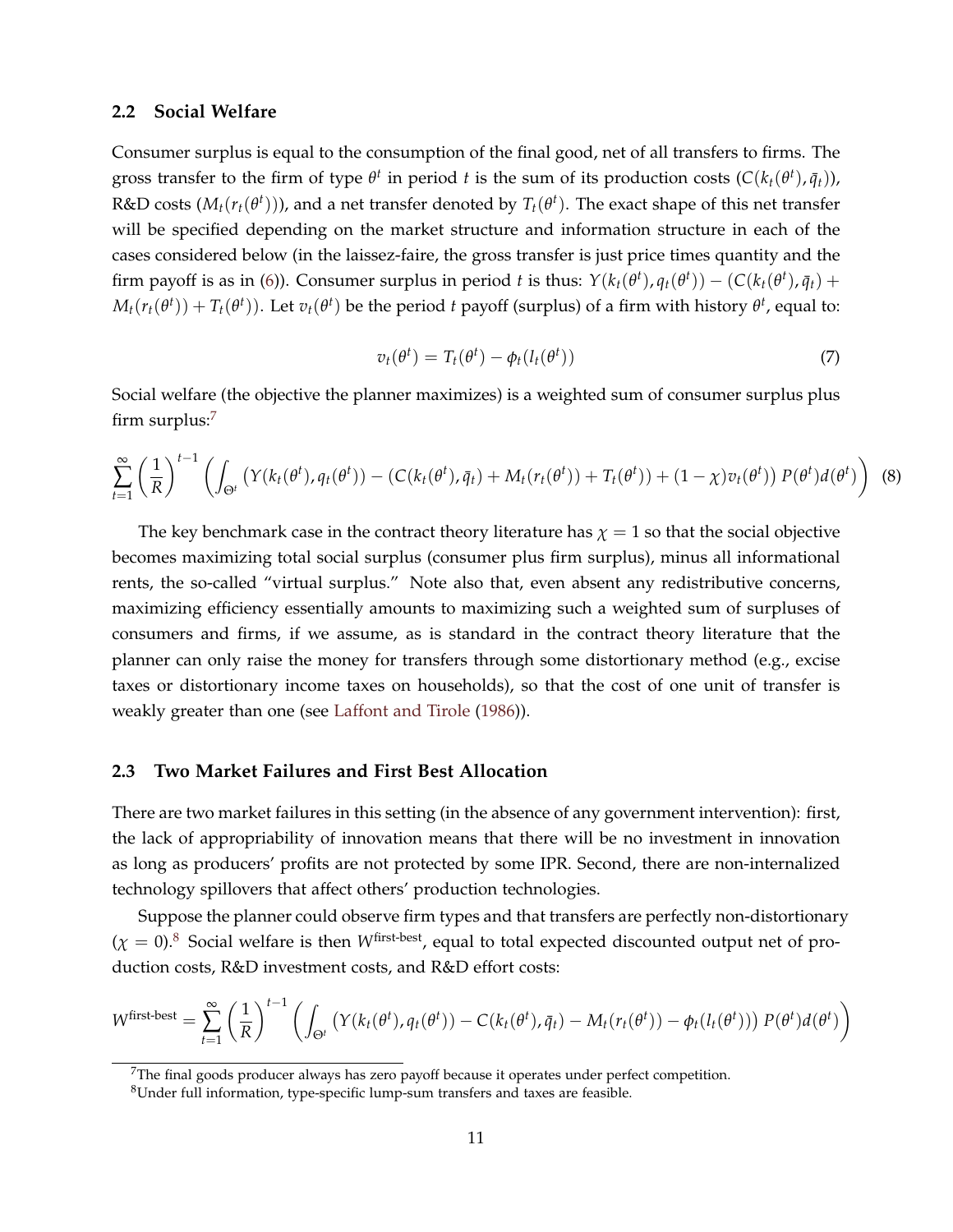The first-best maximization program is:

$$
\max_{\{l_t(\theta^t), r_t(\theta^t), k_t(\theta^t)\}_{t,\theta^t}} W^{\text{first-best}} \quad \text{s.t.} \quad q_t(\theta^t) = H(q_{t-1}(\theta^{t-1}), \lambda_t(l_t(\theta^t), r_{t-1}(\theta^{t-1}), \theta_t))
$$

with  $q_0$  and  $r_0$  given.

Conditional on a given quality  $q_t(\theta^t)$ , the production choice of the planner is  $k^*(q_t(\theta^t), \bar{q}_t)$ . Denote by  $Y^*(q_t(\theta^t), \bar{q}_t) = Y(k_t^*(q_t(\theta^t), \bar{q}_t), q_t(\theta^t))$  the optimized consumption of the intermediate good, and by  $\tilde{Y}^*(q_t(\theta^t),\bar{q}_t) = Y^*(q_t(\theta^t),\bar{q}_t) - C(k^*(q_t(\theta^t),\bar{q}_t),\bar{q}_t)$  consumption net of production costs for the intermediate good.

For the exposition, we simplify the accumulation equation of quality to be

$$
q_t = (1 - \delta)q_{t-1} + \lambda_t \quad \text{with} \quad 0 < \delta < 1 \tag{9}
$$

where  $\delta$  is the depreciation factor. None of the results depend on this simplification, but the notation is much lightened.

The optimal choice of R&D investment and firm effort is then such that their total marginal *social* benefit equals their marginal costs:

$$
M'_{t}(r_{t}(\theta^{t})) = \frac{1}{R} \mathbb{E} \left( \sum_{s=t+1}^{\infty} \left( \frac{1-\delta}{R} \right)^{s-t-1} \left( \frac{\partial \tilde{Y}^{*}(q_{s}(\theta^{s}), \bar{q}_{s})}{\partial q_{s}} + \frac{\partial \tilde{Y}^{*}(q_{s}(\theta^{s}), \bar{q}_{s})}{\partial \bar{q}_{s}} \right) \frac{\partial \lambda_{t+1}(\theta^{t+1})}{\partial r_{t}(\theta^{t})} \right)
$$

$$
\phi'_{t}(l_{t}(\theta^{t})) = \mathbb{E} \left( \sum_{s=t}^{\infty} \left( \frac{1-\delta}{R} \right)^{s-t} \left( \frac{\partial \tilde{Y}^{*}(q_{s}(\theta^{s}), \bar{q}_{s})}{\partial q_{s}} + \frac{\partial \tilde{Y}^{*}(q_{s}(\theta^{s}), \bar{q}_{s})}{\partial \bar{q}_{s}} \right) \right) \frac{\partial \lambda_{t}(\theta^{t})}{\partial l_{t}(\theta^{t})}
$$

where the expectation operator is over histories *θ t* .

#### <span id="page-11-0"></span>**2.4 Asymmetric Information and Government Policies**

**Asymmetric Information Structure:** The core asymmetry of information, which holds throughout this paper, is that the history of research productivity realizations *θ <sup>t</sup>* and the unobservable R&D effort *l<sup>t</sup>* are private information of each firm. In the benchmark case, the government observes the full histories of R&D investment  $r_t$ , quality improvements (the step size  $\lambda_t$ ) and the realized quality *q<sup>t</sup>* . To make this more concrete, think for instance of the government observing past patents granted to each firm and their citations. Quantity  $k(\theta^t)$  is unobservable as well, or, equivalently, cannot be conditioned on by the government. This amounts to saying that the government cannot intervene directly in the market between the intermediate and final good producer and has to take as given their production decisions. In the Supplementary materials [S.2,](#page-49-0) we consider the case in which the government can intervene in that market because quantity is observable.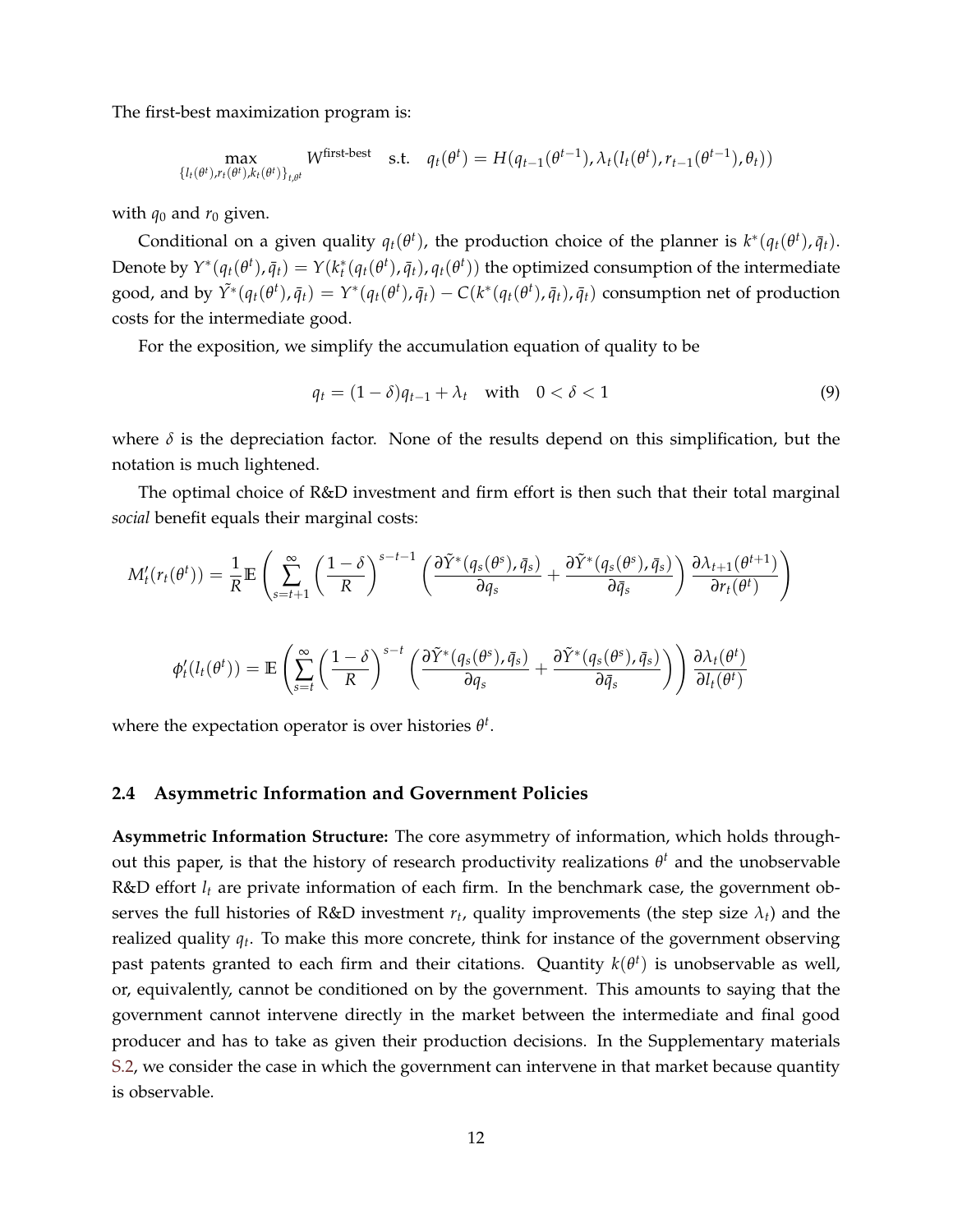**Government Policies Considered:** We study several types of government policies. First, we take a mechanism design approach and consider the optimal unrestricted direct revelation mechanism which is subject only to the incentive compatibility constraints that arise due to asymmetric information on firm type, R&D effort, and quantity produced. We relax the unobservability of quantity in Section [S.2.](#page-49-0) We do not constrain policy tools *ex ante*, but rather find the optimal allocations subject to only incentive compatibility constraints and then show what tax functions can implement these allocations (Section [4.2\)](#page-26-0). We subsequently study the shape of and revenue losses from restricted, parametric instruments, which are simpler (Section [6\)](#page-37-0).

**The Importance of Asymmetric Information:** We now highlight why asymmetric information is a critically important feature in the innovation process. We do this in two ways. First, we summarize the abundant literature showing the prevalence of asymmetric information; second, we show directly in our data that it is very difficult to predict a firm's innovation quality based on observables.

In our model, the productivity type of the firm, *θ*, embodies elements such as the quality of the manager, of its organization, of its business model, or of its ideas. It is quite clear that these elements are very hard to observe or, equivalently from the point of view of the government, to condition policies on. $9$  A large literature indeed argues that asymmetric information is likely to be a key issue in innovation. [Hall and Lerner](#page-42-8) [\(2009\)](#page-42-8) summarize several of these contributions. In their language, asymmetric information refers to the fact that the innovator has "better information about the likelihood of success" than anyone else, including investors and the government. Based on the abundant literature on the asymmetric information between innovators and investors – that leads to financing frictions and inefficiencies– they argue that such informational frictions are likely to carry over in an even more pronounced way to the interaction between inventors and the government. They also caution against trying to reduce information asymmetry by mandating fuller disclosure, which can be entirely unproductive in the innovation arena because innovations can be easily imitated. Thus, revealing one's productivity (quality of the idea, management style, or organizational process) to the government runs the risk of revealing it to one's competitors, which will distort the quality of the signal provided.

The need for screening is very much embodied in the existence and size of the venture capitalist (VC) industry. [Gompers](#page-42-9) [\(1995\)](#page-42-9) and others have argued that VCs tend to operate in areas where asymmetric information problems are more likely, such as high-technology and innovating sectors. [Kaplan and Stromberg](#page-42-10) [\(2001\)](#page-42-10) also document the intensive efforts that VCs put into screening possible entrepreneurs in order to directly circumvent asymmetric information issues. The severity of the asymmetric information problem is illustrated by the fact that, "even highlyskilled VCs cannot distinguish in advance the next Google from the other cases" [\(Kerr et al.,](#page-43-13) [2014\)](#page-43-13). Given that VCs face asymmetric information problems despite the huge time investment

 $9$ Recall that for policy design purposes, it is equivalent whether a variable is truly unobservable or simply impossible to condition policies on. In both cases, the incentive compatibility constraints at the core of our mechanism design problem are needed.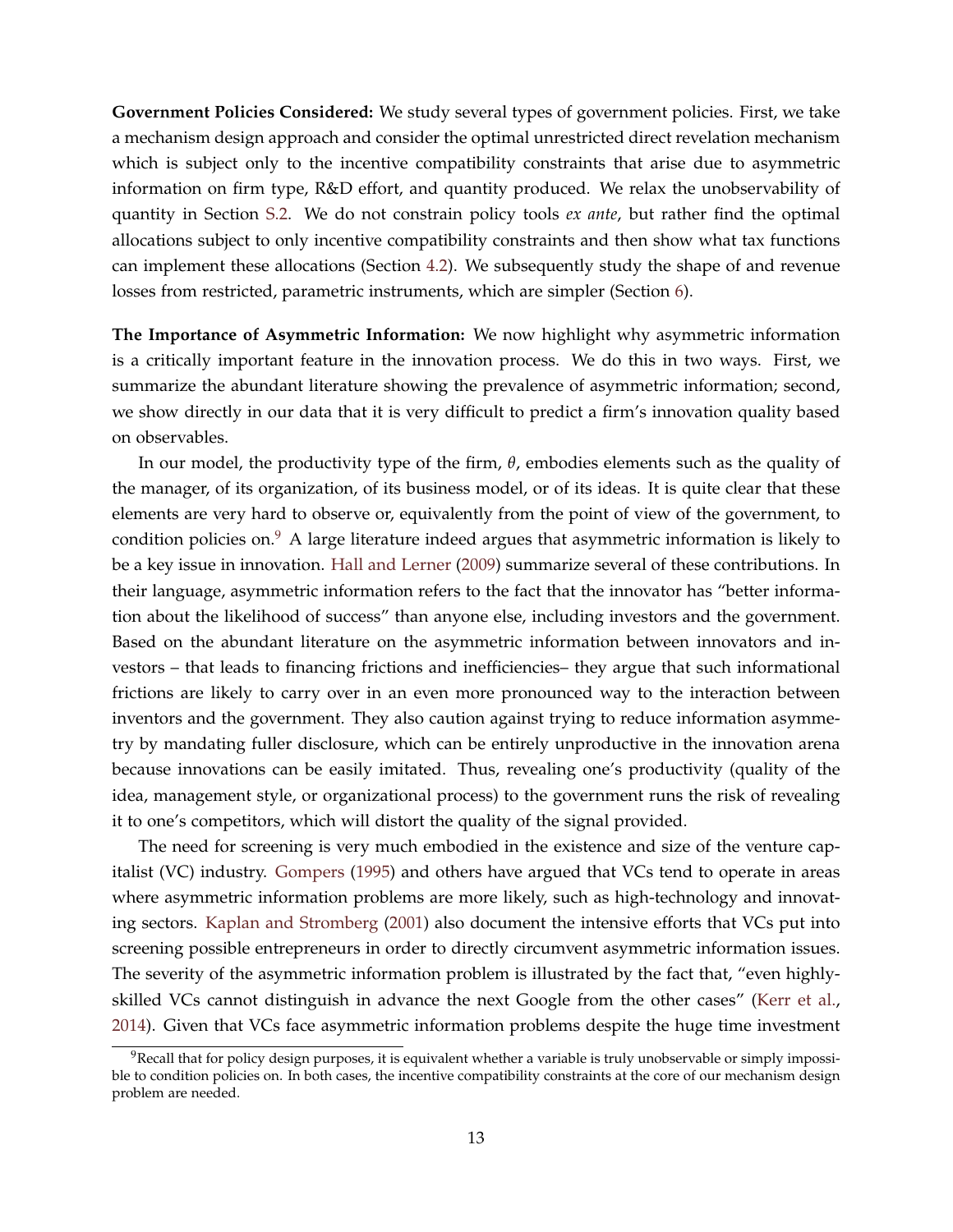and detailed involvement in the innovating firms that they fund, it is hard to imagine that the government would not be facing much larger informational problems when designing a decentralized tax system that does not micro-manage or directly intervene in firms.

A strand of the literature has looked at responses of stock prices of R&D intensive firms as another symptom of the asymmetric information problem inherent in innovation [\(Zantout,](#page-43-14) [1997;](#page-43-14) [Alam and Walton,](#page-41-12) [1995;](#page-41-12) [Gharbi et al.,](#page-42-11) [2014\)](#page-42-11). [Aboody and Lev](#page-41-13) [\(2000\)](#page-41-13) show that insider gains are larger at R&D intensive firms than firms without R&D because that is where asymmetric information is higher.

Finally, the literature also highlights that not all R&D inputs are easily verifiable. [Hall and](#page-42-12) [Van Reenen](#page-42-12) [\(2000\)](#page-42-12) call this the "relabeling" problem and offer many examples of it. [Mansfield](#page-43-15) [\(1986\)](#page-43-15) surveys the effects of R&D tax credits in the US, Canada, and Sweden and finds that there is substantial misreporting. More recently, [Chen et al.](#page-42-13) [\(2019\)](#page-42-13) document that around 30% of reported R&D investment by Chinese firms could be due to relabeling.

We can also directly provide some suggestive evidence for asymmetric information in our data. To do so, we study what share of the innovation quality of a firm can actually be predicted based on its past and current observables. The data and measurement are explained in more detail in Section [5.](#page-27-0) In brief, we measure the quality of the innovations of a firm by its patent citations, namely all forward citations that accrue to a firm's patents until today [\(Hall et al.,](#page-42-14) [2001\)](#page-42-14). We regress the citations-weighted patents of a firm on a whole range of controls, such as sector and year fixed effects (or even the interaction between these two), lagged sales, employment, R&D spending, age, balance sheet variables, etc. We then look at how well we can predict the quality of the firm's innovations. The result is that the prediction is quite poor. Even adding such an exhaustive list of control variables – which already goes well beyond what a government could conceivably condition a tax system on – the R-squared of these regressions barely moves above 0.3. In addition, it is especially difficult to predict performance based on data from the first few years of a company's life cycle (when there is only a short track record available) and very difficult to predict which firms will become "superstars" i.e., receive highly-cited and influential patents. Again, this set of information is likely a very generous upper bound on what the government could realistically condition taxes on. Furthermore, if taxes actually depended on these variables, firms would of course respond along these margins too (like they do along the profit and R&D margins in this paper) so they are not tag-like signals that are immutable to taxation.<sup>[10](#page-0-0)</sup>

#### <span id="page-13-0"></span>**2.5 Discussion of the Assumptions and Possible Generalizations**

**Additional Firm Heterogeneity:** Firms may be heterogeneous along many dimensions, such as their sector or the type of product. If the government or regulator wants to finetune the policy for firms according to some observable vector of characteristics *X*, then the mechanism needs to

 $10$ These results are by no means a formal "test" of asymmetric information. It may be that the prediction could be improved with different, better data or methods and it is always very difficult to disentangle heterogeneity (generating asymmetric information) from uncertainty (which is consistent with symmetric information).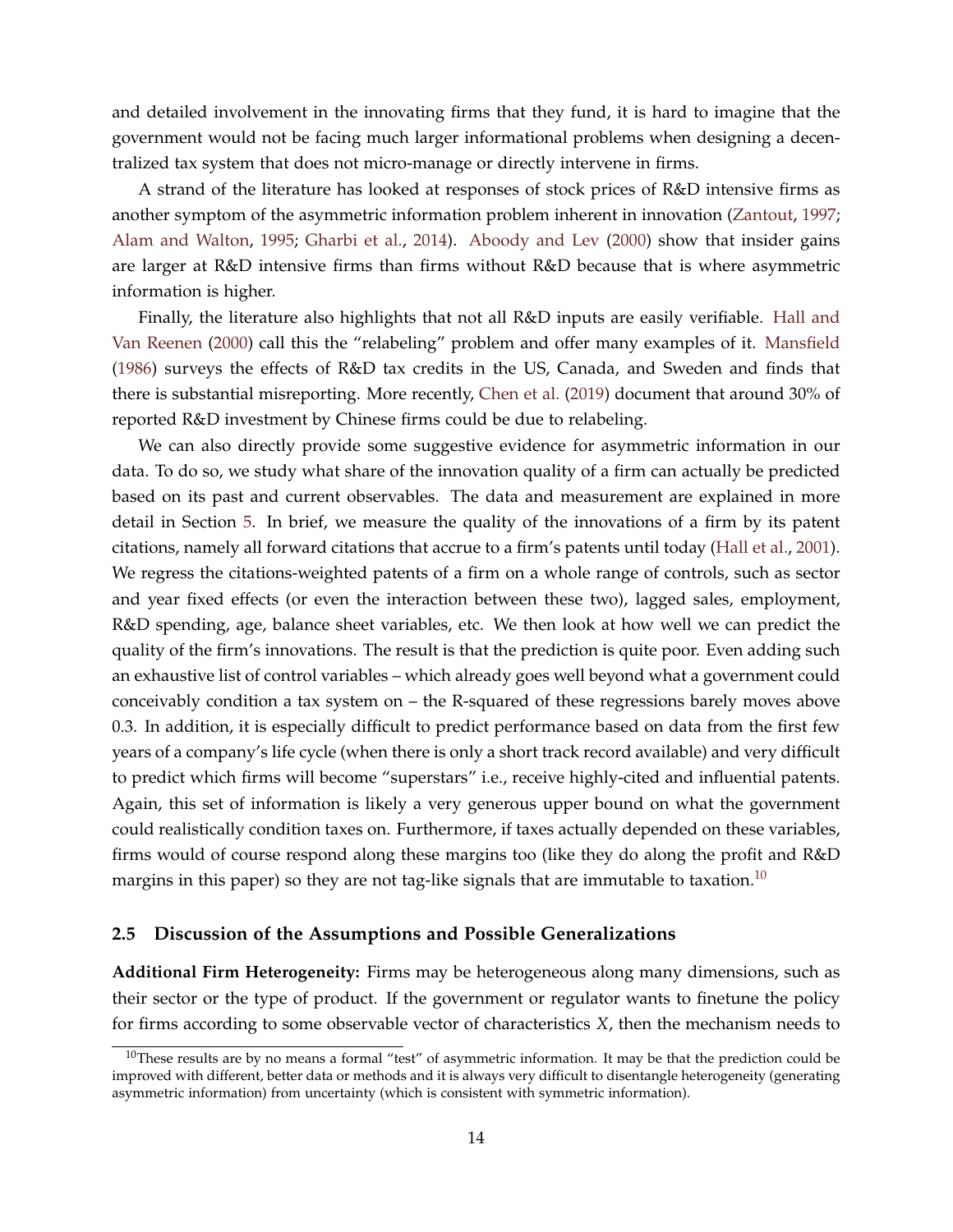condition on *X*. Since *X* is observable, this does not require adding any incentive constraints and only increases the state space to be kept track of. We discuss heterogeneity in firms' production productivities explicitly in Section [OA.3.](#page-50-0)

**Entry and Exit:** In principle, firms in our model only make intensive margin decisions about how much to produce. Exit is captured only through the discount rate *R* that combines the interest rate and an exogenously given exit or death rate. The discount rate could also depend on age. Regarding entry, firms in the model enter jointly with their cohort. Free entry could affect the size of a cohort and entry barriers could be studied as a policy tool in the model as well.<sup>[11](#page-0-0)</sup>

**The role of IPR:** Our focus is not on IPR, but on the design of R&D policies. However, the latter's shape and magnitudes do depend on the IPR policies. Our starting point is to model the IPR policy as it currently is in the world, namely granting patent protection and hence, full monopoly rights to innovating firms.<sup>[12](#page-0-0)</sup> As a result, part of the role of R&D policies will be to correct partially for the monopoly distortion induced by the patent system.<sup>[13](#page-0-0)</sup> We also consider two different cases based on whether the government can intervene in the private market between intermediate and final good producers, i.e., whether it can observe and make the optimal policy contingent on the quantity *k* produced. Our benchmark case in the paper is when the government cannot control quantity. The setting in which government can control quantity is covered in Supplementary materials [S.2.](#page-49-0) In this case, given that quality is observable, the government can incentivize the socially optimal quantity to be produced and thus counteract the monopoly distortion.

**Shape of the spillovers:** The exact shape of the spillovers will not be important for the theoretical results and will not affect the forces we describe and the key qualitative mechanisms. Following [Akcigit and Kerr](#page-41-10) [\(2018\)](#page-41-10), we suppose spillovers affect the costs of production. This captures the idea of "building on the shoulders of giants" in the innovation models. Innovations improve the productivity of production labor and/or the process with which firms produce. Think for instance of computers (an innovation from the point of view of one or several firms) that are then being bought and used in other companies to produce better, cheaper, and faster. Alternatively, one can think of other innovations in communication technologies, production technologies, or health improvement, etc. However, our theoretical framework is general enough that spillovers could appear in other parts. We could instead specify them as directly affecting the cost of producing innovations:  $q_t = H(q_{t-1}, \lambda_t, \bar{q}_t)$ . The formulas below are expressed in terms of general profit functions or net output functions that depend in a reduced-form way on own quality and

<sup>&</sup>lt;sup>11</sup>For instance, the government could endogenously set the lower bound of  $\theta$  that would optimally be allowed to enter.

<sup>&</sup>lt;sup>12</sup>One may instead consider another system, such as patent for protection for *x* years or patent protection for a fraction of the monopoly profits.

 $13$ If the world were different, and there was an IPR policy that did not grant monopoly power, e.g.: a prize system, then the R&D policies would not be set to make up for the monopoly distortion. Whenever the product quality is observable. the optimal IPR is very simple and amounts to paying the innovating intermediate good producer a prize to buy the innovation, and then produce the socially optimal quantity. An equivalent system is to have full patent protection, but pay a nonlinear price subsidy to the monopolist that aligns the private valuation of quantity with its social valuation.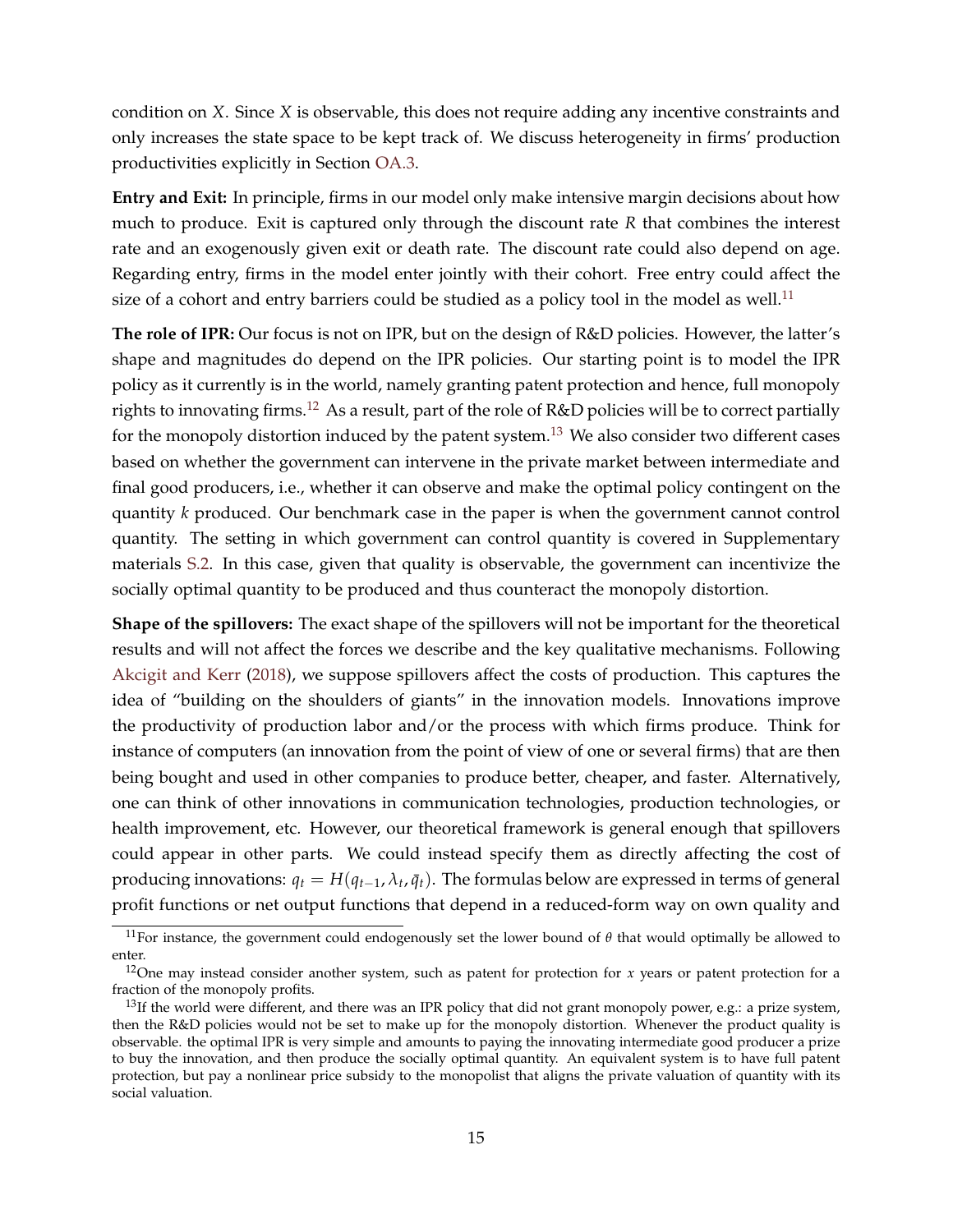aggregate quality. This is a quite general formulation that will apply for many specifications of where the spillover applies and regardless of specific functional form assumptions. Another possible variant would be to let lagged aggregate quality  $\bar{q}_t$  enter either the production cost function or the innovation production function. This will merely cause a shift in the time indices in the formulas, but not change anything substantial.

**Different types of investments with different externalities:** It is possible to consider different types of firm investments, with different externalities (see Section [OA.3\)](#page-50-0).

## <span id="page-15-0"></span>**3 A Dynamic Direct Revelation Mechanism with Spillovers**

We now return to the general dynamic model from Section [2.](#page-5-0) Recall that the history  $θ<sup>t</sup>$  and research effort  $l_t$  are private information of each firm. The government observes the step size  $\lambda_t$ , the realized quality *q<sup>t</sup>* , and the R&D investment *r<sup>t</sup>* . To solve for the constrained efficient allocations, we imagine that the government designs a direct revelation mechanism in which, every period, each firm reports a type  $\theta'_t(\theta^t)$  as a function of their history  $\theta^t$ . Denote a reporting strategy by  $\sigma = \{\theta'_t(\theta^t)\}_{t=1}^{\infty}$ . A reporting strategy generates a history of reports  $\theta'^t(\theta^t)$ . The government then assigns allocations of step sizes and R&D investments, denoted by  $x(\theta^{t}) = \{\lambda(\theta^{t}), r(\theta^{t})\}_{\Theta^t}$  and a transfer  $T_t(\theta'^t)$  as functions of the history of reports. For simplicity, we normalize the starting R&D investment for all agents to be  $r(\theta^0)=r_0.^{14}$  $r(\theta^0)=r_0.^{14}$  $r(\theta^0)=r_0.^{14}$  Let  $l_t(\lambda_t(\theta'^t(\theta^t)), r(\theta'^{t-1}(\theta^{t-1}), \theta_t)$  denote the R&D effort that would have to be provided for true type  $\theta_t$  who reports  $\theta'^t$  (and, hence, had to invest  $r(\theta'^{t-1}(\theta^{t-1})$  in the previous period and has to produce a step size of  $\lambda_t(\theta'^t(\theta^t)))$ . We can make the following assumption for simplicity:

### <span id="page-15-1"></span>**Assumption 1.** (*l<sup>t</sup>* ,*rt*) *belongs to a convex and compact set.*

Suppose that the vector of aggregate qualities  ${\{\bar{q}_t\}}_{t=1}^{\infty}$  is given. The continuation value after history  $θ<sup>t</sup>$  under reporting strategy  $σ$ , denoted by  $V<sup>σ</sup>(θ<sup>t</sup>)$ , given allocation rule is:

$$
V^{\sigma}(\theta^t) = T_t(\theta'^t(\theta^t)) - \phi_t(l_t(\lambda_t(\theta'^t(\theta^t)), r(\theta'^{t-1}(\theta^{t-1}), \theta_t)) + \frac{1}{R} \int_{\Theta} V^{\sigma}(\theta^{t+1}) f^{t+1}(\theta_{t+1}|\theta_t) d\theta_{t+1}
$$

*V σ* (*θ t* ) depends on the report-contingent allocations specified by the government, but this dependence is implicit to lighten the notation. Let the continuation value under truthful reporting be  $V(\theta^t)$ . Incentive compatibility requires that, after every history, and for all reporting strategies *σ*:

$$
V(\theta^t) \geq V^{\sigma}(\theta^t) \qquad \forall \sigma, \theta^t
$$

<sup>&</sup>lt;sup>14</sup>Since  $r_0$  is observable, if it were heterogeneous across firms, allocations would need to be specified as functions of  $(\theta^t, r_0)$ , which does not complicate the problem fundamentally, but makes the notation heavier.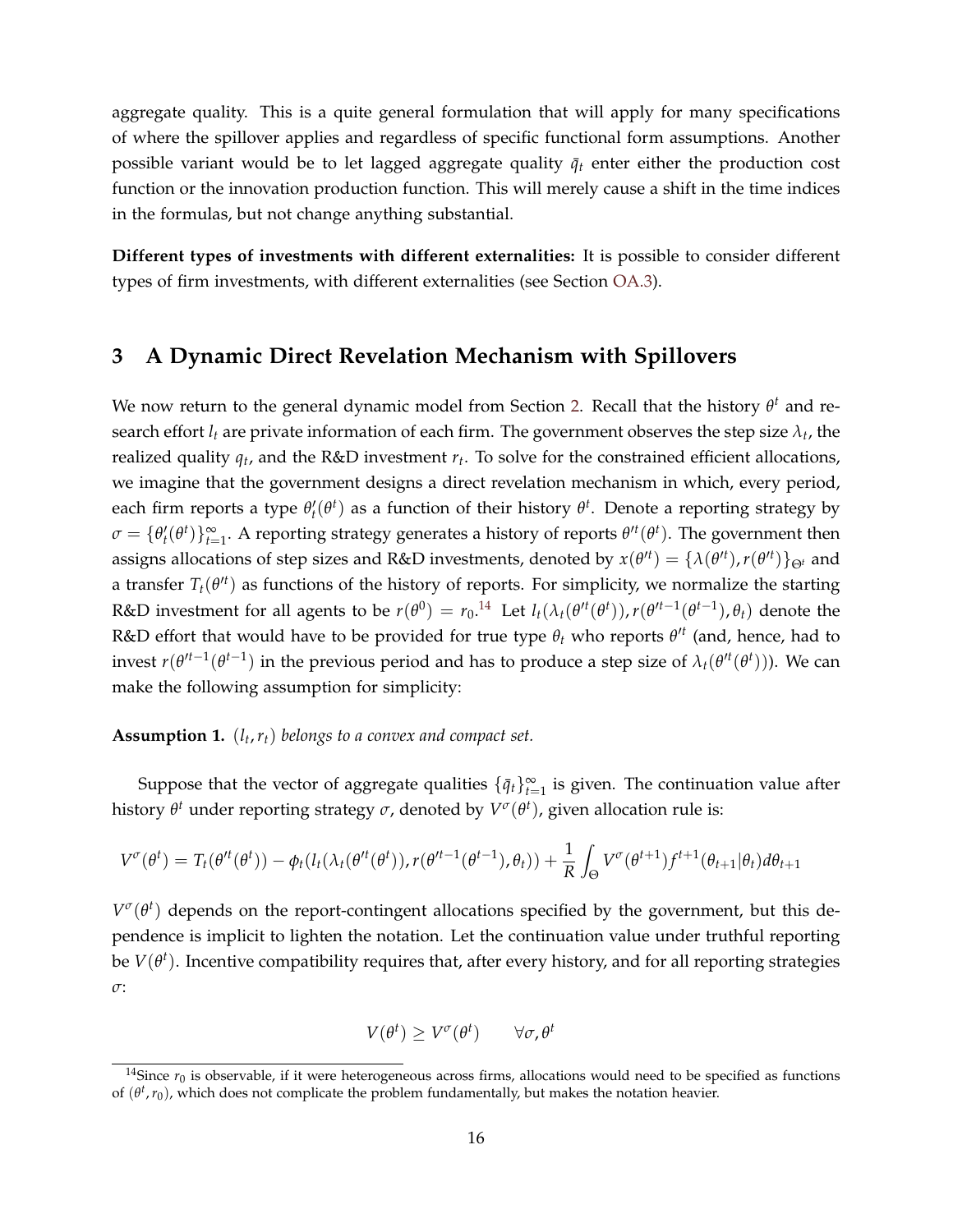Under truth-telling, the continuation utility as of the first period in sequential form is:

<span id="page-16-1"></span>
$$
V_1(\{\lambda(\theta^s), r(\theta^s), T_s(\theta^s)\}_{s=1}^\infty, \theta_1) = \sum_{t=1}^\infty \left(\frac{1}{R}\right)^{t-1} \cdot \left\{ \int_{\Theta^t} \left\{ T_t(\theta^t) - \phi_t(l_t(\theta^t)) \right\} \right\} P(\theta^t | \theta_1) d\theta^t \right\}
$$
  
with  $l_t(\theta^t) := l_t(\lambda_t(\theta^t), r_{t-1}(\theta^{t-1}), \theta_t)$  (10)

#### **3.1 A first-order approach**

We use a first-order approach, which replaces all the incentive constraints of agents by their envelope conditions.<sup>[15](#page-0-0)</sup> If the agent's report after history  $\theta^t$  is optimally chosen, the envelope theorem tells us that the change in continuation utility from a change in the type is only equal to the direct effect of the type on utility (the indirect effect of the type on the allocation through the report is zero by optimality of the report).

We now focus on a Markov process, although many of the results are generalizable to a broader set of processes. Let  $I_{1,t}(\theta^t)$  be the impulse response function of the type realization in period *t* to a shock in the type realization at time 1, defined as, for any Markov process:

$$
I_{1,t}(\theta^t) = \prod_{s=2}^t \left( -\frac{\frac{\partial F^s(\theta_s | \theta_{s-1})}{\partial \theta_{s-1}}}{f^s(\theta_s | \theta_{s-1})} \right)
$$
(11)

The impulse response function captures the persistence of the stochastic type process. For instance, for an autoregressive process where  $\theta_t = \tilde{p}\theta_{t-1} + \varepsilon_t$ , the impulse response is simply  $I_{1,t}(\theta^t) = \tilde{p}^{t-1}$ . We now make two technical assumptions that will allow us to apply the firstorder approach, and which are directly adapted from [Milgrom and Segal](#page-43-16) [\(2002\)](#page-43-16).

**Assumption 2.**  $f^s(\theta_s|\theta_{s-1}) > 0 \ \forall \theta_s, \theta_{s-1} \in \Theta$ .

This is the full support assumption that can be relaxed as in [Farhi and Werning](#page-42-0) [\(2013\)](#page-42-0) to allow for moving support over time.

<span id="page-16-0"></span>**Assumption 3.** 
$$
\frac{\partial F^s(\theta_s | \theta_{s-1})}{\partial \theta_{s-1}}
$$
 exists, is bounded, and  $\frac{\partial F^s(\theta_s | \theta_{s-1})}{\partial \theta_{s-1}} \leq 0$ .

Assumption [3](#page-16-0) states that the distribution function is differentiable in  $\theta_{t-1}$ , that its derivative is bounded, and that a higher type realization in period *s* increases the realization of period's *s* + 1 type in a first-order stochastic dominance sense. If it is satisfied, then  $I_{s,t}(\theta^t)$  is well-defined, non-negative, and bounded. The assumption of boundedness could instead be replaced by the assumption that  $F^s(\theta_s|\theta_{s-1})$  is either convex or concave in  $\theta_{s-1}$  on  $\Theta$ . All the examples we discuss, such as an AR(1), log AR(1), iid, or a fully persistent process satisfy this assumption.

We can rewrite the per-period payoff of the firm from [\(7\)](#page-10-0) as a function of the allocation of transfer, step size, and past R&D spending and given its true type *θ<sup>t</sup>* :

$$
v_t(T_t, \lambda_t, r_{t-1}; \theta_t) = T_t - \phi_t(I_t(\lambda_t, r_{t-1}, \theta_t))
$$
\n(12)

<sup>15</sup>See [Pavan et al.](#page-43-9) [\(2014\)](#page-43-9), [Farhi and Werning](#page-42-0) [\(2013\)](#page-42-0), and [Stantcheva](#page-43-8) [\(2017\)](#page-43-8).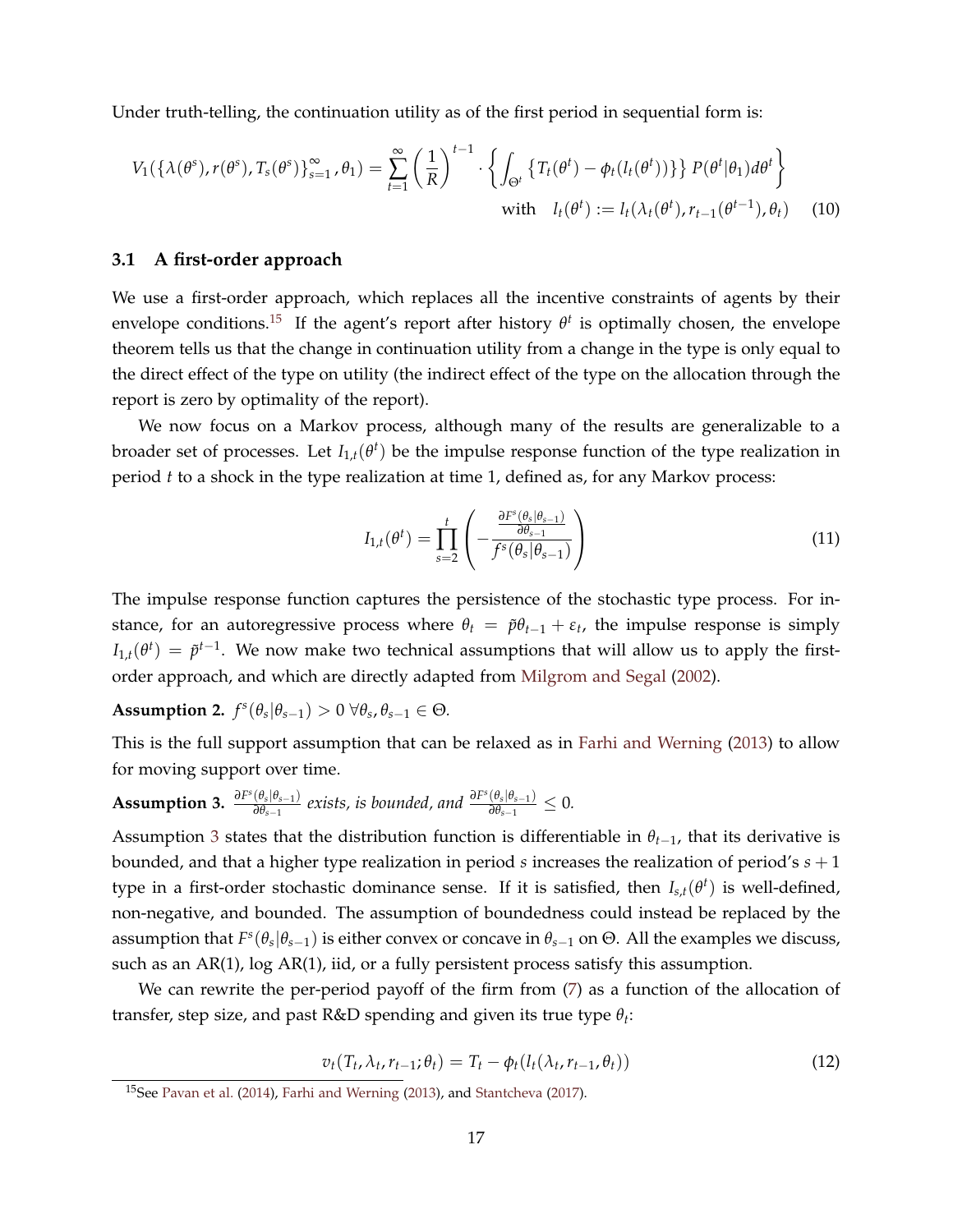Note that  $\frac{\partial v_s}{\partial \theta_s} = \phi'(l_s(\theta^s)) \frac{\partial \lambda(l_s(\theta^s), r_{s-1}(\theta^{s-1}), \theta_s) / \partial \theta_s}{\partial \lambda(l_t(\theta^s), r_{s-1}(\theta^{s-1}), \theta_s) / \partial l_s}$  $\frac{\partial \lambda(t_s(v))}{\partial \lambda(t_l(\theta^s),r_{s-1}(\theta^{s-1}),\theta_s)/\partial l_s}$  $\frac{\partial \lambda(t_s(v))}{\partial \lambda(t_l(\theta^s),r_{s-1}(\theta^{s-1}),\theta_s)/\partial l_s}$  $\frac{\partial \lambda(t_s(v))}{\partial \lambda(t_l(\theta^s),r_{s-1}(\theta^{s-1}),\theta_s)/\partial l_s}$ . Because of Assumption 1 and the continuity of  $\phi'$ and  $\lambda$ , this expression is bounded. The envelope condition in its derivative form is given by:

$$
\frac{\partial V(\theta^t)}{\partial \theta_t} = \mathbb{E}\left(\sum_{s=t}^{\infty} I_{t,s}(\theta^s) \left(\frac{1}{R}\right)^{s-t} \frac{\partial v_s(\theta^s)}{\partial \theta_s} \mid \theta_t\right)
$$
(13)

Let  $V_1(\theta_1)$  be the expected continuation utility as of period 1 for agents with initial type  $\theta_1$ . The participation constraints are for all *θ*1:

<span id="page-17-2"></span><span id="page-17-1"></span><span id="page-17-0"></span>
$$
V_1(\theta_1) \ge 0 \tag{14}
$$

The integral form of this envelope condition at history *θ t* is:

$$
V(\theta^{t-1}, \theta_t) = \int_{\underline{\theta}}^{\theta_t} \frac{\partial V(\theta^{t-1}, m)}{\partial m} dm + V(\theta^{t-1}, \underline{\theta})
$$
(15)

This gives an expression for the informational rent forfeited to the agent at node  $\theta^t$  to entice them to report their true type.

#### **3.2 Planner's problem**

The planner's objective is to maximize social welfare in [\(8\)](#page-10-1) subject to the incentive constraints in [\(13\)](#page-17-0) and participation constraints in [\(14\)](#page-17-1). For simplicity only, we set  $\chi = 1$ .<sup>[16](#page-0-0)</sup>

Fix a given sequence of aggregate qualities,  $\bar{q} = {\bar{q}_1, \dots, \bar{q}_T}$ . The planner cannot directly choose the quantity, so the intermediate good producer will choose its quantity  $k(q_t(\theta^t), \bar{q}_t)$  to maximize profits  $p(q_t(\theta^t), k)k - C(k, \bar{q}_t)$ . This yields consumption net of production costs equal to  $\tilde{Y}(q_t(\theta^t),\bar{q}_t) = Y(q_t(\theta^t),k(q_t(\theta^t),\bar{q}_t)) - C(k(q_t(\theta^t),\bar{q}_t),\bar{q}_t).$ 

The objective becomes:

$$
W(\bar{q}) = \mathbb{E}\left\{\sum_{t=1}^{\infty} \left(\frac{1}{R}\right)^{t-1} \left\{\tilde{Y}(q_t(\theta^t), \bar{q}_t) - M_t(r(\theta^t)) - T_t(\theta^t)\right\}\right\}
$$

Using the expression for  $V_1(\theta_1)$  from [\(10\)](#page-16-1), we can replace the sum of transfers  $T_t(\theta^t)$  to obtain:

$$
-\mathbb{E}\left(\sum_{t=1}^{\infty}\left(\frac{1}{R}\right)^{t-1}T_t(\theta^t)\mid\theta_1\right)=-V_1(\theta_1)-\mathbb{E}\left(\sum_{t=1}^{\infty}\left(\frac{1}{R}\right)^{t-1}\phi_t(l_t(\theta^t))\mid\theta_1\right)
$$

Under assumption [3,](#page-16-0) all that is needed to satisfy all participation constraints is to set  $V_1(\underline{\theta}_1)=0$ . Using the expression for the informational rent that needs to be forfeited to each agent from [\(15\)](#page-17-2), the expected discounted payoff to the planner is the "virtual surplus," i.e., the total social surplus

<sup>&</sup>lt;sup>16</sup>As explained, above, this is the typical case in the contract theory literature, which aims to maximize total social surplus (efficiency) and minimize rents. Any  $\chi$  < 1 will simply appear as a scaling factor in front of the "screening" term" in all formulas below.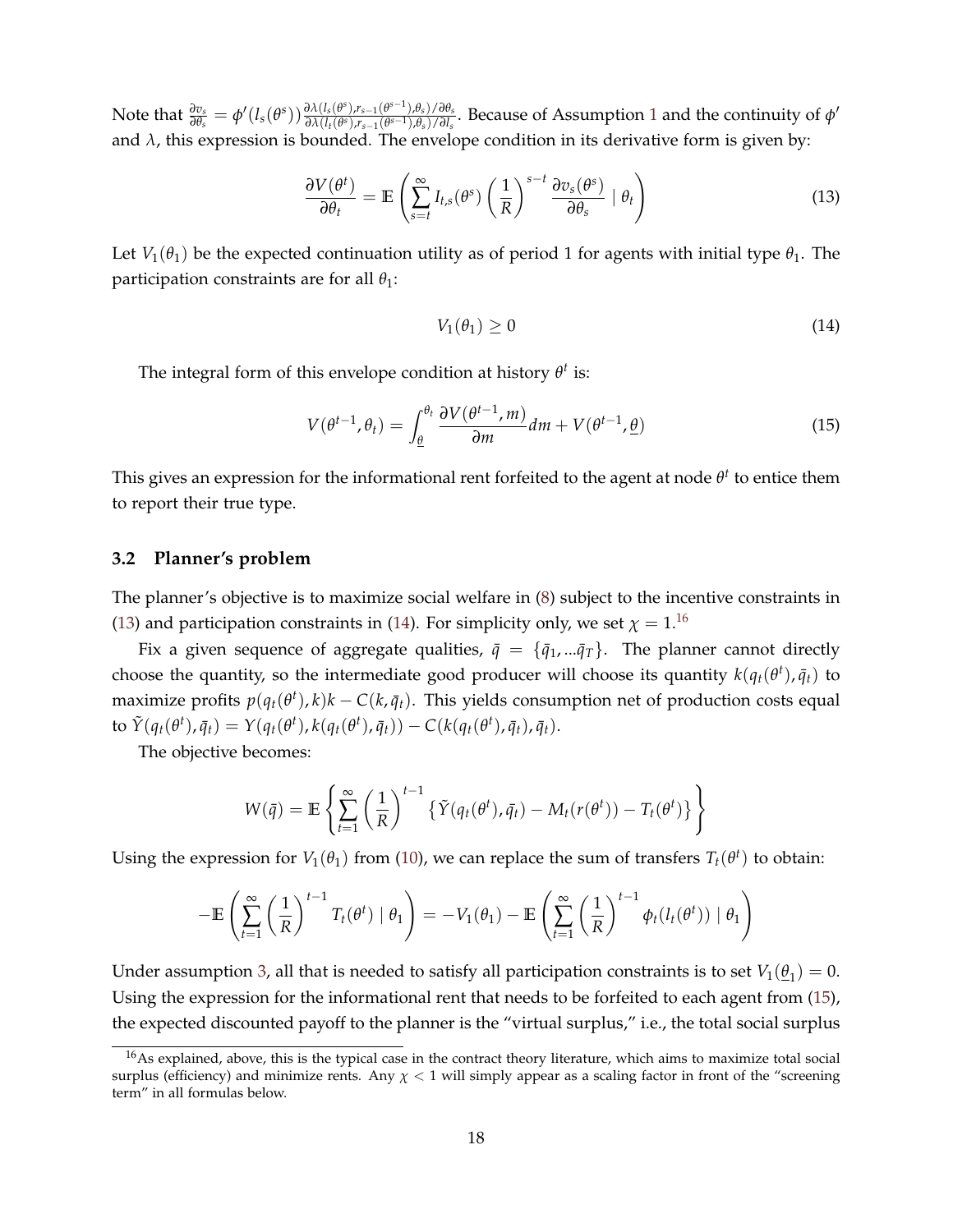minus informational rents.

$$
W(\bar{q}) = \mathbb{E}\left\{\sum_{t=1}^{\infty} \left(\frac{1}{R}\right)^{t-1} \left\{\tilde{Y}(q_t(\theta^t), \bar{q}_t) - M_t(r(\theta^t)) - \phi_t(l_t(\theta^t)) - \frac{1 - F^1(\theta_1)}{f^1(\theta_1)}I_{1,t} \frac{\partial v_t(\theta^t)}{\partial \theta_t}\right\}\right\}
$$

The planner's problem can be split into two steps. In the first step, called the "partial" problem, the sequence of aggregate qualities  $\bar{q} = {\bar{q}_1, \dots, \bar{q}_T}$  is taken as given. The optimal allocations subject to resource and incentives constraints are solved for as functions of this conjectured sequence. To ensure that the sum of aggregate qualities that arises is consistent with the conjectured  $\bar{q}$ , a consistency constraint needs to be imposed for every period *t*:

$$
\int_{\Theta^t} q_t(\theta^t) P(\theta^t) d\theta^t = \bar{q}_t \tag{16}
$$

Let  $\eta_t$  be the multiplier on the consistency constraint in period *t*. The maximum of this problem is denoted by  $P(\bar{q})$ .

*Partial problem:* The program for a given sequence  $\bar{q}$  is to choose  $\{\lambda_t(\theta^t), l_t(\theta^t), r_t(\theta^t)\}_{\Theta^t}$  so as to solve:

$$
P(\bar{q}) = \max W(\bar{q}) \quad \text{s.t.:}
$$

$$
\int_{\Theta^t} q_t(\theta^t) P(\theta^t) d\theta^t = \bar{q}_t \quad \text{and} \quad q_t(\theta^t) = q_{t-1}(\theta^{t-1})(1-\delta) + \lambda (l_t(\theta^t), r_{t-1}(\theta^{t-1}), \theta_t) \tag{17}
$$

Using the expression for *<sup>∂</sup>v<sup>t</sup> ∂θt* , we have that:

$$
W(\bar{q}) = \sum_{t=1}^{\infty} \left(\frac{1}{R}\right)^{t-1} \left\{ \int_{\Theta^t} \left\{ \tilde{Y}(q_t(\theta^t), \bar{q}_t) - M_t(r(\theta^t)) - \phi_t(l_t(\theta^t)) - \frac{1 - F^1(\theta_1)}{f^1(\theta_1)} I_{1,t} \left[ \phi'(l_t(\theta^t)) \frac{\partial \lambda(l_t(\theta^t), r_{t-1}(\theta^{t-1}), \theta_t) / \partial \theta_t}{\partial \lambda(l_t(\theta^t), r_{t-1}(\theta^{t-1}), \theta_t) / \partial l_t} \right] \right\} P(\theta^t) d\theta^t \right\}
$$

*Full problem:* The full program consists in optimally choosing the sequence  $\bar{q}$ , given the values  $P(\bar{q})$  solved for in the first step.

<span id="page-18-0"></span>
$$
P: \max_{\bar{q}} P(\bar{q}) \tag{18}
$$

**Verifying global incentive constraints:** Since the first-order approach is built on only necessary (but not necessary and sufficient) conditions, we need to perform a numerical *ex post* verification to check that the allocations found are indeed (globally) incentive compatible, i.e., that the global incentive constraints are satisfied.<sup>[17](#page-0-0)</sup> This numerical verification procedure is described in Appendix [OA.2.](#page-54-0) For the range of parameters we study in Section [5,](#page-27-0) the allocations found using the second-order approach do indeed satisfy the global incentive constraints.<sup>[18](#page-0-0)</sup> In addition, the

<sup>17</sup>See also [Farhi and Werning](#page-42-0) [\(2013\)](#page-42-0) and [Stantcheva](#page-43-8) [\(2017\)](#page-43-8).

 $18$ All code files will be made available to interested researchers.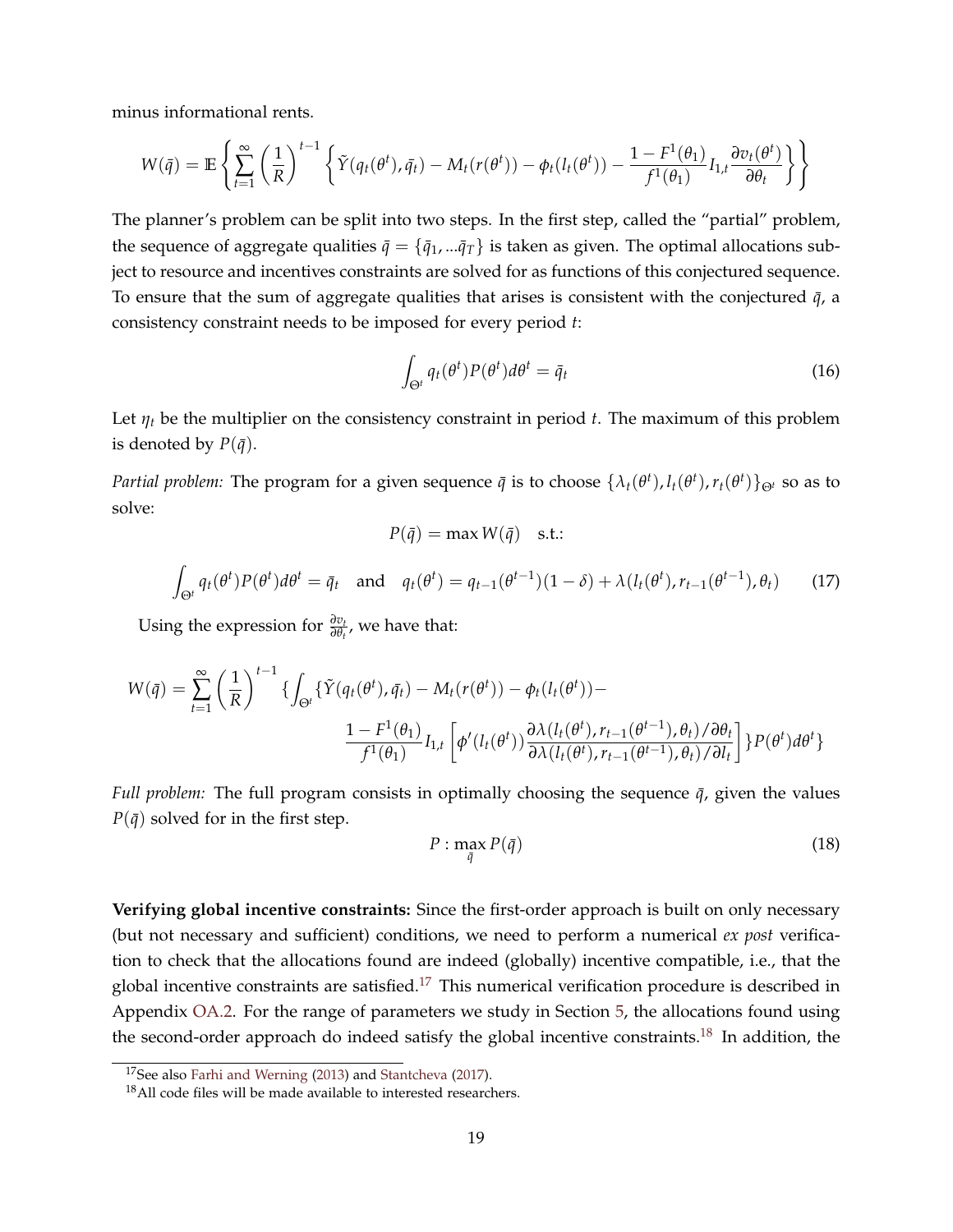optimal allocations in such dynamic models with spillovers can not easily – at this level of generality – be shown to be unique. However, we can show uniqueness for the functional forms and parameter values used in our simulations in Section [5.](#page-27-0)

#### **3.3 Characterizing the Constrained Efficient Allocation Using Wedges**

To characterize the constrained efficient allocations it is very helpful to define the so-called wedges or implicit taxes and subsidies that apply at these allocations. The wedges measure the distortions at the optimum relative to the laissez-faire economy with a patent system, i.e., the hypothetical incentives expressed as implicit taxes or subsidies that would have to be provided to firms starting from the laissez-faire in order to reach the allocation under consideration. The R&D effort wedge  $\tau(\theta^t)$  measures the distortion on the firm's R&D effort margin at history  $\theta^t$ . It is equal to the gap between the expected stream of marginal benefits from effort and its marginal cost, where the expectation is conditional on the history  $\theta^t$ . A positive wedge means that the firm's effort is distorted downwards. This wedge will interchangeably be called the corporate tax or the profit wedge, since it will mimic a tax on firms' profits, gross of R&D investments. The R&D investment wedge, or R&D wedge for short, *s*(*θ t* ) is defined as the gap between the marginal cost of R&D and the expected stream of benefits. It is akin to an implicit subsidy: a positive R&D wedge will mean that, conditional on the effort, the firm is encouraged to invest more in R&D than in the laissez-faire with patent protection.

**Definition 1.** *The corporate wedge and the R&D wedge. The corporate (or profit) wedge is defined as:*

$$
\tau(\theta^t) := \mathbb{E}\left(\sum_{s=t}^{\infty} \left(\frac{1-\delta}{R}\right)^{s-t} \frac{\partial \pi_s(q_s(\theta^s), \bar{q}_s)}{\partial q_s(\theta^s)} \frac{\partial \lambda_t(\theta^t)}{\partial l_t(\theta^t)}\right) - \phi'(l_t(\theta^t))\tag{19}
$$

*The R&D spending (or R&D) wedge is defined as:*

$$
s(\theta^t) := M'_t(r_t(\theta^t)) - \frac{1}{R} \mathbb{E} \left( \sum_{s=t+1}^{\infty} \left( \frac{1-\delta}{R} \right)^{s-t-1} \frac{\partial \pi_s(q_s(\theta^s), \bar{q}_s)}{\partial q_s(\theta^s)} \frac{\partial \lambda_{t+1}(\theta^{t+1})}{\partial r_t(\theta^t)} \right)
$$
(20)

To simplify the notation, we use the following definitions.

$$
\Pi_t(\theta^t) := \left(\sum_{s=t}^{\infty} \left(\frac{1-\delta}{R}\right)^{s-t} \frac{\partial \pi(q(\theta^s), \bar{q}_s)}{\partial q_s(\theta^s)}\right)
$$

is the marginal impact on future expected profit flows from an increase in quality *q<sup>t</sup>* . Let

$$
Q_t(\theta^t) = \left(\sum_{s=t}^{\infty} \left(\frac{1-\delta}{R}\right)^{s-t} \frac{\partial \tilde{Y}(q_t(\theta^s), \bar{q}_s)}{\partial q_s(\theta^s)}\right)
$$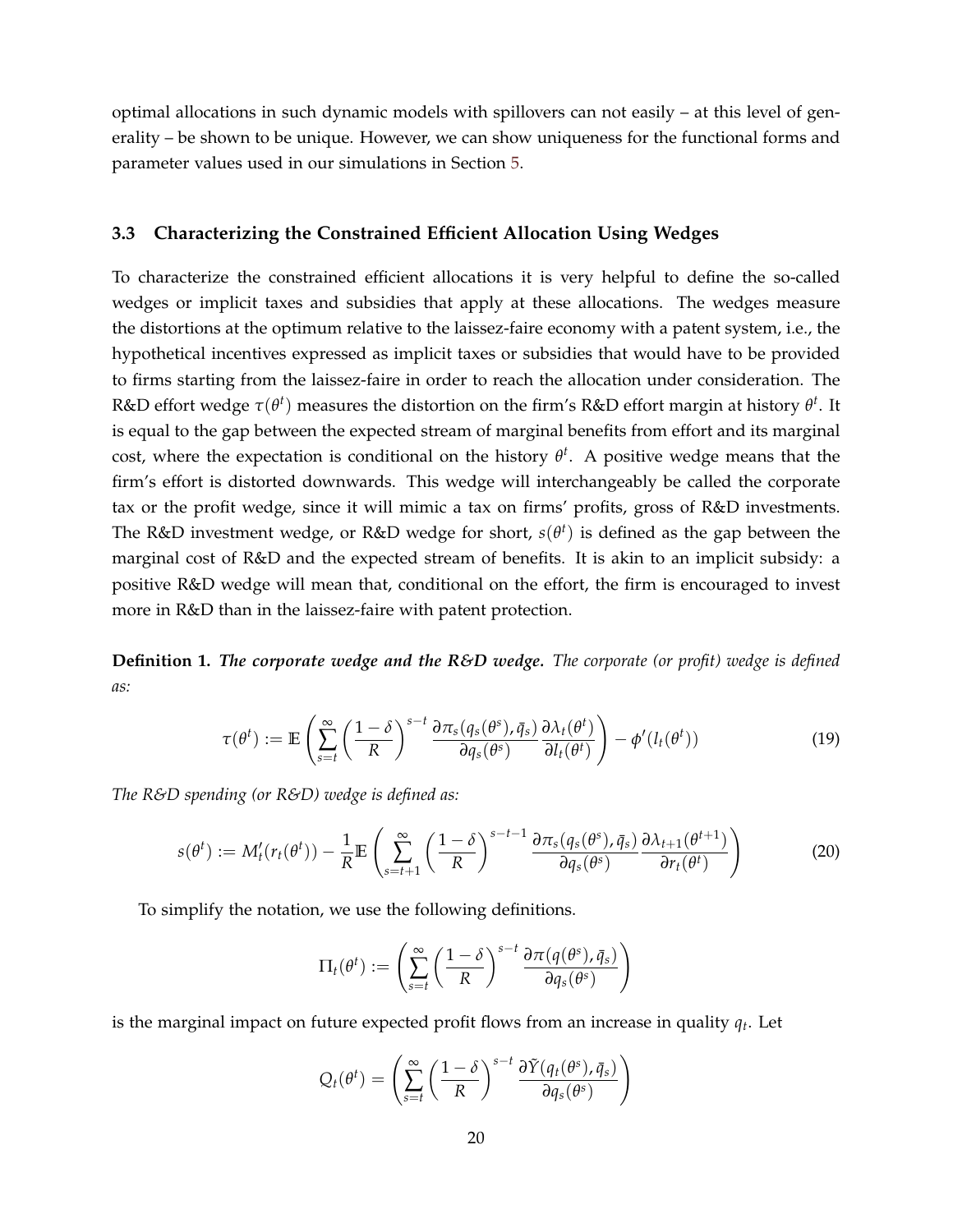be the marginal impact of quality on on future expected output net of production costs, *Y*˜.

$$
Q_t^*(\theta^t) := \left(\sum_{s=t}^{\infty} \left(\frac{1-\delta}{R}\right)^{s-t} \frac{\partial \tilde{Y}^*(q(\theta^s), \bar{q}_s)}{\partial q_s(\theta^s)}\right)
$$

is the marginal impact on future expected output net of production costs from an increase in quality  $q_t$ , when quantity is set by the Planner to the socially optimal level.<sup>[19](#page-0-0)</sup>

### <span id="page-20-0"></span>**4 Optimal Policies**

In this section, we characterize the optimal constrained efficient allocations that are the solutions to the planning problem in Section [3.](#page-15-0) We then show how these allocations can be implemented with a parsimonious tax function.

#### **4.1 Optimal Corporate and R&D Wedges**

Denote by *εxy*,*<sup>t</sup>* the elasticity of variable *x* to variable *y* at time *t*, i.e.,:

<span id="page-20-2"></span>
$$
\varepsilon_{xy,t} := \frac{\partial x_t}{\partial y_t} \frac{y_t}{x_t}
$$

For instance, *εl*(1−*τ*),*<sup>t</sup>* is the elasticity of R&D effort to the net-of-tax rate 1 − *τ*. Taking the firstorder conditions of program  $P(\bar{q})$ , and rearranging yields the optimal wedge formulas at given  $\bar{q}$ in parts (i) and (ii) in the next proposition. Solving the full program yields an expression for the multipliers on the consistency constraints in part (iii), and hence a solution for  $\bar{q}_t$ .

#### <span id="page-20-1"></span>**Proposition 1.** *Optimal corporate wedge and R&D wedge.*

*(i) The optimal profit wedge satisfies:*

*Screening and incentive term*  
\n
$$
\tau(\theta^t) = -\mathbb{E}\left(\sum_{s=t}^{\infty} \left(\frac{1-\delta}{R}\right)^{s-t} \eta_s\right) \frac{\partial \lambda_t}{\partial l_t} - \underbrace{\mathbb{E}(Q_t(\theta^t) - \Pi_t(\theta^t)) \frac{\partial \lambda_t}{\partial l_t}}_{\text{Monopoly quality}} + \underbrace{\frac{1-F^1(\theta_1)}{f^1(\theta_1)} I_{1,t}(\theta^t) \frac{\phi_t^t \lambda_{\theta t}}{\lambda_t} \left[\frac{1}{\varepsilon_{l,1-\tau} \varepsilon_{\lambda l,t}} + \rho_{\theta l,t}\right]}_{\text{Elasticity}}\right)
$$
\n
$$
\underbrace{\frac{\text{Screening and incentive term}}{\lambda_t}}_{\text{crrection}} \tag{21}
$$

<sup>&</sup>lt;sup>19</sup>Note that since the quantity maximizes consumption net of production costs per producer, i.e., reaches  $\tilde{Y}^*(q(\theta^s), \bar{q}_s)$ , the derivative is just the direct impact of quality (the indirect effect through a change in the quantity is zero).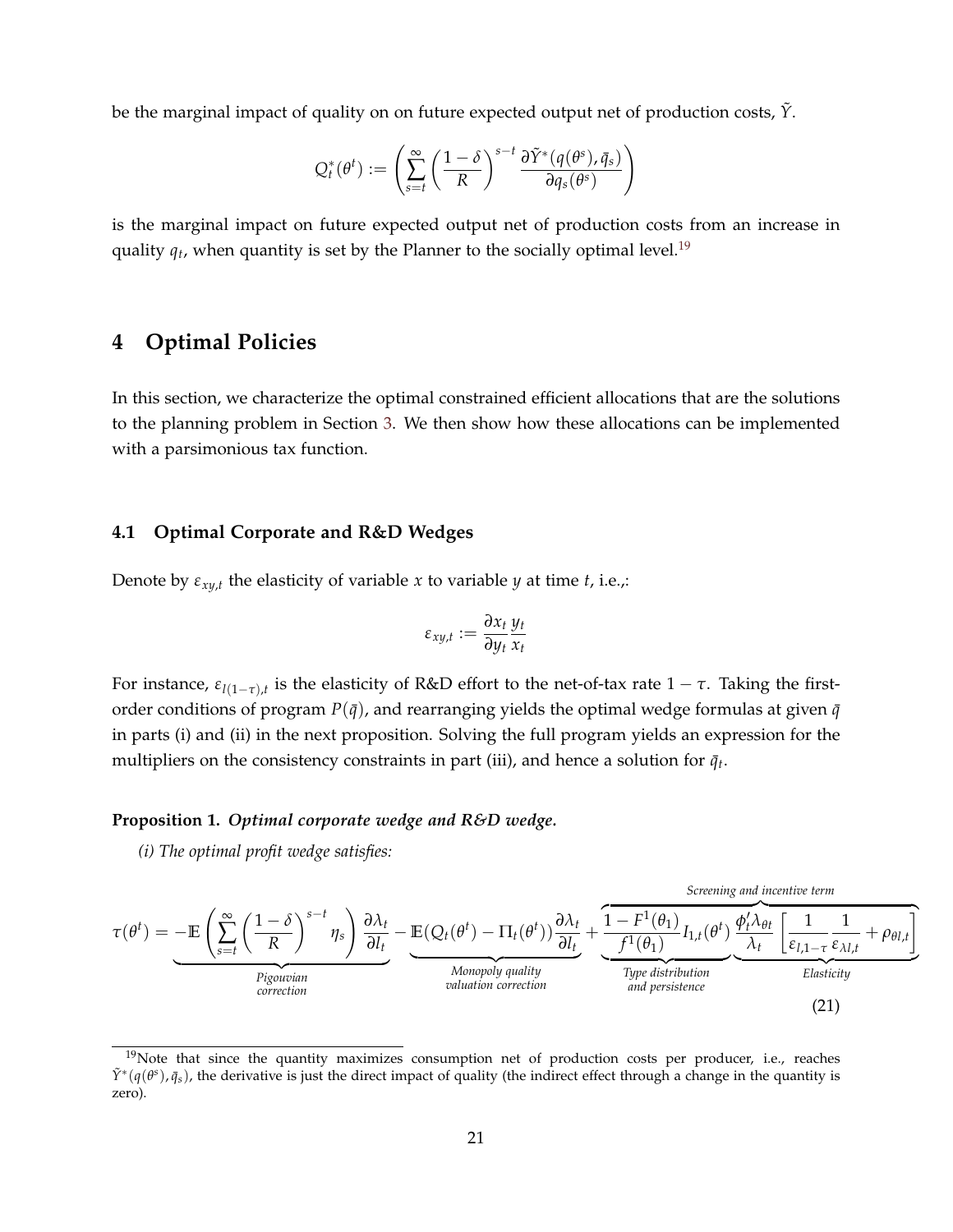*(ii) The optimal R&D subsidy is given by:*

<span id="page-21-0"></span>
$$
s(\theta^{t}) = \underbrace{\mathbb{E}\left(\sum_{s=t+1}^{\infty} \left(\frac{1-\delta}{R}\right)^{s-t-1} \eta_{s} \frac{\partial \lambda(\theta^{t+1})}{\partial r_{t}}\right)}_{\text{Pigouvian}} + \underbrace{\mathbb{E}\left(\left(Q_{t+1}(\theta^{t+1}) - \Pi_{t+1}(\theta^{t+1})\right) \frac{\partial \lambda(\theta^{t+1})}{\partial r_{t}}\right)}_{\text{Soreening and incentive term}} + \frac{1}{R} \underbrace{\mathbb{E}\left(\sum_{t=1}^{\text{Pigouvian}} \frac{1}{\text{Soreening and incentive term}}\right)}_{\text{mype distribution}} + \underbrace{\frac{1}{\text{R}} \left(\sum_{t=1}^{\text{Pigouvian}} \frac{1}{\text{Pigouvian}}\right)}_{\text{impulation}} \underbrace{\left(\sum_{t=1}^{\text{Pigouvian}} \frac{1}{\text{Pigouvian}}\right)}_{\text{impulation}} \underbrace{\left(\sum_{t=1}^{\text{Pigouvian}} \frac{1}{\text{Pigouvian}}\right)}_{\text{complementarity}}
$$

*(iii) The multipliers η<sup>t</sup> capturing the spillovers between firms are given by:*

$$
\int_{\Theta^t} \frac{\partial \tilde{Y}^*(q_t(\theta^t), \bar{q}_t)}{\partial \bar{q}_t} P(\theta^t) d\theta^t = \eta_t \tag{23}
$$

*Proof.* See Appendix [OA.1.](#page-47-0)

The optimal wedges in [\(21\)](#page-20-2) and [\(22\)](#page-21-0) are determined by the trade-off between maximizing allocative efficiency and minimizing informational rents. They balance three main effects.

**1) Monopoly quality valuation correction.** The intermediate good monopolist takes into account the effect of a quality increase on profits, while the planner values the effect on household consumption. Recall that the wedge is defined as the implicit subsidy (or implicit tax) starting from the laissez-faire allocation with patent protection. To induce the monopolist to invest more in quality than they would if they were maximizing profits, this term decreases the profit wedge and increases the R&D wedge. When quantity is chosen by the intermediate goods producer in the private market to maximize profits and not social surplus, the effect of a change in quantity (induced by extra R&D investment or R&D effort) on social welfare (implicit in  $Q_t(\theta^t)$ ) is firstorder and is proportional to the monopoly distortion, i.e., the gap between price and marginal cost, cumulated over all future periods. $20$  This monopoly quantity correction term is positive and always makes the profit wedge smaller and R&D subsidy larger relative to a case where there is no difference between social and private valuation (i.e., no monopoly distortion and the producer perfectly internalizes social value on the production side). This is intuitive: the higher the gap in between the monopolist's and the social value, the less the monopolist internalizes the social benefit from an increase in quality, and the more they need to be incentivized to invest in

 $\Box$ 

<sup>20</sup>Formally, *<sup>∂</sup>Y*˜(*qt*(*<sup>θ</sup>*  $\frac{\partial}{\partial q}$  =  $\frac{d\theta}{dx}$  =  $\frac{d\theta}{dx}$  =  $\frac{d\theta}{dx}$  =  $\frac{d\theta}{dx}$  =  $\frac{d\theta}{dx}$  =  $\frac{d\theta}{dx}$  =  $\frac{d\theta}{dx}$  =  $\frac{d\theta}{dx}$  =  $\frac{d\theta}{dx}$  =  $\frac{d\theta}{dx}$  =  $\frac{d\theta}{dx}$  =  $\frac{d\theta}{dx}$  =  $\frac{d\theta}{dx}$  =  $\frac{d\theta}{dx}$  =  $\frac{d\theta}{dx}$  $\partial Y(q_t(\theta^t), k_t(q_t(\theta^t), \bar{q}_t))$  $\sqrt{\frac{\partial h_t(q_t(\theta^t),\bar{q}_t)}{\partial q_t(\theta^t)}} + (p(q_t(\theta^t),k_t(q_t(\theta^t),\bar{q}_t)) - \frac{\partial C(k_t(q_t(\theta^t),\bar{q}_t),\bar{q}_t)}{\partial k}$ *∂k*  $\partial k_t(q_t(\theta^t), \bar{q}_t)$  $\frac{\partial q_t(\theta^t)}{\partial q_t(\theta^t)}$  where  $k_t(q_t(\theta^t),\bar{q}_t)$  is the quantity chosen to maximize profits by a monopolist with quality  $q_t(\theta^t)$ . This derivative also appears in the Pigouvian correction term: when aggregate quality increases, quantity produced increases, which has a first-order positive effect on social welfare.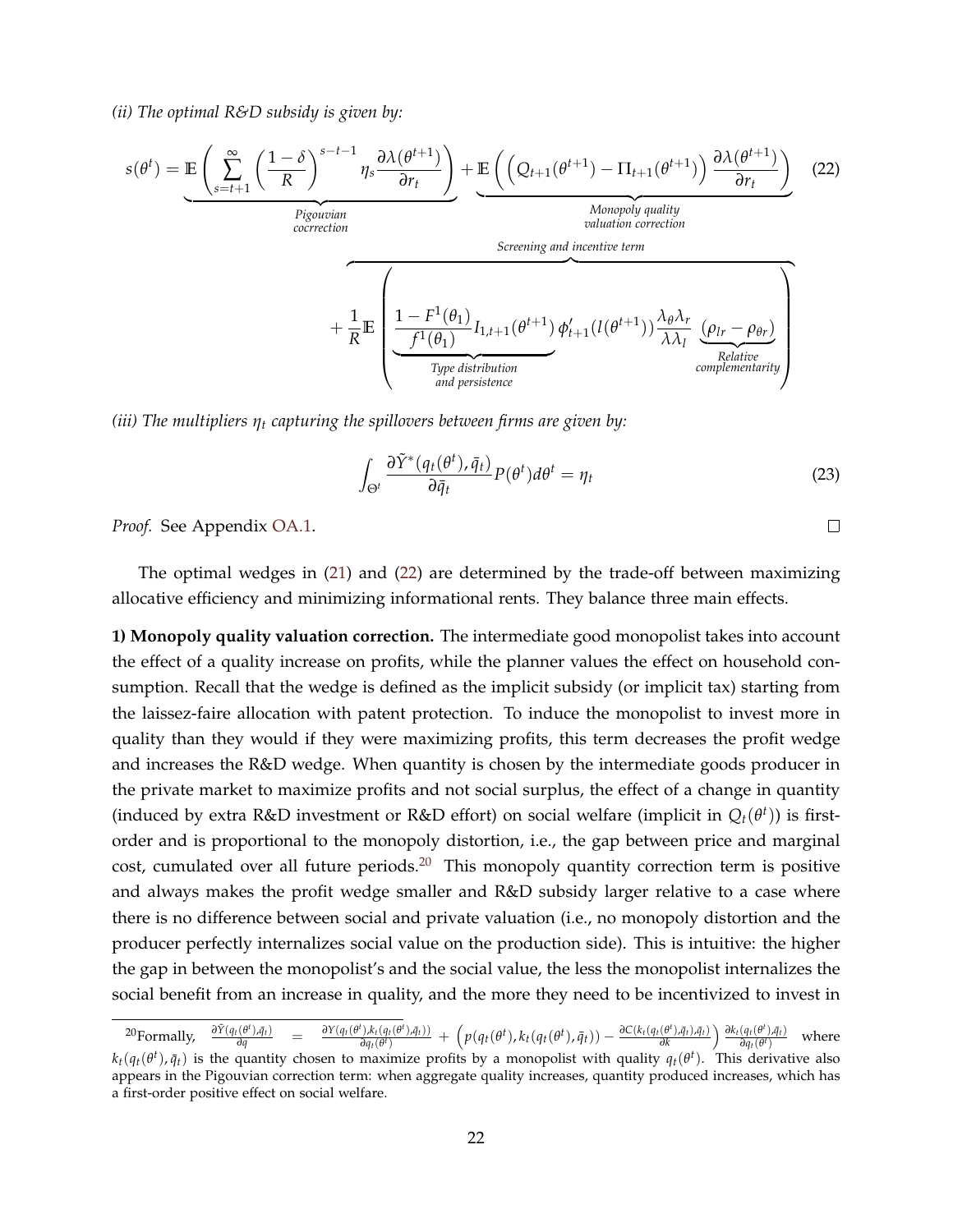innovation.

Let's think of two polar cases. If there is no IPR at all in the laissez-faire economy, profits are zero and a large subsidy is needed to incentivize innovation. If, on the other hand, the laissez-faire features a prize system in which the company is entirely paid for the social value it generates, the monopoly distortion is zero and a smaller subsidy is needed to incentivize the investment in innovation. In between these polar cases, if profits are a share  $\alpha_{\pi}$  of total net social value, the remaining gap in value that needs to be incentivized is  $\mathbb{E}((1-\alpha_{\pi})Q_{t+1}(\theta^{t+1}))$ ;  $\alpha_{\pi}$  can capture in a reduced-form way the strength of share of total value granted to innovating firms by the IPR system. The closer the company is to capturing the full social surplus and the less additional incentive provision is needed.

**2) Pigouvian correction for the technology spillover.** As long as the technological spillover is positive, the Pigouvian correction term unambiguously pushes towards increasing firms' R&D effort and investment relative to the laissez-faire. The Pigouvian correction for R&D effort in [\(21\)](#page-20-2) is increasing in the effect of effort on the step size  $(\frac{\partial \lambda_t}{\partial l_t})$ . The correction for R&D spending in [\(22\)](#page-21-0) is increasing in the expected effect of R&D investments on the next period's step size  $\frac{\partial \lambda_{t+1}}{\partial r_t}$ .

While the monopoly distortion captures the lack of alignment in the valuation of quantity produced, the Pigouvian correction captures the lack of alignment on how much quality produced is valued socially and privately. Even if there is no monopoly power at all, this distortion applies.

**3) Screening and incentives.** Screening considerations may push in the opposite direction from the just described monopoly and Pigouvian corrections. The screening term arises because of the asymmetric information. Without asymmetric information, this term would be zero and the optimal profit wedge and the optimal R&D subsidy would be equal to the Pigouvian and monopoly quality valuation corrections, as in Section [2.3.](#page-10-2) Externalities would be corrected under full information (and tailored to each research productivity history *θ t* ), and there would be no informational rents. With asymmetric information, on the contrary, there are three effects at play.

*The stochastic process for firm type.* The initial type distribution times the persistence in types (captured by the impulse response function  $I_{1,t}$ ) increases the magnitude of the profit wedge and the R&D investment wedge. More persistent types effectively confer more private information to firms and, hence, higher potential informational rents. To reduce these informational rents, allocations have to be distorted more (the typical trade-off between informational rents and efficiency). If shocks were iid, we would have  $I_{1,t} = 0$  for all  $t > 1$ , and, hence, the optimal corporate and R&D wedges would be equal to only the Pigouvian correction term plus the monopoly valuation correction term for all *t* > 1. With AR(1) shocks with persistence parameter  $\tilde{p}$ ,  $I_{1,t} = \tilde{p}^{t-1}$ so that the impulse response is fully determined by the persistence parameter. If types are fully persistent, so that there is only heterogeneity, but no uncertainty, the impulse response  $I_{1,t} = 1$ for all *t* and the screening term does not decay over time.

The higher the inverse hazard ratio  $\frac{1-F^1(\theta_1)}{f^1(\theta_1)\theta_2}$  $\frac{(-F'(0))}{f^1(\theta_1)\theta_1}$  and the larger the mass of firms with research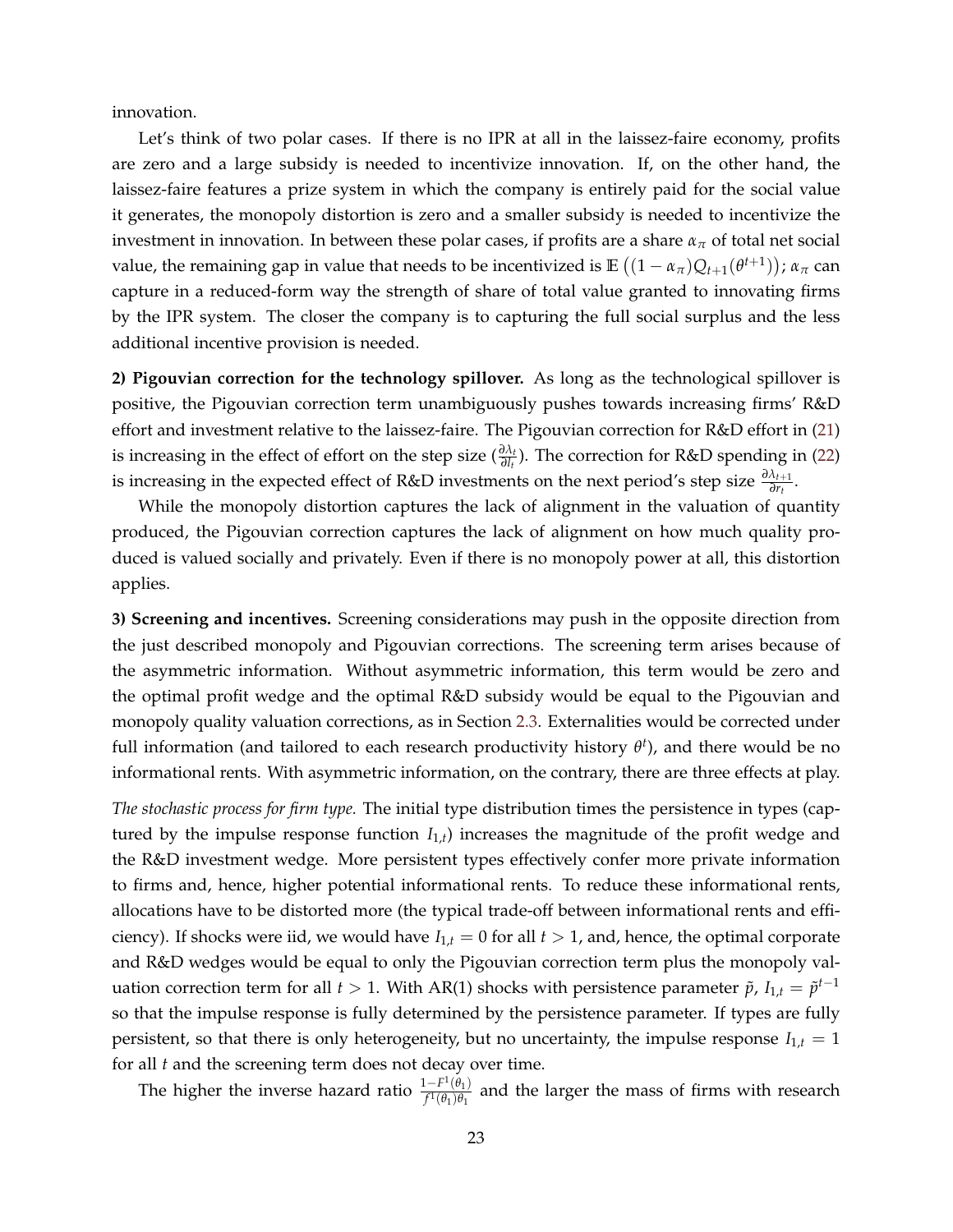productivity larger than  $\theta_1$  relative to the mass of firms with type  $\theta_1$   $(f^1(\theta_1))$ . This makes the cost of inducing a marginal distortion in effort or R&D investments at point  $\theta_1$  small relative to the benefit of saving on the informational rent over a mass of  $1-F^1(\theta_1)$  of all firms more productive than  $\theta_1$ .

*The efficiency cost of distorting R&D effort.* A higher efficiency cost decreases the optimal effort wedge.<sup>[21](#page-0-0)</sup> The efficiency cost can be decomposed in allocative inefficiency and information rents. The allocative inefficiency induced by the effort wedge is increasing in the elasticity of the step size to effort ( $\varepsilon_{l,1-\tau,t} \varepsilon_{\lambda l,t}$ ). The informational rent inefficiency increases in the complementarity of effort to firm research productivity  $\rho_{\theta l,t}$ . Recall from the simple illustration in Section [S.1](#page-47-0) that the effort wedge on the low research productivity firm was higher when the high research productivity firm was able to mimic its step size production at a much lower effort cost. This is the effect embodied in  $\rho_{\theta l}$ . A high complementarity between effort and firm type means that it is easy for higher research productivity firms to mimic lower productivity ones, which increases their potential informational rent and thus leads to an optimally higher distortion in the allocation to reduce those rents. Since the disutility of R&D effort is indexed by *t*, the strength of this incentive effect could be varying over the life cycle of a firm.

*The complementarity between R&D, firm effort, and firm type.* Recall from Section [S.1](#page-47-0) that for the purposes of screening, the (observable) R&D investments are distorted only in so far as they can indirectly affect the unobservable R&D effort choice, i.e., can affect the incentive constraint of the high research productivity firm.

How effective R&D investment subsidies are to stimulate unobserved effort depends on the relative complementarity of R&D expenses with effort and type,  $(\rho_{lr} - \rho_{\theta r})$ , which determines the sign of the screening term. Higher R&D expenses lead to more effort by the firm as long as they increase the marginal return to effort, i.e., as long as  $\frac{\partial^2 \lambda(l,r,\theta)}{\partial r \partial l} > 0$  and thus  $\rho_{lr} > 0$ , as seems likely. On the other hand, if  $\rho_{\theta r} > 0$ , then higher R&D expenses have a higher marginal effect on the step sizes of high research productivity firms (at any given effort level), which makes it easier for them to mimic the step sizes allocated to lower productivity firms. This, in turn, increases the informational rent that needs to be forfeited to these firms to induce them to reveal their true type. What matters is whether, on balance, the net effect of increasing R&D is positive, i.e., whether the effect on effort will outweigh the effect on the step size conditional on effort. If yes, then R&D expenses will relax the firms' incentive constraints and reduce their informational rents. This occurs if  $(\rho_{lr} - \rho_{\theta r}) > 0$ , i.e., if R&D expenses are more complementary to effort than they are to firm type.

If the complementarity of R&D with both R&D effort and firm type is the same ( $\rho_{lr} = \rho_{\theta r}$ ), then the screening term of the optimal R&D subsidy is zero. In this special case, an increase in R&D has exactly offsetting effects on effort and on the step size conditional on effort, leaving the informational rents unchanged on balance (i.e., the incentive constraints are unaffected by

 $21$ This is naturally reminiscent of the inverse elasticity rule in Ramsey taxation.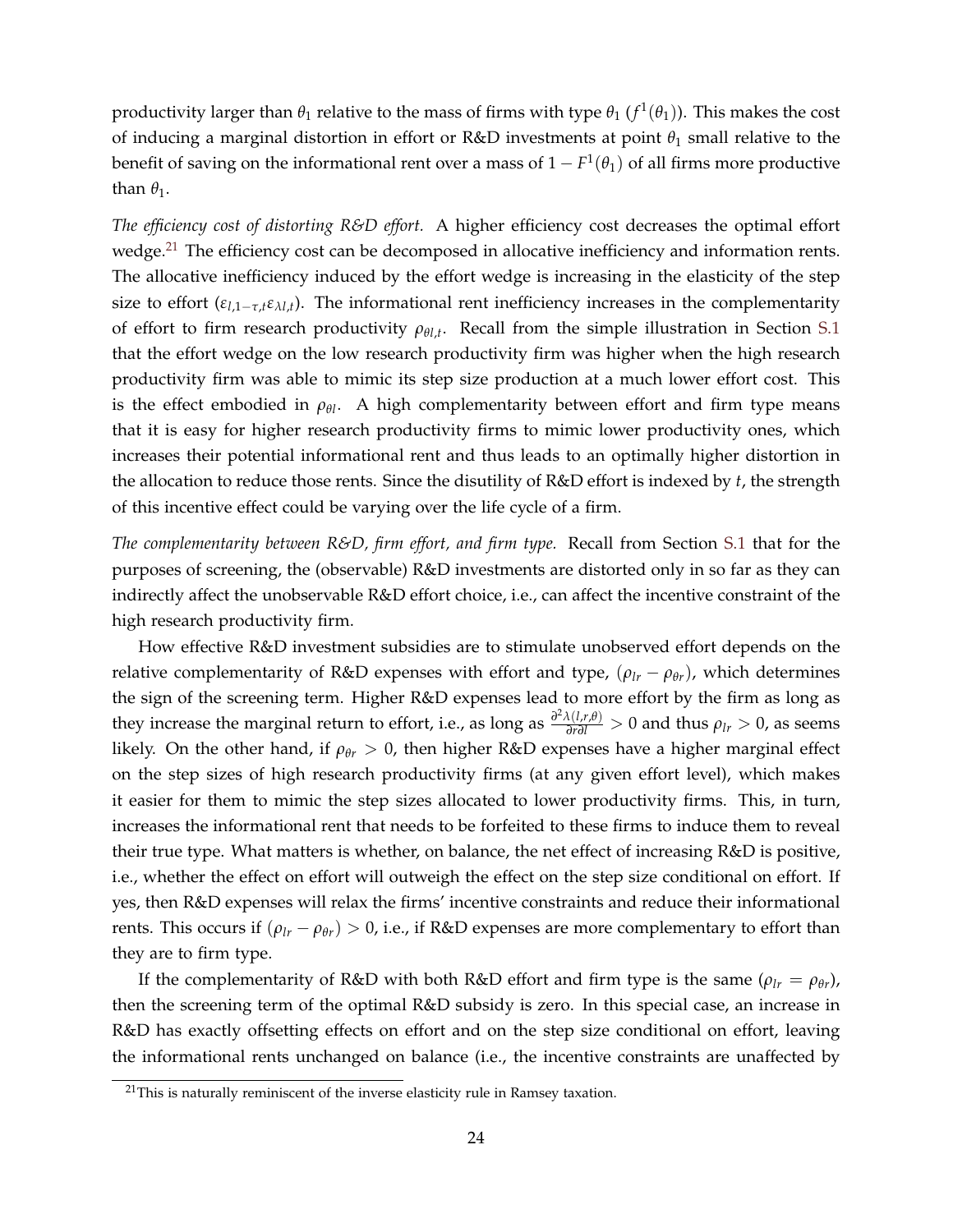changes in R&D investments).

Another way of interpreting *ρθ<sup>r</sup>* is as the riskiness of R&D, or as its exposure to the intrinsic risk of the firm. The higher this complementarity, and the more R&D returns are subject to the stochastic realizations of firm type. Hence, the sign of  $(\rho_{lr} - \rho_{\theta r})$  measures the strength of R&D contribution to firm effort, filtered out of the exposure to firm risk.

In general, there is no reason to think that the Hicksian coefficients of complementarity are constant. It could vary with the level of effort,  $R&D$ , and ability, as well as with firm age.<sup>[22](#page-0-0)</sup> Hence, the optimal R&D wedge may change sign over the distribution of types or over the life cycle of a firm.

#### **4.1.1 Cross-sectional profile of optimal policies**

Given the level of generality at which we have derived the wedges, there are many possible patterns by firm productivity. But we can discuss, term-by-term, what forces would drive these cross-sectional patterns.

When thinking of the latter, it is important to bear in mind that a higher R&D wedge does not mean a higher investment in R&D and a lower effort wedge does not mean more R&D effort. It merely means a higher incentive relative to the laissez-faire. This is because firms have heterogeneous benefits and costs from investments and effort in the laissez-faire, so that the same level of incentive will not translate into the same level of inputs across firms. For instance, in the laissez-faire, low research productivity firms invest much less than high research productivity firms and this pattern is not overturned despite the incentive provision.

The screening term will in general tend to be larger in absolute value for lower productivity firms, by the logic of screening models: because higher productivity firms want to pretend to be lower types, the latter's allocations will be distorted to prevent such deviations while also minimizing informational rents. For the profit wedge, the screening term is positive, which means that higher type firms will face a lower profit wedge. For the R&D wedge, the screening term's sign depends on  $\rho_{rl} - \rho_{\theta r}$ . When  $\rho_{\theta r} > \rho_{rl}$ , the screening term is negative. R&D investments benefit disproportionately high productivity firms. It is then better to not incentivize R&D investments as much for the lower productivity firms, since this makes their allocations more attractive to high productivity firms. In sum, since in this case lower productivity firms have no comparative advantage at innovation, they should not be incentivized as much to invest in R&D, so that high productivity firms can be incentivized better.

Regarding the Pigouvian correction term, higher research productivity firms have a higher positive spillover on other firms as long as  $\rho_{lr} > 0$  and  $\rho_{\theta l} > 0$ , in which case their marginal investment in R&D or a higher effort has a higher marginal impact on their step size, and hence on aggregate quality. The optimal Pigouvian correction would then be increasing in firm type

<sup>&</sup>lt;sup>22</sup>Recall that, although we have dropped this notation for clarity, all elasticities, coefficients of complementarities, and functions are evaluated at *θ t* , so they can depend on investment size and on age *t*.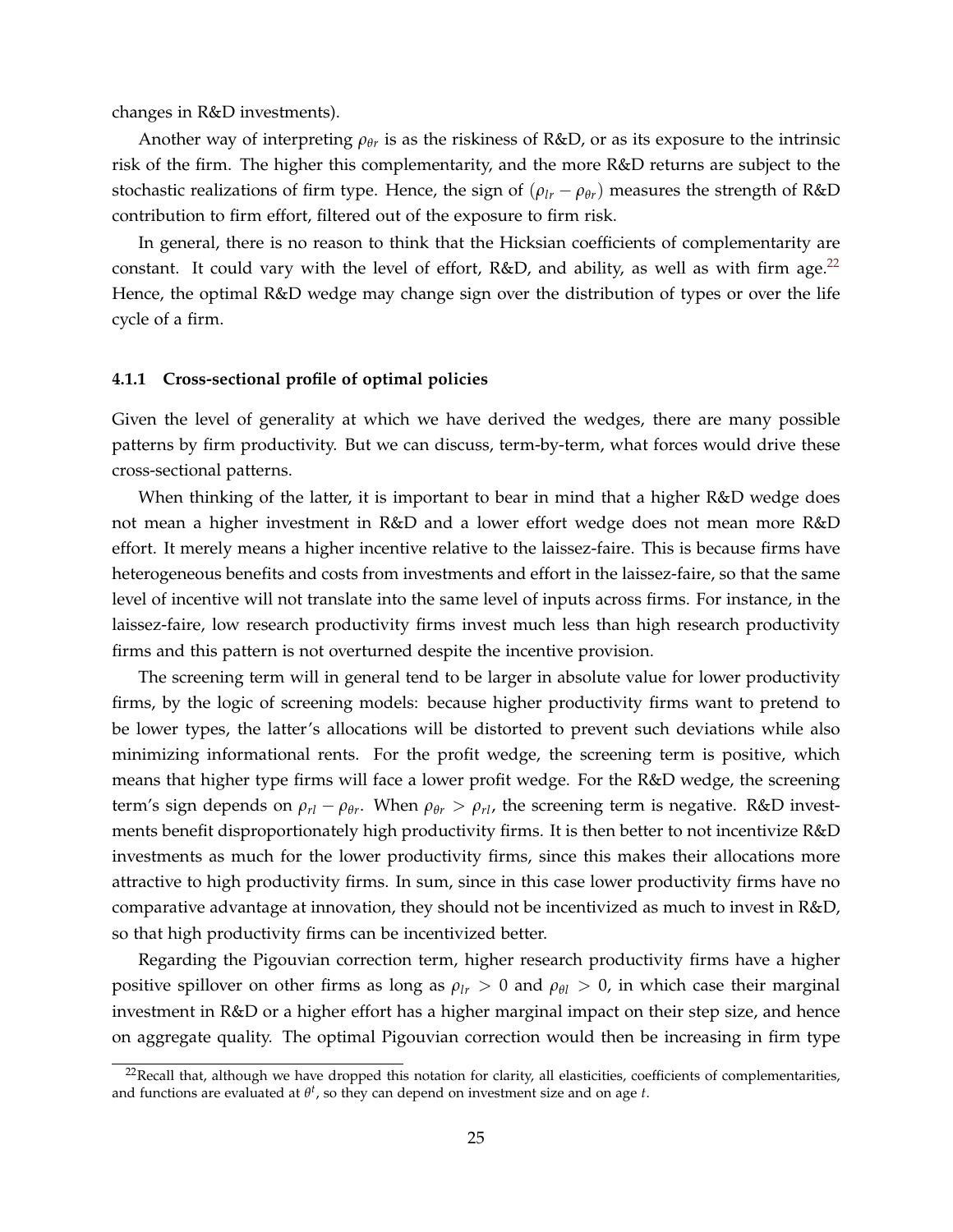and warrant a higher profit subsidy, all else equal, on higher productivity firms. The comparative statics of the monopoly valuation correction term are ambiguous. If private valuation is a constant share of total social valuation, then monopoly valuation term would be increasing in firm type as well.

In addition, as high productivity firms invest more in R&D and generate larger profits, the statements just made about wedges will be the same if expressed in terms of observables, namely profits and R&D investments.

#### **4.1.2 Age profile of optimal policies**

The optimal policies will generically change over firms' life cycles. Age patterns can in principle come from two sources, which are conceptually very different.

The first reason is that the state-contingent policy is set at age 1 under full commitment from the planner. As a result, it is the distance to that initial period that induces age patterns. The screening term in the optimal corporate and R&D wedges declines in absolute value with age, as long as the impulse response is below 1 (as is the case for instance with a first-order autoregressive or geometric autoregressive process with persistence parameter  $\tilde{p}$  < 1). This decay towards zero is faster the lower the persistence in types. From the perspective of period 1, as types are stochastic, the informational rent to be received after any particular history  $\theta^t$  a longer time span away is worth less to the agent and is less costly to the planner. The smaller effective informational rents warrant less distortion in the allocations.

Hence, over the life cycle of a firm, the wedges converge to the Pigouvian and monopoly correction terms. Whether they converge from above or below depends on the sign of the screening term, which as explained depends on the relative Hicksian complementarities of R&D investments to R&D effort versus unobserved productivity. If  $\rho_{\theta r} > \rho_{lr}$ , the screening term is negative and optimal wedges converge from below to the Pigouvian and monopoly correction terms. They converge from above if  $\rho_{\theta r} < \rho_{l r}$ .

The second reason is that there may be direct age effects if the technological fundamentals, such as the step size  $\lambda_t$ , the cost of effort  $\phi_t(l)$ , the distribution of types, and the cost of R&D  $M_t(r_t)$  vary with age. One may imagine that as a firm gains expertise, the cost of unobservable and observable R&D inputs may decrease (hence,  $\phi_t$  and  $M_t$  would be decreasing with *t*). More empirical work could shed light on the lifecycle patterns of the production and innovation technologies.

The age patterns of optimal policies are thus theoretically ambiguous and will depend on the parameters of the model. The quantitative analysis in Section [5](#page-27-0) will shed light on them.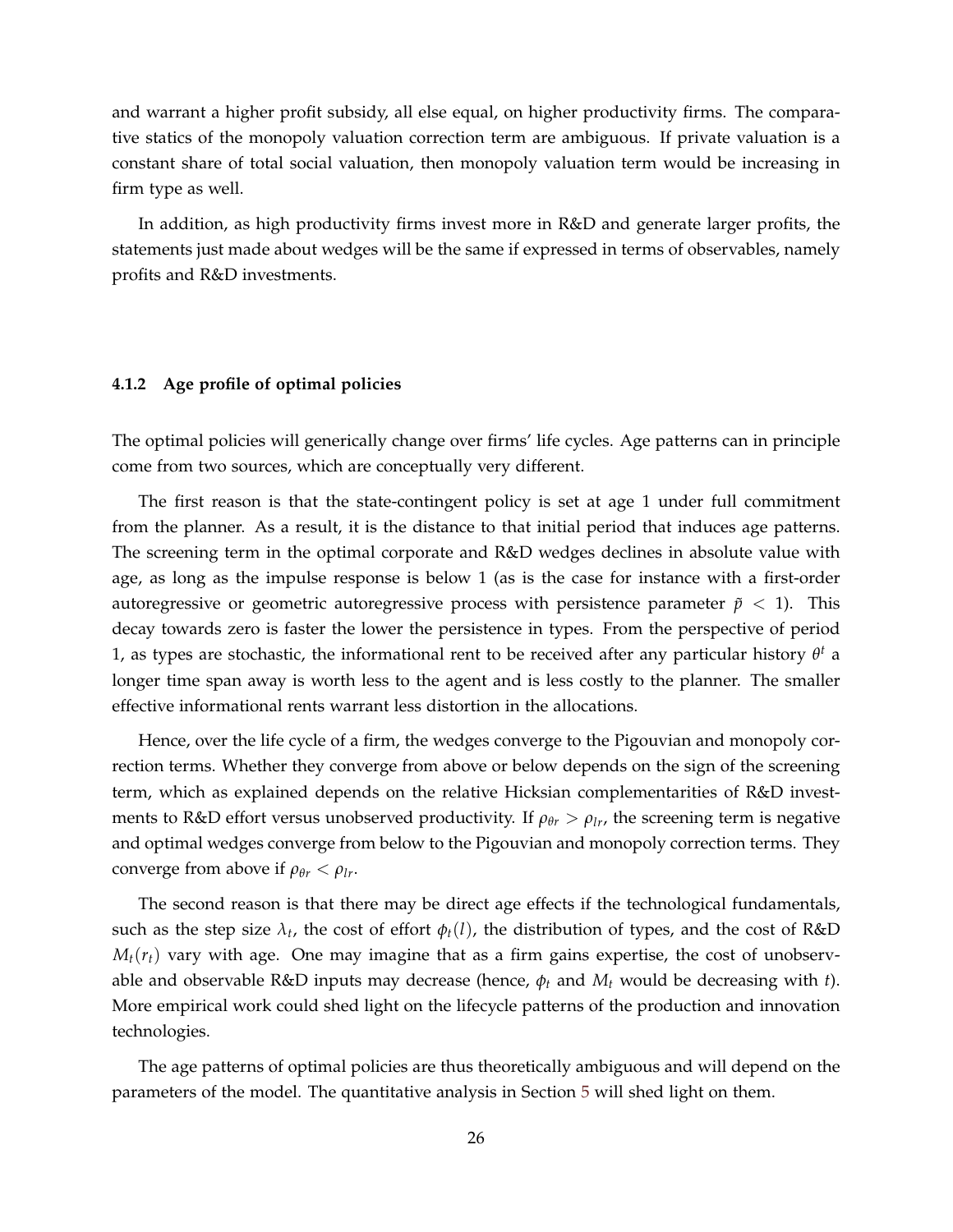#### <span id="page-26-0"></span>**4.2 Implementation through Taxes and Subsidies**

In this section, we show that the optimal allocations can be implemented with a relatively parsi-monious tax function.<sup>[23](#page-0-0)</sup> In general, the optimal policies depend on the histories of R&D inputs and outputs in a nonlinear and non-separable way. However, there exists a simpler implementation of the optimal mechanism, which does not need to depend on histories longer than two periods. This makes our implementation very different from dynamic income tax models for agents as in [Farhi and Werning](#page-42-0) [\(2013\)](#page-42-0) or [Stantcheva](#page-43-8) [\(2017\)](#page-43-8), where it is in general impossible to cut the history-dependence of optimal policies except in special cases such as iid shocks [Albanesi](#page-41-1) [and Sleet](#page-41-1) [\(2006\)](#page-41-1).

**Market Structure.** The constrained efficient allocations solved for in Section [3](#page-15-0) are independent of the underlying market structure as long as the information set and toolbox of the planner is as specified there.<sup>[24](#page-0-0)</sup> However, the shape and level of the tax function that implements the constrained efficient allocation depends on the market structure. For instance, the more credit constrained firms are in the laissez-faire decentralized market, the more generous transfers they would have to receive early on so as to be able to invest the amount required in the constrained efficient allocation. The implementation also depends on the IPR policy in place, since the latter determines the level of profits in the laissez-faire. Finally, the same optimal allocations can often be implemented with multiple different policies and, hence, the implementation is not unique.

We assume that in the laissez-faire market firms can borrow freely at a constant rate *R*, and that they take the price of the final good (normalized to 1) as given. They face the demand function for their differentiated intermediate goods under a patent system that grants full monopoly power, as presented in Section [2.](#page-5-0)

**Implementation Result.** The tax implementation function can be relatively parsimonious when the impulse response functions  $I_{1,t}(\theta^t)$  are independent of the history of types, except through  $\theta_1$ and  $\theta_t$  for all *t*, as would be the case for any AR(1) process, or a geometric random walk (or, for any monotonic transformation of an AR(1) process).

The constrained efficient allocation from program  $P(\bar{q})$  is implemented with a comprehensive, age-dependent tax function that conditions on current quality *q<sup>t</sup>* , lagged quality, *qt*−1, current R&D,  $r_t$ , lagged R&D  $r_{t-1}$ , and first-period quality  $q_1$ , i.e,  $T_t(q_t,r_t,q_{t-1},r_{t-1},q_1)$ . The proof is in

<sup>&</sup>lt;sup>23</sup>Until now, we have considered a direct revelation mechanism, in which firms report their type to the planner every period and the planner assigns allocations as a function of the history of reports received. We would now like to step away from reporting of types and move into the realm of policy implementation. The question of implementation is whether there is some general tax and transfer function  $T(q^{\infty},r^{\infty})$  that depends on the full sequence of all observables, i.e., on the history of quality *q* <sup>∞</sup> (or, interchangeably, step size *λ* <sup>∞</sup>) and R&D investment *r* <sup>∞</sup>, such that, if this tax and transfer rule is in place, optimizing firms will pick allocations equal to the constrained efficient allocation from the direct revelation mechanism.

 $24$ For instance, if firms are credit constrained, the planner will simply increase the transfer in a lump-sum fashion in earlier periods and make up for it with lower transfers in later periods without affecting the incentive constraints. However, if the information set of the planner is altered, e.g., if firms could save in a hidden way, then the constrained efficient allocation would be different.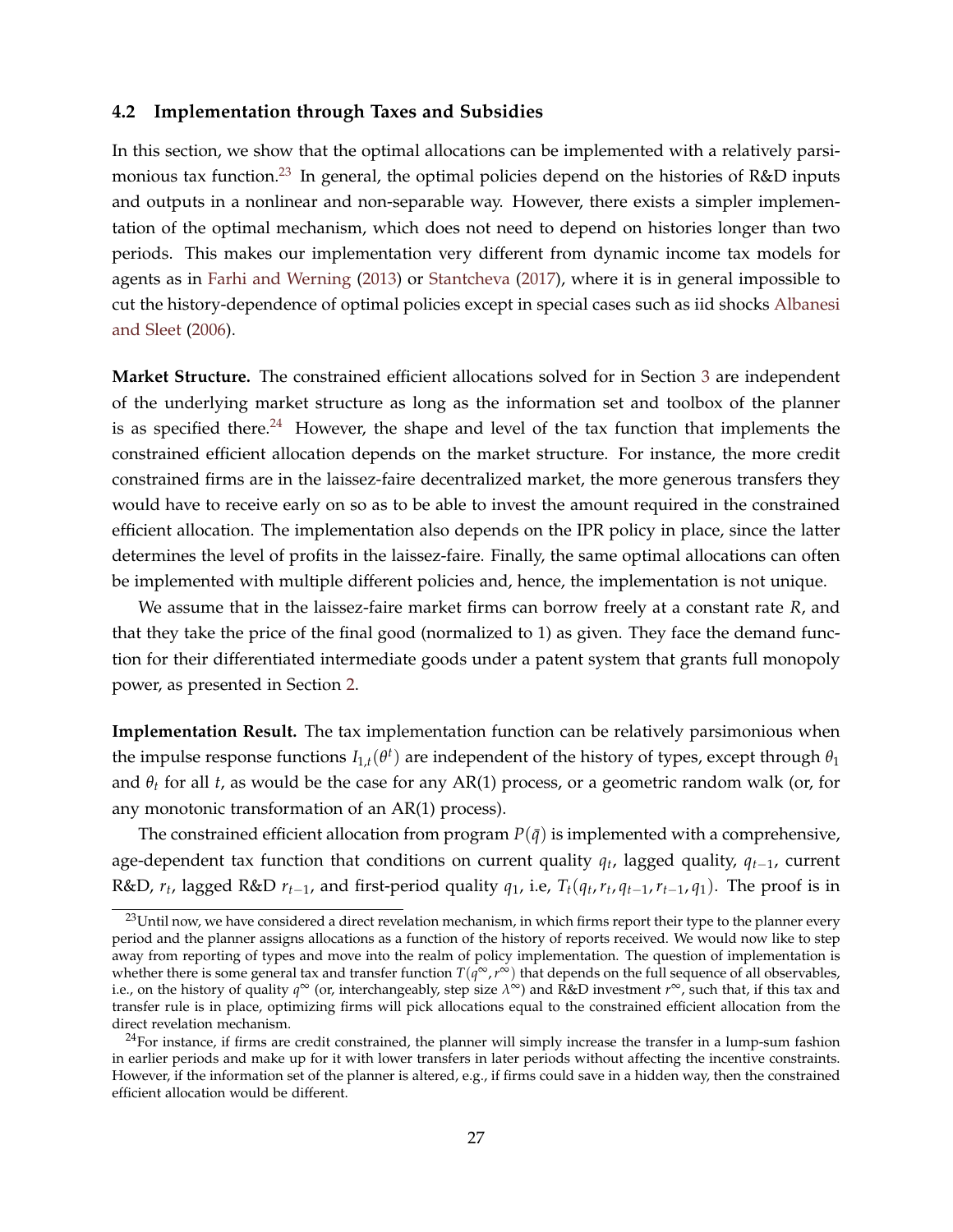the Appendix. Note that because profits are an immediate function of quality *q<sup>t</sup>* , the tax function could instead be written as a function of profits, i.e.,:  $\tilde{T}_t(\pi_t, r_t, \pi_{t-1}, r_{t-1}, \pi_1)$ .

It may at first glance seem as if this result were trivial: if productivity follows a Markov process, it appears to make sense that one only needs to condition on allocations one period back in addition to the current ones. However, this intuition is not correct. Even with Markov shocks, most dynamic tax problems [\(Farhi and Werning,](#page-42-0) [2013;](#page-42-0) [Stantcheva,](#page-43-8) [2017\)](#page-43-8) require that the full past histories are conditioned on. What is different here is that the past stock of quality can serve as a sufficient statistic for the past investments, in the sense that it fully determines the future benefit from more innovation investments (together with  $r_t$  and  $r_{t-1}$ ).

The link between the wedges and the tax function is as follows, where the arguments of the tax function are evaluated at their optimal values for history *θ t* .

$$
s(\theta^{t}) = -\frac{1}{R}\mathbb{E}\left[\sum_{s=t+1}^{\infty} \left(\frac{1-\delta}{R}\right)^{s-t-1} \left(\frac{\partial T_s}{\partial q_s} + \frac{1}{R}\frac{\partial T_{s+1}}{\partial q_s}\right) \frac{\partial \lambda_{t+1}}{\partial r_t}|\theta_t\right] - \mathbb{E}\left[\sum_{s=t}^{\infty} \left(\frac{1}{R}\right)^{s-t} \left(\frac{\partial T_s}{\partial r_s} + \frac{1}{R}\frac{\partial T_{s+1}}{\partial r_s}\right) |\theta_t\right]
$$

$$
\tau(\theta^{t}) = \mathbb{E}\left[\sum_{s=t}^{\infty} \left(\frac{1-\delta}{R}\right)^{s-t} \left(\frac{\partial T_s}{\partial q_s} + \frac{1}{R}\frac{\partial T_{s+1}}{\partial q_s}\right) \frac{\partial \lambda_t}{\partial l_t} |\theta_t\right]
$$

Generically, the optimal wedges in Proposition [1](#page-20-1) depend nonlinearly and non-separably on the choice variables. Few general statements can be made without specifying the underlying functional forms. However, it is clear from the optimal wedge formulas that the degree of nonlinearity of the profit tax and R&D subsidy depend crucially on the shape of the step size function. In particular, profit taxes will be far from linear if the marginal effect of R&D effort is very nonlinear. If the step size is close to linear in R&D effort, on the contrary, then profit taxes will also be closer to linear. The same applies to the R&D wedge with respect to the marginal effect of R&D investment on the step size. Similarly, nonseparabilities in the tax function between profits and R&D investment will be quantitatively important if the step size features strong complementarities between R&D effort and investment.

In Appendix [OA.2,](#page-49-0) we work out a very simple functional form example that generates constant marginal profit taxes and constant R&D subsidies, i.e., implementation policies that are linear and separable. The latter only depend on the degree of market power (*β*) and the strength of the spillover  $(\zeta)$ .<sup>[25](#page-0-0)</sup>

### <span id="page-27-0"></span>**5 Quantitative Investigation**

In this section and next, we provide empirical content to the theoretical model, by estimating it and numerically illustrating the optimal policies. The questions addressed are what are the

 $25$ Estimating the model in the real data, we will show quantitatively below that separable, nonlinear profit taxes and R&D subsidies is sufficient to capture most of the gains from the full mechanism. In fact, a linear profit tax coupled with a nonlinear R&D subsidy does almost equally well.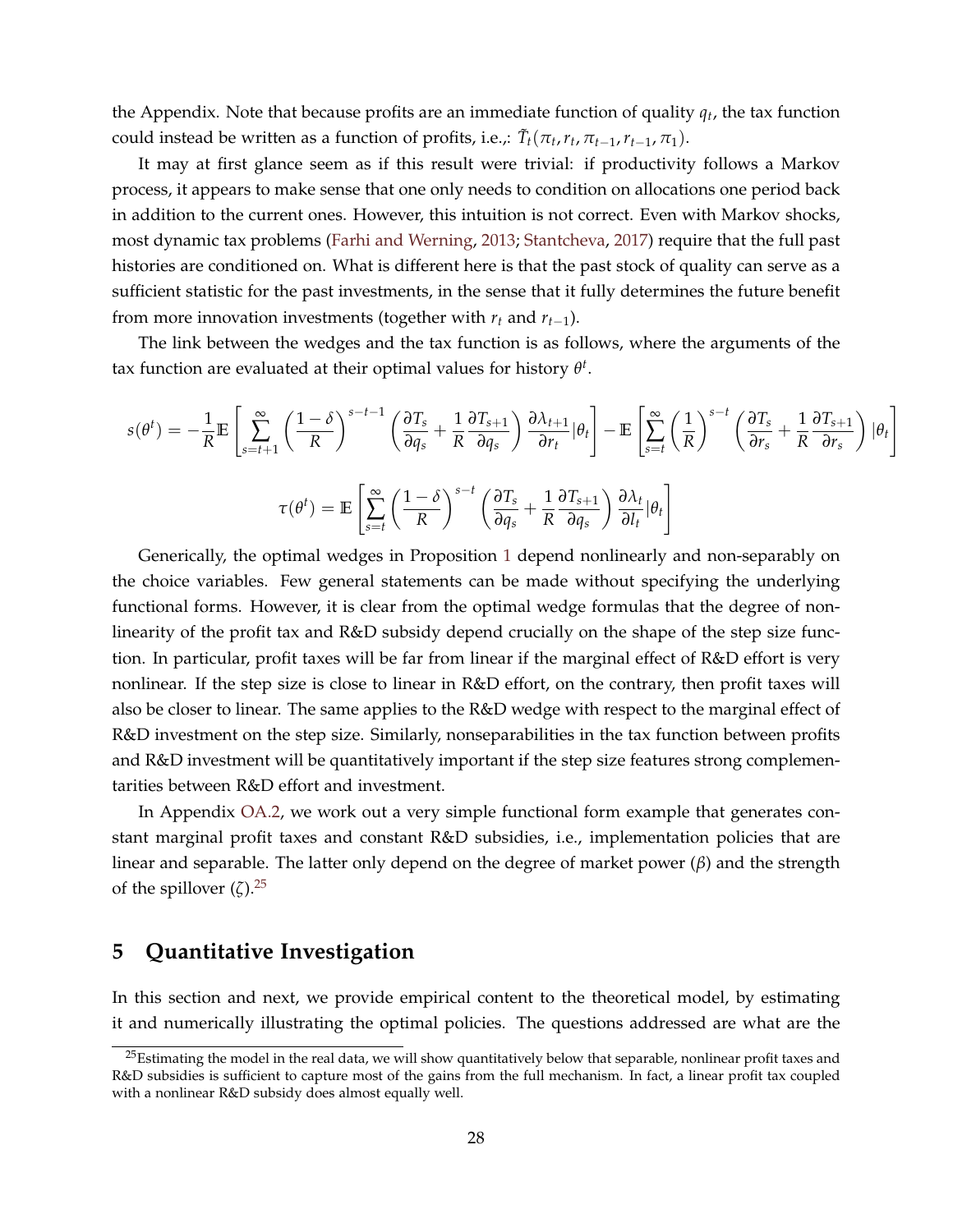estimated values of the key parameters such as the complementarity between R&D and firm research productivity  $ρ_{θr}$ , the persistence  $\tilde{p}$ , and the externality strength  $\zeta$  in the data? What are the age and cross-sectional patterns of optimal policies and allocations? What are the quantitative losses from simpler policies relative to the fully optimal mechanism?

#### **5.1 Data and Summary Statistics**

The theory developed in this paper can be applied to different datasets and the model could of course be estimated for different countries, industries, or types of firms to yield different quantitative answers to the questions above and inform the specific optimal policies for each setting or sample under consideration. The benchmark data we chose is the Census Bureau's Longitudinal Business Database and Census of Manufacturers, matched to the U.S. Patent and Trademark Office (USPTO) patent data from the NBER database (as described in detail in [Hall](#page-42-14) [et al.](#page-42-14) [\(2001\)](#page-42-14)), containing over three million patents with their forward citations. This data match is done and used by [Acemoglu et al.](#page-41-14) [\(2018\)](#page-41-14) and [Akcigit and Kerr](#page-41-10) [\(2018\)](#page-41-10). We take several existing data moments as our targets directly from those papers and compute the new ones directly. To build confidence in our model and estimation, we also match several non-targeted moments in Table [4.](#page-33-0)

An alternative dataset is the firm-level accounting data from COMPUSTAT data matched to the NBER patent database. As argued in [Bloom, Schankerman, and Van Reenen \(2013\),](#page-41-8) and one of the reasons, this data has been widely used, is that these firms represent a large fraction of the innovation in the U.S. For completeness, we provide the numerical results based on the COMPUSTAT sample in the Supplementary materials [S.3.](#page-50-0)

**Map between the model and the data:** One advantage of the patent data matched to firm-level data is that there is a natural map between the variables in the model and the data. R&D spending  $M(r)$  can directly be measured as reported R&D expenses in the accounting data. The step size *λt* , i.e., the flow of new quality of a firm in year *t*, can be measured by the forward citations received on all innovations patented in year *t*. The quality *q<sup>t</sup>* is the depreciation-adjusted stock of citations per patent to date  $q_t = (1 - \delta)q_{t-1} + \lambda_t$ . Profits and sales can also directly be measured.

#### **5.2 Estimation**

We first parameterize the model as summarized in Table [1.](#page-30-0) Some of the parameters are calibrated exogenously, following the earlier innovation literature. This reduces the size of the parameter vector to be estimated. These parameters are reported in the upper panel of Table [2.](#page-31-0) In Section [5.5](#page-37-1) we provide sensitivity analyses on each of them. The lower panel of that table reports the key and specific parameters of our model, which are estimated to best match important moments in the data presented in Table [3.](#page-31-1) In Table [4,](#page-33-0) we check that the estimation matches well non-targeted moments to assess the fit. We describe our estimation procedure in more detail now.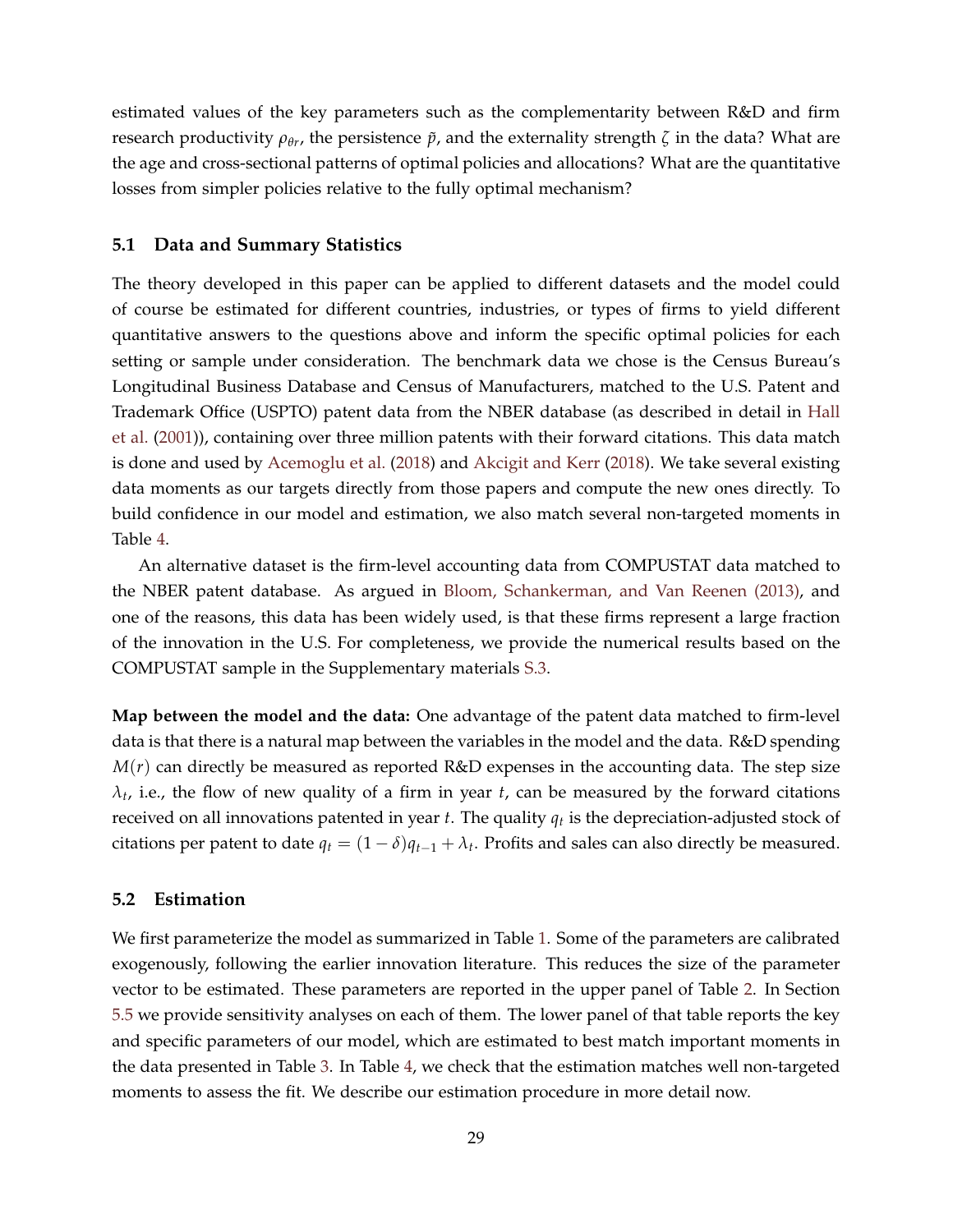**The status quo economy:** To be able to consistently estimate the parameters of the model by matching moments in the data, we need to subject firms in our model to the same policies (R&D subsidy and corporate tax) as in the U.S. We call *status quo* economy the economy with the primitives just presented, but in which policies are not optimally set, but rather set to mimic their levels in the U.S. We approximate real-world R&D subsidies with a linear R&D subsidy rate. We estimate the effective subsidy rate on R&D investments by firms using the total spending of the government on firm R&D through all programs (R&D tax credits, direct grants, etc.) divided by total private business spending on R&D. The details for this computation are in the Online Appendix. We similarly estimate the effective average corporate tax rate. We find an average effective subsidy rate of 19% and an average effective corporate tax rate of 23%. Reassuringly, the estimation of the parameters is not very sensitive to the choice of these effective rates within reasonable ranges.

**Functional Forms:** The cost function depends on aggregate quality  $\bar{q}_t$ , and the strength of the externality is measured by *ζ*. The step size is multiplicatively separable in R&D effort *l<sup>t</sup>* and takes a constant elasticity of substitution (CES) form in type  $\theta_t$  and R&D investment  $r_{t-1}$ . In this case,  $\rho_{\theta l} = \rho_{lr} = 1$ . This functional form is specified for tractability; given the data, it would be very difficult to also discipline empirically  $\rho_{lr}$ . Given that the sign of  $\rho_{lr} - \rho_{\theta r}$  determines the sign of the screening term in the optimal R&D subsidy (as shown in Proposition [1\)](#page-20-1), the key question for whether screening will lead to a higher or lower subsidy on R&D will be whether in the data  $\rho_{\theta r} \geq 1$  or  $\rho_{\theta r} < 1$ . The costs of R&D effort and R&D investments are iso-elastic. Finally, the stochastic process for firm research productivity type is a geometric random walk, with persistence *p*˜ (additional shock processes are in the Supplementary materials). The shock *ε<sup>t</sup>* follows a normal distribution with mean zero and variance *σ<sup>ε</sup>* .

**Externally Calibrated Parameters:** We take the externally calibrated parameters from reputable papers in the innovation and growth literatures, but we are also careful to provide a lot of sensitivity analysis on their values in Section [5.5.](#page-37-1)

The profit parameter *β* is set to 0.15 as in [Guner et al.](#page-42-15) [\(2008\)](#page-42-15). The exponent on the R&D cost function,  $\eta$ , is set as in [Akcigit and Kerr](#page-41-10) [\(2018\)](#page-41-10). The depreciation parameter  $\delta$  is a standard feature of empirical innovation work, as described in detail in [Hall et al.](#page-42-16) [\(2005\)](#page-42-16), where the value of 10% is also taken from. This depreciation reflects the idea that, from the point of view of each individual innovation-producing firm, knowledge can become obsolete unless it is updated, which carries a cost. The long-run discount rate *R* reflects the interest rate plus the probability of exit (or death). The average level of research productivity is normalized to  $\mu_{\theta} = 0$ , while the initial R&D stock is set to  $r_0 = 1$ .

**Moments and Identification:** Table [3](#page-31-1) lists the data moments that we match. The second column provides the value of the moment in the simulations, the third column gives the target value of each moment in the data, and the fourth column shows the standard error. In this section, we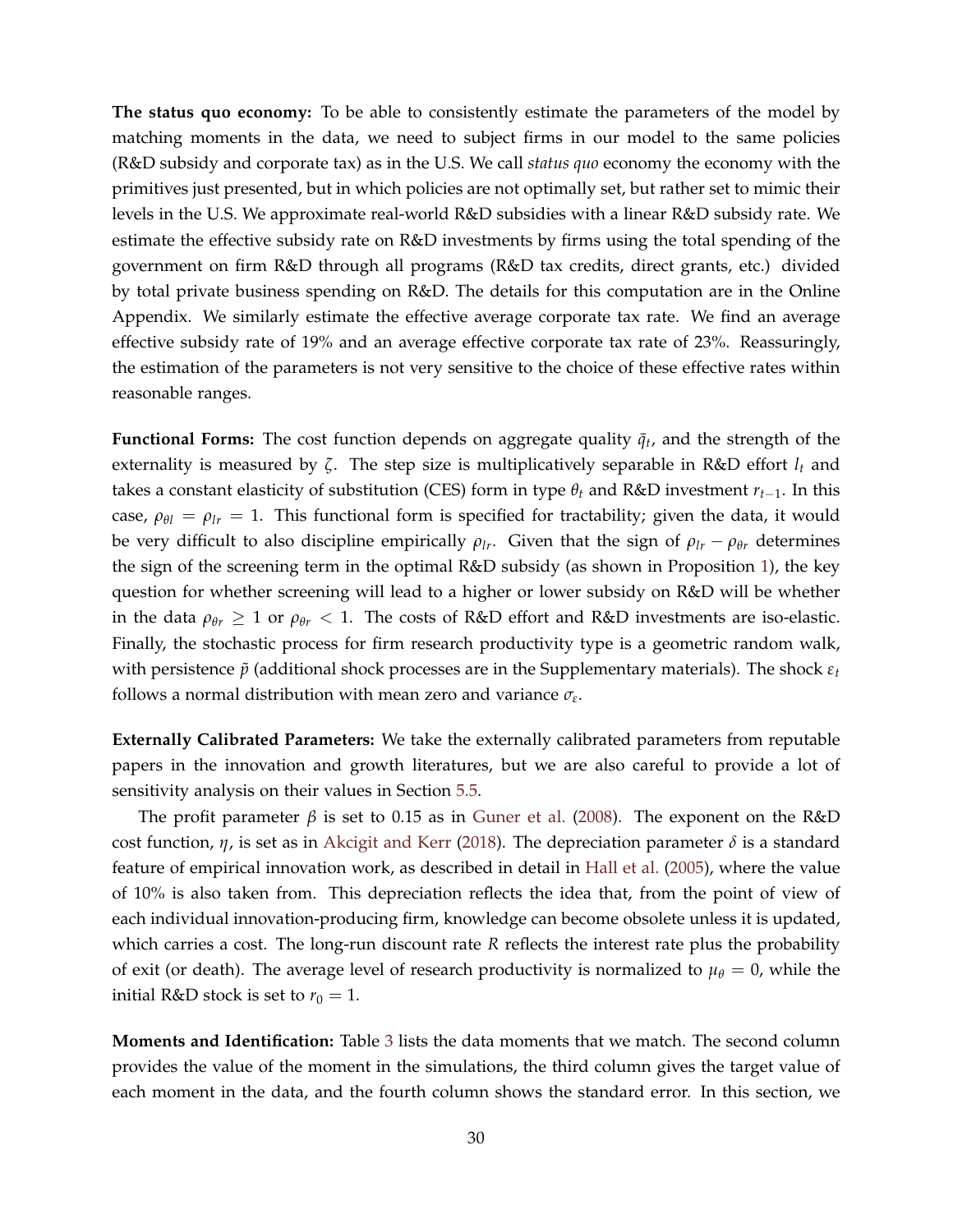<span id="page-30-0"></span>

| <b>Function</b>                          | <b>Notation</b>                     | <b>Functional form</b>                                                                                                                                                                                                                         |
|------------------------------------------|-------------------------------------|------------------------------------------------------------------------------------------------------------------------------------------------------------------------------------------------------------------------------------------------|
| Consumer valuation                       | $Y(q_t, k_t)$                       |                                                                                                                                                                                                                                                |
| Cost function                            | $C_t(k,\bar{q}_t)$                  |                                                                                                                                                                                                                                                |
| Quality accumulation                     | $H(q_{t-1}, \lambda_t)$             |                                                                                                                                                                                                                                                |
| Step size                                | $\lambda_t(r_{t-1}, l_t, \theta_t)$ | $\begin{array}{c} \frac{1}{1-\beta}q_t^\beta k_t^{1-\beta}\\ \frac{k}{q_t^\zeta}\\ q_t=(1-\delta)q_{t-1}+\lambda_t\\ (\alpha r_{t-1}^{1-\rho_{\theta r}}+(1-\alpha)\theta_t^{1-\rho_{\theta r}})^{\frac{1}{1-\rho_{\theta r}}}l_t \end{array}$ |
| Disutility of effort                     | $\phi_t(l_t)$                       | $\kappa_l \frac{l_t^{1+\gamma}}{1+\gamma}$                                                                                                                                                                                                     |
| Cost of R&D                              | $M_t(r_t)$                          | $\kappa_r \frac{r_t^{1+\eta}}{1+\eta}$                                                                                                                                                                                                         |
| Stochastic type process                  | $f^t(\theta_t \theta_{t-1})$        | $\log \theta_t = \tilde{p} \log \theta_{t-1} + (1 - \tilde{p}) \mu_{\theta} + \epsilon_t$                                                                                                                                                      |
| Distribution of heterogeneity $\theta_1$ | $f^1(\theta_1)$                     | $f^1(\theta_1) = \frac{I_{\Theta^1}(\theta_1)}{\theta_1[\theta_1 - \bar{\theta}_1]}$                                                                                                                                                           |
| Initial quality level                    | $q_0$                               |                                                                                                                                                                                                                                                |

Table 1: Functional forms

Notes:  $I_{\Theta^1}(\theta_1)$  denotes the indicator function equal to 1 if  $\theta_1$  is in the set  $\Theta_1 = [\underline{\theta}_1, \overline{\theta}_1]$ .

discuss the identification of the parameters of the model.

Let the vector of the nine endogenously estimated parameters be denoted by

$$
\chi = (\alpha, \rho_{\theta r}, \sigma_{\varepsilon}, p, \kappa_l, \kappa_r, \gamma, \zeta, \Theta^1)
$$

In our benchmark estimation, we chose the parameters so as to minimize the loss function:

$$
L(\chi) = \sum_{k=1}^{9} \left( \frac{\text{moment}_{k}^{\text{model}}(\chi) - \text{moment}_{k}^{\text{data}}}{\text{moment}_{k}^{\text{data}}} \right)^{2}
$$

where moment<sup>model</sup> is the value of moment *k* in the model and moment<sup>data</sup> is the value of the moment in the data. In the Supplementary materials, we provide the results using a two-step GMM-type weighting.

Since we are minimizing the weighted distance between the theoretical and empirical moments, all parameters are identified jointly. Nevertheless, given the dynamics in our model, we can provide a heuristic discussion of identification.

*Elasticity of Patent Quality wrt. R&D, M1:* The first moment is the elasticity of patent quality with respect to R&D spending, where patent quality is measured as citations per patent. This moment measures how effective R&D spending is in generating successful innovations. It has been estimated widely in the literature since [Griliches](#page-42-17) [\(1998\)](#page-42-17). Not surprisingly, this moment informs the complementarity (or elasticity of substitution) parameter  $\rho_{\theta r}$  in the innovation production function.

*R&D Intensity, M2:* The second moment is the mean ratio of R&D spending to firm sales, which is a measure of the R&D intensity of a firm. It is computed by [Acemoglu et al.](#page-41-14) [\(2018\)](#page-41-14) and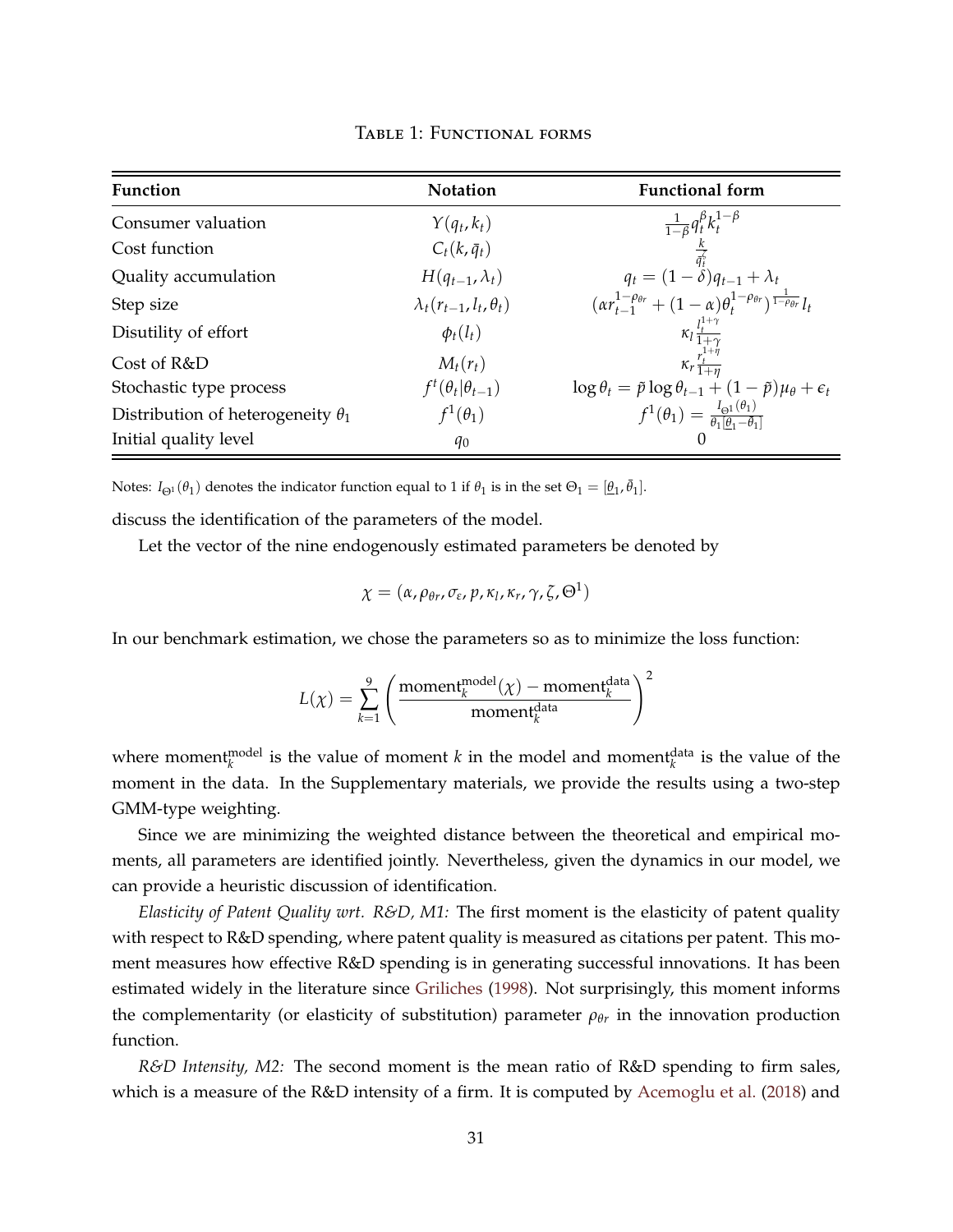<span id="page-31-0"></span>

| Parameter                    | Symbol              | Value | Standard Error |  |
|------------------------------|---------------------|-------|----------------|--|
| External Calibration         |                     |       |                |  |
| Interest rate                | R                   | 1.05  |                |  |
| Intangibles depreciation     | $\delta$            | 0.1   |                |  |
| Knowledge share              | β                   | 0.15  |                |  |
| R&D cost elasticity          | η                   | 1.5   |                |  |
| Level of types               | $\mu_{\theta}$      | 0.00  |                |  |
| Initial R&D stock            | $r_0$               | 1.0   |                |  |
| Program horizon              | T                   | 30    |                |  |
| Internal Calibration         |                     |       |                |  |
| R&D share                    | $\alpha$            | 0.483 | (0.025)        |  |
| R&D-type substitution        | $\rho_{\theta r}$   | 1.88  | (0.126)        |  |
| Type variance                | $\sigma_{\epsilon}$ | 0.320 | (0.014)        |  |
| Type persistence             | $\tilde{p}$         | 0.63  | (0.022)        |  |
| Scale of disutility          | $\kappa_l$          | 0.69  | (0.050)        |  |
| Scale of R&D cost            | $\kappa_r$          | 0.055 | (0.003)        |  |
| Effort cost elasticity       | $\gamma$            | 0.86  | (0.052)        |  |
| Support width for $\theta_1$ | $\Theta^1$          | 1.91  | (0.097)        |  |
| Production externality       |                     | 0.018 | (0.001)        |  |

Table 2: Parameter values

Table 3: Moments

<span id="page-31-1"></span>

| Moment                                      | Target  | Simulation | Standard Error |
|---------------------------------------------|---------|------------|----------------|
| M1. Patent quality-R&D elasticity           | 0.88    | 0.97       | (0.0009)       |
| M2. R&D/Sales mean                          | 0.041   | 0.035      | (0.0025)       |
| M3. Sales growth (DHS) mean                 | 0.06    | 0.07       | (0.005)        |
| M4. Within-firm patent quality coeff of var | 0.63    | 0.76       | (0.0017)       |
| Across-firm patent quality coeff of var:    |         |            |                |
| M5. Young firms                             | 1.06    | 1.05       | (0.0012)       |
| M <sub>6</sub> . Older firms                | 0.99    | 0.81       | (0.0016)       |
| M7. Patent quality young/old                | 1.04    | 1.08       | (0.0048)       |
| M8. Spillover coefficient                   | 0.191   | 0.192      | (0.046)        |
| M9. Elasticity of R&D investment to cost    | $-0.35$ | $-0.35$    | (0.101)        |

is consistent with other papers too. The R&D share in the step size, *α*, affects the marginal return to R&D investment *r<sup>t</sup>* and therefore has a direct impact on firms' R&D/Sales ratio.

*Sales Growth, M3:* The third moment we include is firms' sales growth. Firm growth is determined by R&D investments. These are in turn driven by the firms' first order condition that sets the marginal return from R&D investment equal to its marginal cost. Therefore, the scale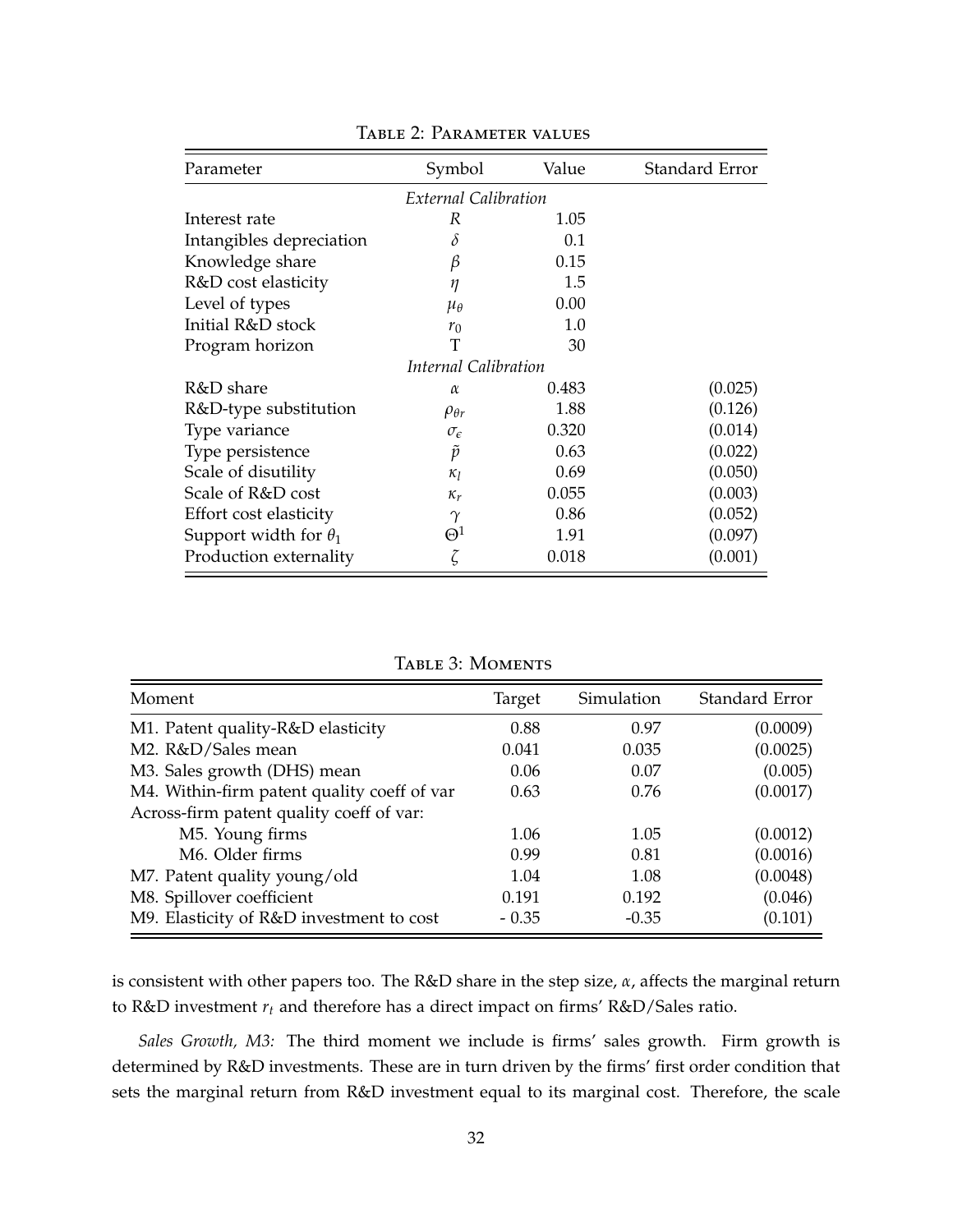parameter of the cost function, *κ<sup>r</sup>* has a first-order impact on the average growth rate of the firm.

*Within-firm Patent Quality Variation, M4:* The fourth to sixth moments are specific to our model, which highlighted the role of firm heterogeneity and the role of uncertainty over time. Moment four hence considers the variation in a firm's quality (again, as measured by its citations per patent) over time. This within-firm measure helps assess the uncertainty facing a firm, which is captured by the persistence parameter  $\tilde{p}$  in our model.

*Across-firm Patent Quality Variation by Age, M5-M6:* The fifth and sixth moments capture the variation in quality across firms. This cross-sectional variability measure gauges the degree of heterogeneity across firms and is computed separately for young and old firms. "Young" firms are defined – both in the data and in the model– as those of age 0-5. "Old" firms are older than 5 years (we tried alternative definitions of young and old, with cutoffs at 3 or 10 years, with extremely similar results). As is intuitive, these moments are mainly determined by the dispersion  $\sigma_{\epsilon}$  and the width of the support of the type distribution  $\Theta^1$ .

*Patent Quality Ratio (young/old), M7:* The seventh moment is the ratio of patent quality between young and old firms and measures the decline in invention quality that occurs with firm age.

*Spillover Coefficient, M8:* One of the key moments, moment 8, targets the estimate of technological spillovers in [Bloom, Schankerman, and Van Reenen \(2013\).](#page-41-8) These authors estimate spillovers by regressing the sales of a firm on the R&D of other firms in the economy, weighted by the extent of technological proximity with these other firms. They instrument for this R&D using exogenous variation in effective R&D tax credit rates at the firm level. We estimate the spillover parameter *ζ* in our model through indirect inference. More precisely, we replicate their instrumental variable regression by exogenously shocking  $\bar{q}_t$  and generating simulated economies. We then regress the sales in the model on the R&D of other firms in the economy and match the regression coefficient to the one in [Bloom, Schankerman, and Van Reenen \(2013\).](#page-41-8) The fit we obtain is very close. This process helps us identify the externality strength *ζ*.

*Elasticity of R&D investment to R&D costs, M9:* The final moment is the elasticity of R&D investments to R&D costs. This has been estimated in many papers and we pick one of the most respected sources, which is [Bloom et al.](#page-41-2) [\(2002\)](#page-41-2) who find an elasticity of R&D to user costs of -0.35. Our model matches this very well.

**Goodness of Fit: Non-targeted moments.** To check whether the fit of our estimated model is good even for non-targeted moments, we provide in Table [4](#page-33-0) the values of four important and non-targeted moments in the data and the model, which pertain to the lifecycle of firms or to the skewness and tails of the sales and R&D distributions. These are the sales growth of the bottom 90% firms versus the sales growth of the top 10% firms (as ranked by sales growth in their first 5 years); the ratio of sales for old versus young firms; and the R&D intensities (i.e., R&D divided by sales) for bottom 90% versus top 10% firms. The fit is quite good, lending further credibility to our estimation and confirming that we are able to also capture the more detailed tail behavior of the data.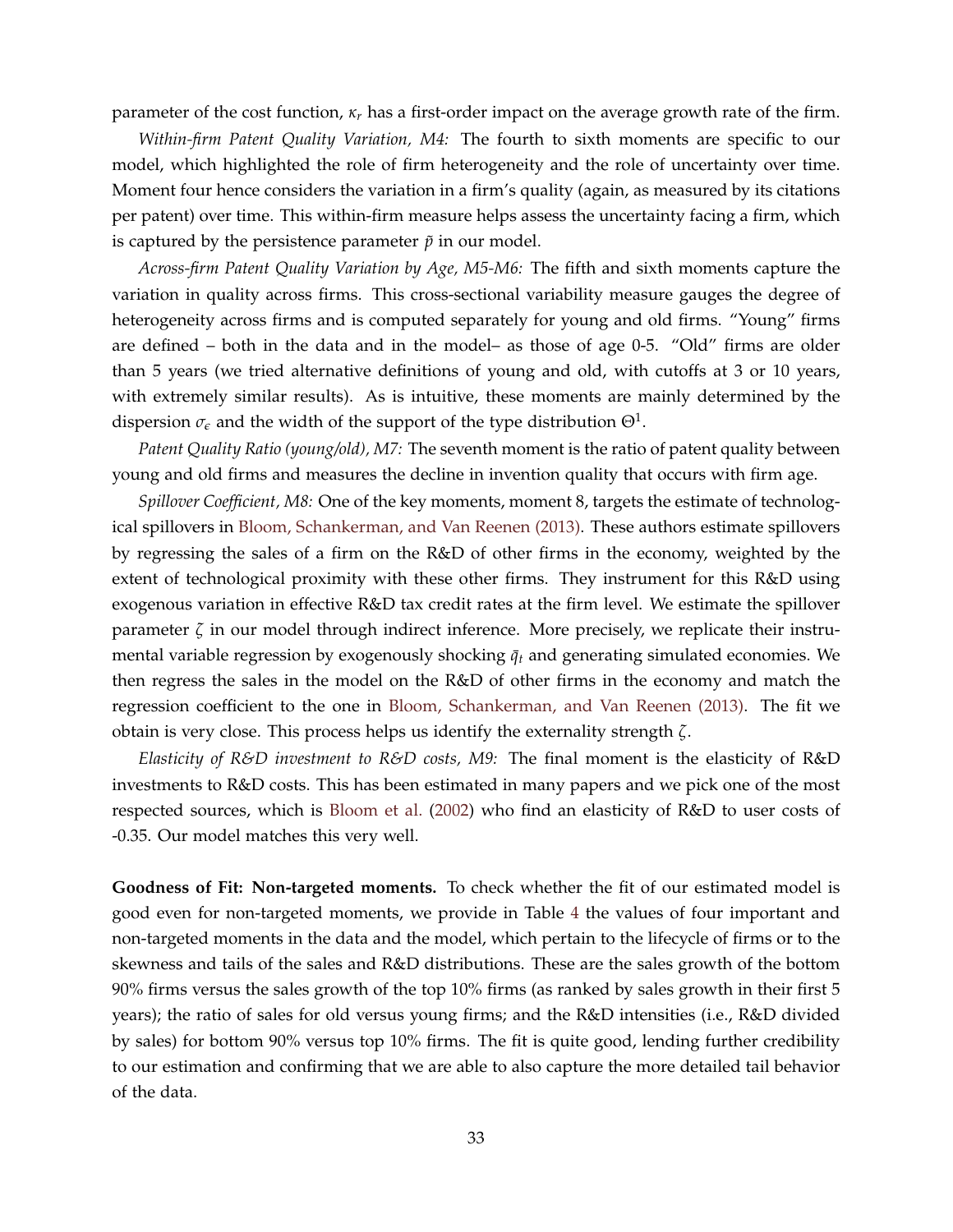|                                           |       | Data Model |
|-------------------------------------------|-------|------------|
| Sales growth bottom 90% vs. top 10%       | 0.03  | (0.04)     |
| R&D/Sales for bottom 90%                  | 0.038 | 0.034      |
| R&D/Sales for top 10%                     | 0.052 | 0.042      |
| Ratio sales for old firms vs. young firms |       | 2.32       |

<span id="page-33-0"></span>TABLE 4: GOODNESS OF FIT FOR NON-TARGETED MOMENTS

#### **5.3 Results**

Table [2](#page-31-0) shows the estimated parameters of the model. Focusing on some of the key parameters that were highlighted in Section [4,](#page-20-0) we see that based on the data, R&D investments are highly complementary to firm research productivity: highly productive firms are disproportionately good at transforming R&D inputs into innovation. The type persistence is moderate, with  $\tilde{p} =$ 0.63. We can now simulate the optimal allocations and wedges, presented in analytical form in Section [4.](#page-20-0)

**Gross incentives and net incentives:** A brief discussion of gross and net incentives for R&D is useful here (and in practice) when thinking about the magnitudes of incentives or disincentives actually provided for R&D. Let's illustrate the difference with linear taxes, to make it simpler. If the profit tax applies to profits gross of R&D spending, i.e., if R&D expenses are not deductible from the corporate tax base, the gross subsidy rate  $\tilde{s}$  is such that the firm's per-period payoff is:

$$
\pi(1-\tau)-(1-\tilde{s})M(r)
$$

The net incentive on R&D – the rate that would apply to R&D expenses if they were also deductible from the profit tax base– is denoted by *s* and is defined such that the payoff of the firm is:

$$
(\pi-M(r))(1-\tau)-(1-s)M(r)
$$

With a gross subsidy  $\tilde{s}$ , the net incentive is not captured by the subsidy rate itself, since the profit tax captures part of the return to R&D investments. Thus, a share of the gross subsidy simply goes towards cancelling out that disincentive effect from the profit tax. The net incentive is driven by the difference between the gross linear subsidy  $\tilde{s}$  and the tax  $\tau$ :  $s = \tilde{s} - \tau$ . Put differently, there are two ways to incentivize R&D: either tax its returns less (the −*τ* term), or subsidize its costs more (the  $\tilde{s}$  term). As we will see, for screening purposes one way may be better than the other. Converting the combination of corporate income taxes and subsidies to a "net incentive" is also of great practical use, since different countries' systems load incentives on different parts of the tax code.

To highlight this distinction, in the figures below, in addition to depicting  $s(\theta^t)$ , we also show the "gross" R&D wedge  $\tilde{s}(\theta^t)$ , namely the gap between marginal costs and marginal benefits of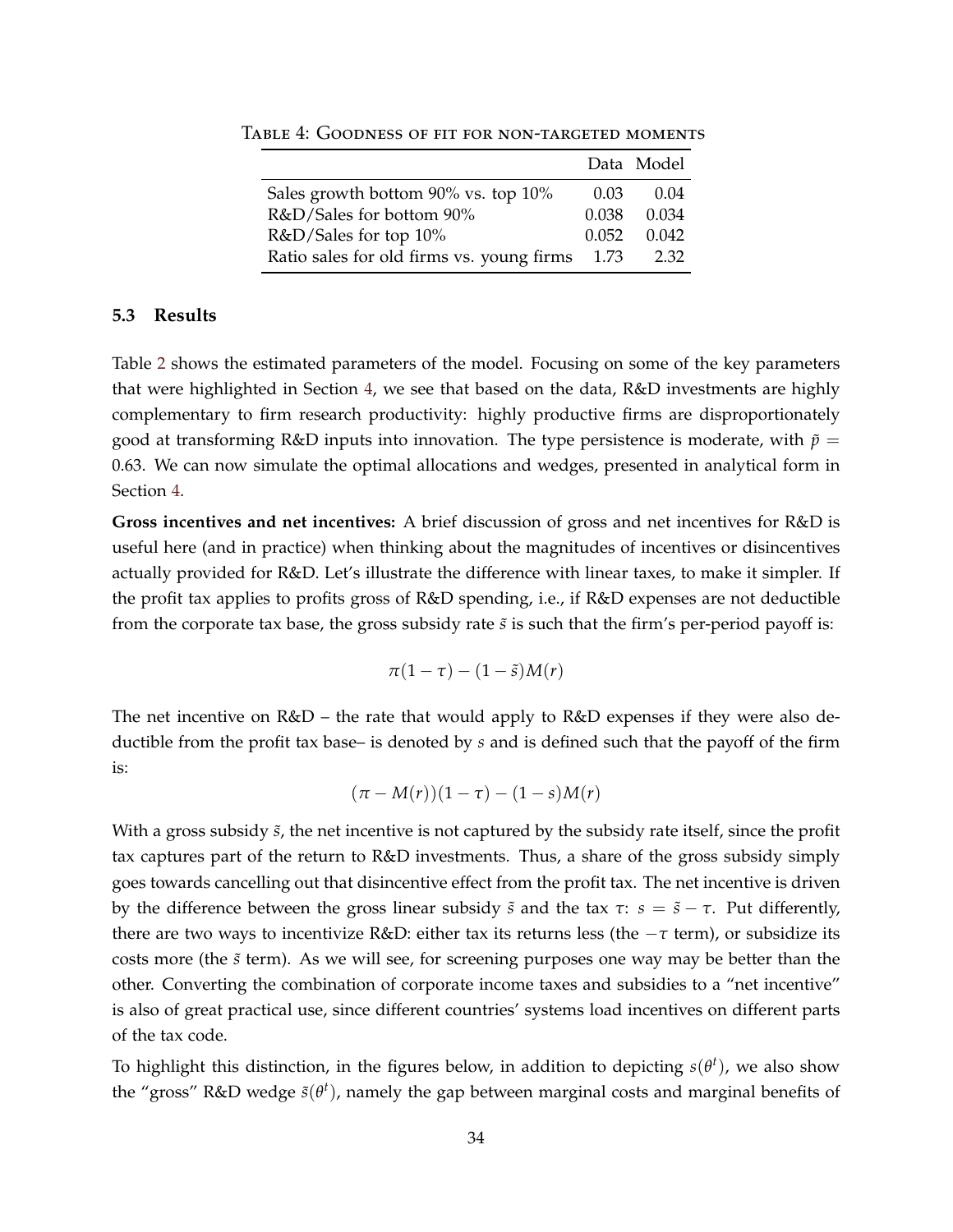R&D, taking into account the R&D effort wedge, i.e., that there is simultaneously a tax on profits. Furthermore, to facilitate an interpretation of the wedges as tax and subsidy rates, we slightly redefine the profit and R&D wedges, respectively, as fractions of profits and R&D costs. The R&D subsidy rate  $\tilde{s}(\theta^t)$  is now the fraction of the cost  $M(r)$  that the firm does not have to pay, while the profit wedge  $\tilde{\tau}(\theta^t)$  is the fraction of profits that the firm pays, i.e.:<sup>[26](#page-0-0)</sup>

$$
\tilde{s}(\theta^t) = 1 - \frac{1}{R} \frac{1}{M_t'(r(\theta^t))} \mathbb{E} \left( \sum_{s=t+1}^{\infty} \left( \frac{1-\delta}{R} \right)^{s-t-1} (1-\tilde{\tau}(\theta^t)) \frac{\partial \pi_s(q_s(\theta^s), \bar{q}_s)}{\partial q_s(\theta^s)} \frac{\partial \lambda_{t+1}(\theta^{t+1})}{\partial r_t(\theta^t)} \right)
$$

$$
(1-\tilde{\tau}(\theta^t)) \mathbb{E} \left( \sum_{s=t}^{\infty} \left( \frac{1-\delta}{R} \right)^{s-t} \frac{\partial \pi_s(q_s(\theta^s), \bar{q}_s)}{\partial q_s(\theta^s)} \right) \frac{\partial \lambda_t(\theta^t)}{\partial l_t(\theta^t)} = \phi_{lt}(l_t(\theta^t))
$$

In the linear example above, *s* is directly comparable to the wedge  $s(\theta^t)/M'(r)$  from Section [4,](#page-20-0) while  $\tilde{s}$  is comparable to  $\tilde{s}(\theta^t)$ .

#### **5.3.1 Cross-sectional Patterns of the Optimal Allocations**

Panels C and D of Figure [2](#page-44-0) plot the optimal profit wedge  $\tilde{\tau}(\theta^t)$ , the gross R&D wedge  $\tilde{s}(\theta^t)$ , and the corresponding net R&D wedge  $s(\theta^t)/M'(r)$  for firms of different profit levels and R&D investments for ages  $t = 2.5$ , and 15. Panels E and F also represent these same wedges, but against unobservable productivity on the horizontal axis.

The wedges on profits are negative, while those on R&D investment are positive. This means that on both the effort and R&D investment side, firms are incentivized to provide more of these inputs than they otherwise would in the laissez-faire. Thinking back of the optimal wedge formulas in Section [4,](#page-20-0) this is to account for the monopoly distortion effect (incentivize monopolists to produce more indirectly) and the Pigouvian correction effect (i.e., to correct for the spillover), while still screening firms. It is worth clarifying that these are of course akin to marginal taxes (or subsidies), not average or total taxes. On balance, the government is still raising positive net revenues and consumers still get to consume a positive net output.

Let's consider how wedges vary by firm type, levels of profits, and R&D expenses, remembering the theoretical discussion in Section [4.](#page-20-0) Incentives are described by the profit wedge and the net R&D wedge *s*(*θ t* ). For any given levels of the monopoly distortion and the Pigouvian correction terms, the screening term is larger in absolute value for lower type firms. This is the logic of screening models described before: since it is higher type firms that are tempted to pretend to be lower types, lower types firms' allocations are distorted to prevent this from happening. For the profit wedge, the screening term is positive, which means that higher productivity firms

$$
\tilde{s}(\theta^t) = s(\theta^t) \frac{1}{M'_t(r(\theta^t))} + \tilde{\tau}(\theta^t) \frac{1}{R} \frac{1}{M'_t(r(\theta^t))} \mathbb{E}\left(\sum_{s=t+1}^{\infty} \left(\frac{1-\delta}{R}\right)^{s-t-1} \frac{\partial \pi_s(q_s(\theta^s),\bar{q}_s)}{\partial q_s(\theta^s)} \frac{\partial \lambda_{t+1}(\theta^{t+1})}{\partial r_t(\theta^t)}\right) \quad \text{and} \quad \tilde{\tau}(\theta^t) = \frac{\tau(\theta^t)}{\mathbb{E}\left(\Pi(\theta^t)\right) \frac{\partial \lambda_t(\theta^t)}{\partial l_t(\theta^t)}}
$$

<sup>26</sup>*s*˜(*θ t* ) and *τ*˜ are related to the wedges from Proposition [1](#page-20-1) through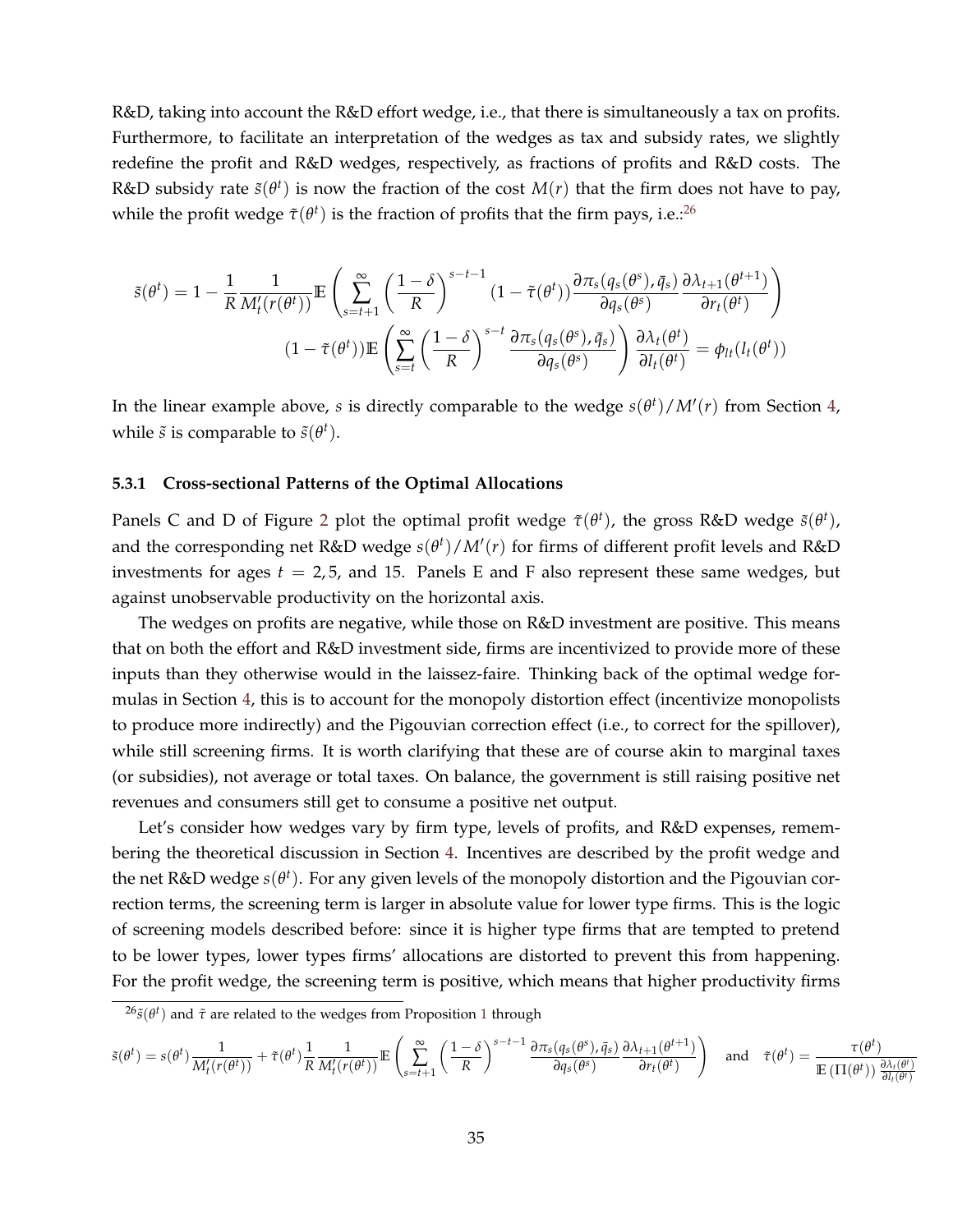will face a lower profit wedge (i.e, a less positive marginal profit tax or a higher marginal profit subsidy). For the R&D net wedge, the screening term's sign depends on  $1 - \rho_{\theta r}$ . According to our estimation  $\rho_{\theta r} > 1$ , and so that the screening term is negative. Hence, the net R&D wedge is larger for higher type firms. When  $\rho_{\theta r} > 1$ , R&D investments benefit disproportionately high productivity firms. It is better to incentivize R&D investments less for the lower productivity firms, as this makes mimicking more attractive for high productivity firms.<sup>[27](#page-0-0)</sup> In short, lower productivity firms which have no comparative advantage at innovation here are not incentivized as much to invest in R&D, so that high productivity firms can be incentivized better. Naturally, they are still incentivized to some (possibly even to a large) extent because of the monopoly and Pigouvian corrections.

This logic is illustrated in Panels E and F, where the screening terms of the very high type firms converge almost entirely to the monopoly and the Pigouvian correction terms. Since high type firms also invest more in R&D and have larger profits, the wedges follow the exact same pattern when plotted against observables, namely profits (panel C) and R&D investments (panel D). It is worth reiterating that what is summarizes the incentive provision for innovation is the net wedge; the gross wedge is depicted as it matches better the intuitions that comes from explicit subsidies or taxes. The gross wedge is smaller for higher type firms, because it is partially compensating for the (lower) profit wedge, but nevertheless, the net incentive for R&D provided is larger for higher productivity firms.

High productivity firms are *on net* more incentivized to invest in innovation and this incentive comes from a lower profit wedge rather than from a higher gross R&D wedge. This is the best mechanism for screening: higher productivity firms will be able to generate more profits from the same research investments, so the way to attract them to a given allocation that features more R&D investments (without attracting low productivity firms) is by letting the profit wedge at that allocation be lower, rather than by making the R&D wedge higher. This will encourage them to put in more of the unobserved innovation input which cannot be directly subsidized. In some sense, this is "performance-based" taxation, where good performance, rather than simply more (observable) inputs is rewarded.

Keep in mind, however, that this discussion is still about wedges. When it comes to the (approximate) implementation using simpler policies that we consider in Section [6,](#page-37-0) a low profit wedge for higher research productivity firms can *approximately* be achieved in several ways. The most immediate policy that perfectly mirrors the wedges features a lower marginal profit taxes on more profitable firms and lower marginal subsidy at higher levels of R&D investments. But, quantitatively, other implementations may work similarly well, if the loss from fine-tuning is small. For instance, a constant profit tax that is more generous than it should for low profit firms, and at about the right level for high profit firms could do reasonably well if the loss from

<sup>&</sup>lt;sup>27</sup>Recall that a higher R&D wedge does not mean a higher investment in R&D; it just means a higher incentive relative to the laissez-faire. In the laissez-faire, low research productivity firms already invest much less than high research productivity firms and this pattern is not overturned despite the incentive provision.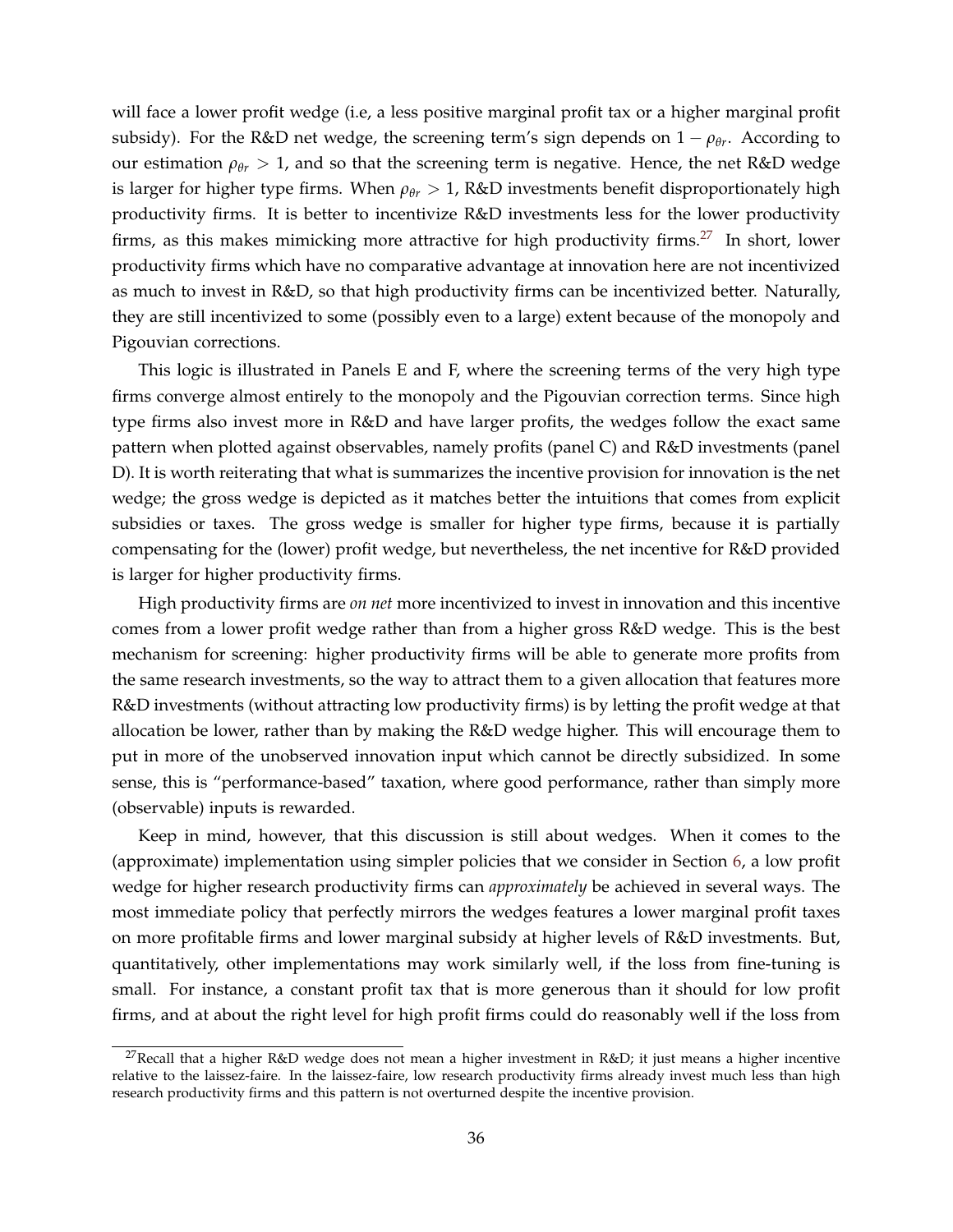giving low profit firms a too generous tax is quantitatively small.

Panel C and D of Figure [3](#page-45-0) shows the optimal inputs for firms of different productivities for different ages. Higher research productivity firms should optimally provide more effort and invest more in R&D. Given that the estimated parameters imply that  $\rho_{l\theta} > 0$  and  $\rho_{r\theta} > 0$ , effort and R&D expenses of higher productivity firms have higher marginal benefits in terms of innovation, and, in turn, their investments of R&D and effort generate more spillovers for other firms.

#### **5.3.2 Age Patterns of the Optimal Allocations**

As explained in Section [4,](#page-20-0) age patterns can in principle arise for two reasons: the fact that screening policies are set at age one with full commitment and a possible age-dependency of the primitives of the model. Panels A and B from Figure [2](#page-44-0) plot the optimal wedges, averaged over firm type at a given age.

Younger firms simultaneously have their profits taxed at a higher rate (i.e., subsidized at a lower rate here) and their R&D investment expenses on net subsidized less. When types are less than fully persistent (the estimated persistence parameter is 0.63), the screening terms in Proposition [1](#page-20-1) are largest in absolute values early in life when the firm has the most private information and decay with time, at a rate that is decreasing in the persistence. Hence, it is optimal to distort the allocations more among young firms in order to reduce overall informational rents. Over time, as the screening term decays, the wedges for firms of different productivities converge to the Pigouvian correction and the monopoly valuation term. Because the screening term on the R&D wedge is negative, this means that the net R&D wedge converges to these corrective terms from below, while the profit wedge converges form above.

### **5.4 Comparative Statics: The Role of Persistence, Complementarity and the Strength of the Spillover**

In Figure [4,](#page-46-0) we quantify the effect of the key parameters. Panels A and B depict the optimal wedges when  $ρ_{θr} = 0.8 < ρ_{lr} = 1$ . When  $ρ_{θr}$  is smaller, the optimal R&D wedge is larger especially for lower productivity firms. In this case, since it is not just high productivity firms that benefit from R&D investments, there is no need to reduce the innovation incentives provided to low productivity firms by as much to prevent high productivity firms from mimicking them. In addition, the closer  $\rho_{\theta r}$  is to 1, and the flatter the net wedge is for different ages, as it is then more and more driven by only the monopoly valuation and Pigouvian correction terms.

The persistence of the firm's research productivity process affects the optimal policies very significantly, in particular the age pattern. Panels C and D depict the wedges for a higher value of persistence than our benchmark one, namely for  $\tilde{p} = 0.9$ . With a higher persistence, wedges decay at a lower rate. We provide several more comparative statics and robustness checks on the value and shape of the persistence in the Supplementary materials, such as a first-order au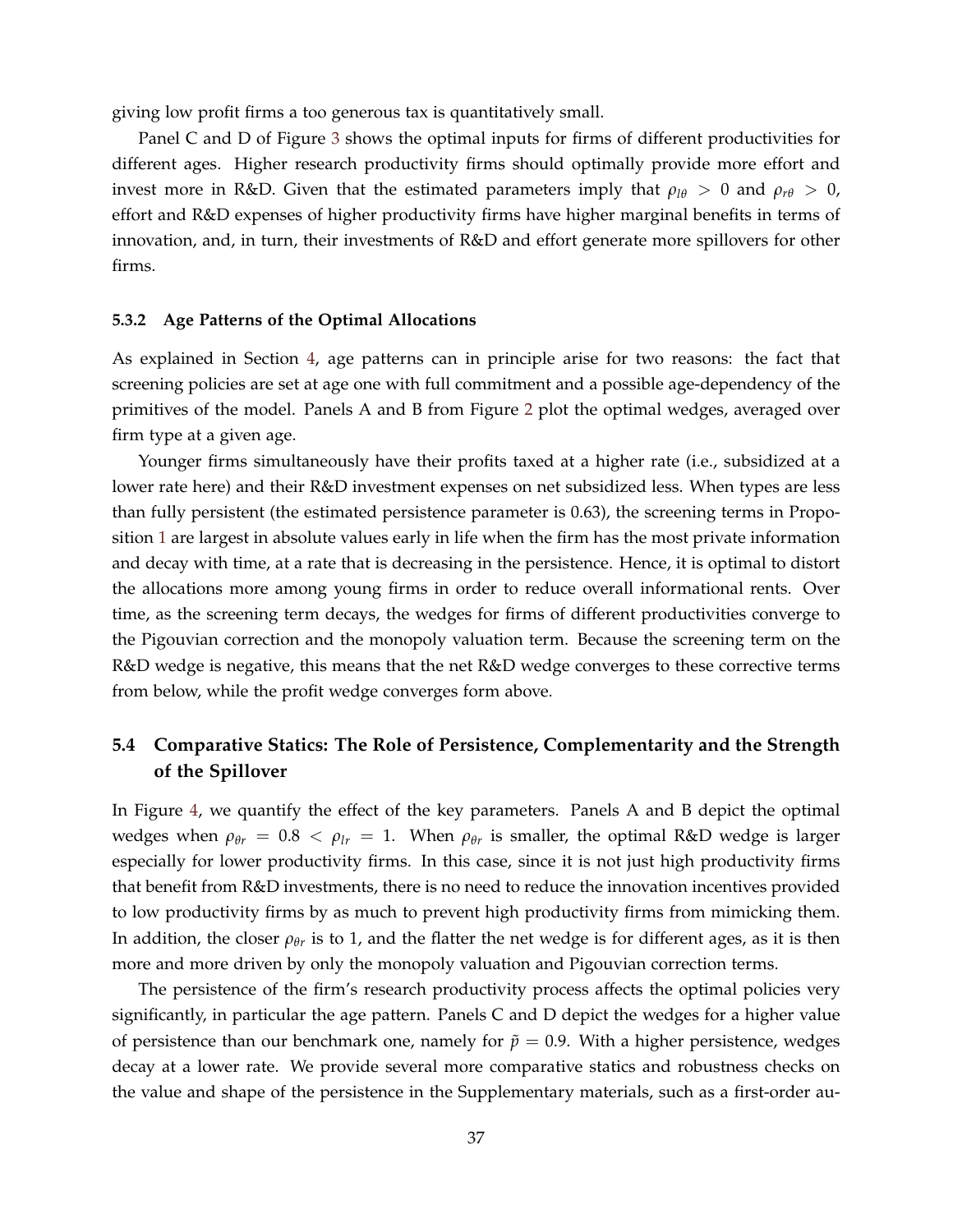toregressive process instead of the benchmark logarithmic autoregressive process, an increasing persistence over the life cycle that has the same average value as our benchmark estimate, a lower persistence ( $p = 0.5$ ), and a higher persistence ( $p = 0.9$ ). The speed of convergence to the Pigouvian and monopoly correction terms is strongly shaped by the type process. Yet, although the persistence of this stochastic process affects the rate of decay of the wedges very significantly, it does not change the qualitative findings described above. In addition, a more persistent process increases the ability of the planner to provide dynamic incentives and improves the allocations: there are higher levels of effort and R&D investment for firms of all productivities.

Finally, panels E and F depict the wedges when there is no spillover ( $\zeta = 0.0$ ). In this case, the wedges simply correct for the monopoly distortion. Unsurprisingly, a lack of spillover leads to lower R&D effort and investment wedges.

#### <span id="page-37-1"></span>**5.5 Robustness Checks and Sensitivity Analysis**

We provide many robustness checks and sensitivity analyses in the Supplementary Materials [S.5:](#page--1-0) We perform a type of two-step GMM estimation with weights taken from the variancecovariance matrix of moment. Furthermore, we explore the role of the stochastic type process assumed, as discussed above. We also vary the value of *β*, where higher *β* represents a higher degree of market power, as it increases the markup over marginal costs that the intermediate good producer can charge. At the same time, it also means that the quality of each differentiated product is more valued by consumers. On balance, there is more investment in R&D and more effort at the optimum when *β* is higher. In addition, we consider higher rates of depreciation of innovation, of  $\delta = 0.15$  and  $\delta = 0.3$  respectively. The higher the rate of depreciation, the higher the wedges have to be to induce firms to invest sufficiently much (relative to what they would do if left to choose). Naturally, the higher the rate at which knowledge depreciates and the lower the optimal investments, step sizes, and resulting innovation that can be stimulated. We also show what happens when the cost of R&D is less convex, i.e., when  $\eta = 1$ . This barely changes the wedges, as they represent the share of costs that is subsidized. However, as can be expected, the level of R&D effort and incentives that can be incentivized are larger when costs are less convex. Finally, we re-restimate the model only on publicly-traded firms from COMPUSTAT matched to patent data and show what happens with a finite firm life cycle, in which case the horizon becomes important.

### <span id="page-37-0"></span>**6 Simpler Innovation Policies**

Until now we have considered a fully unrestricted mechanism that does not place constraints other than incentive compatibility on the policies. In this section, we consider restricted, simpler policies. We solve for the optimal policy within each of the restricted classes of policies considered, using the estimated parameters from Section [5.](#page-27-0) We then compute the welfare loss relative to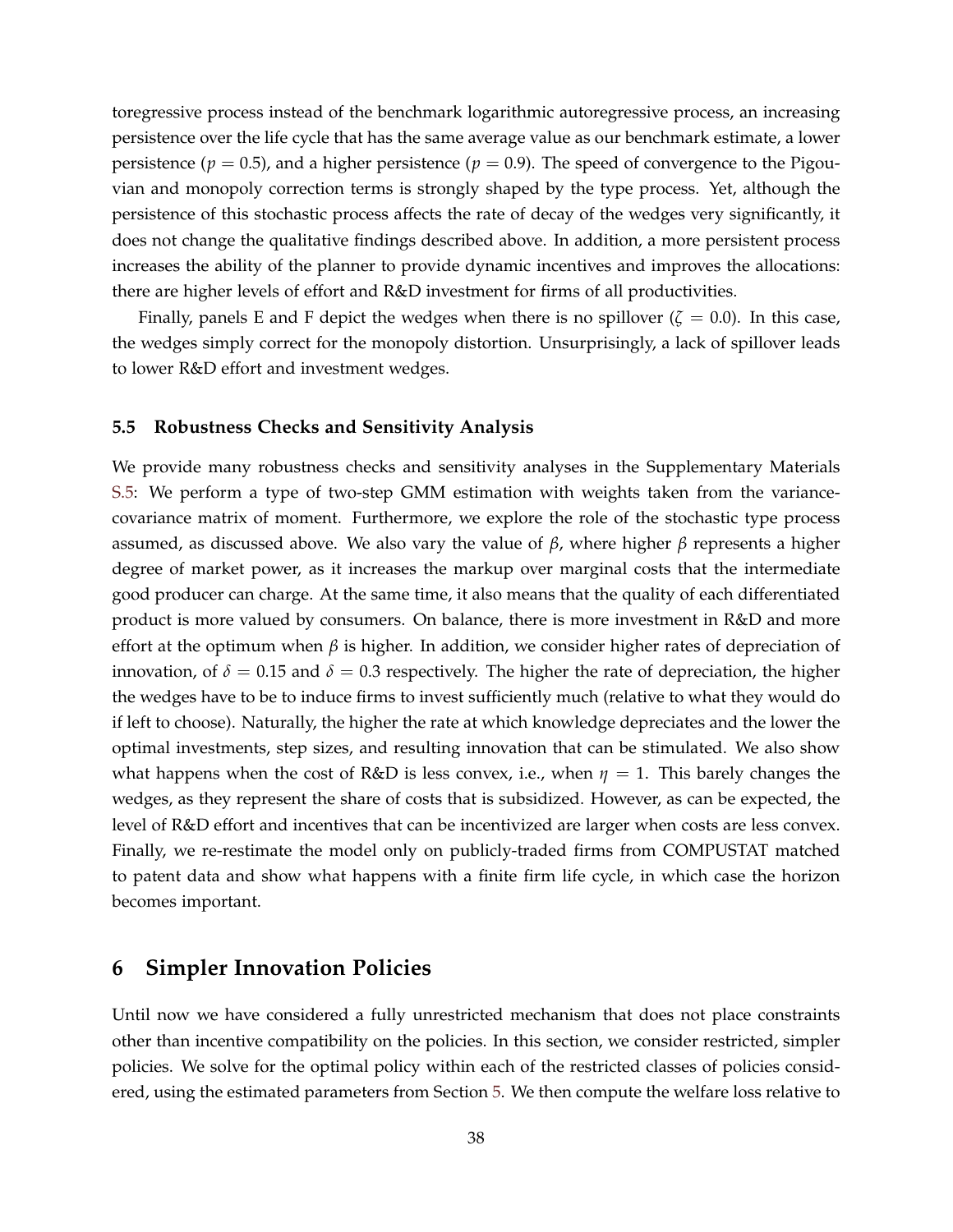the welfare obtained in the unrestricted mechanism. Table [5](#page-39-0) shows the results. In this table, each panel considers a separate class of policies, ranging step-by-step from linear to nonlinear and non-separable ones. The two columns show, respectively, the welfare achieved from the optimal policy in each class relative to (i) our benchmark optimal planner solution and (ii) the limit case in which there is no spillover  $(\zeta = 0)$  so that only the monopoly distortion has to be corrected.

The first row shows the welfare level from the current policies in the U.S., i.e., approximated with a linear 23% effective corporate tax rate and a 19% effective R&D subsidy rate. Current policies only achieve 18% of the gain relative to our benchmark planner problem. If there were no spillovers at all, current policies would do less poorly and achieve 31.1% of the welfare of the optimum.

The next rows show progressively more complex policies. The optimal policy within the linear class with a linear profit tax and a linear subsidy (Panel B) does much better than the current one and yields 89% of the welfare gain from the full optimum and 88.5% if there is no spillover. Adding an interaction term between the marginal tax rate and the level of R&D spending (Panel C) improves the welfare gains further.

The biggest gain comes from a nonlinear Heathcote-Storesletten-Violante (HSV) policy, as used by [Heathcote et al.](#page-42-18) [\(2017\)](#page-42-18) and [Heathcote et al.](#page-42-19) [\(2019\)](#page-42-19). The HSV policy is a parsimonious parameterized tax function, with one parameter controlling the average level of taxes, and another controlling the progressivity. We extend it here to allow for a constant component of the marginal tax rate  $\tau_0$ , and we parameterize both the profit tax and the R&D subsidy with this HSV-type function. The optimal HSV policy reaps a full 97.4% of the full welfare gain of the optimal mechanism (and up to 98.2% in the case with no spillover). Once this nonlinearity is allowed for, additional nonseparability between profits and R&D expenses brings no further gain (panel G). The marginal profit tax and the marginal R&D subsidy implied by this HSV function exactly mimic the patterns of the profit and the gross R&D wedges in Panels C and D of Figure [2](#page-44-0) with lower marginal taxes (higher marginal profit subsidies) on higher profit firms and lower marginal R&D subsidies for higher levels of R&D investments.

One may further ask whether it is the nonlinearity in the profit tax or the nonlinearity in the subsidy that quantitatively matters most. We answer this question by simplifying either the subsidy to be linear (Panel E) or the tax to be linear (Panel F) while leaving the other function to be HSV-type as in Panel D. It is clear that the most important gain comes from a nonlinear R&D subsidy: A linear subsidy plus HSV tax system yields only 94.7% of the full gain. On the contrary, linearizing the profit tax generates only a very small welfare loss of 0.1% relative to the fully nonlinear HSV policy. Thus, in our estimated model, the most important quantitative features are, first, the nonlinearity in the R&D subsidy that takes a HSV form and which provides lower marginal subsidies for higher levels of R&D investment. Second, although the constant profit tax in this case provides too generous incentives to the low profitability firms (and just about the right level for high profitability firms), that loss is quantitatively very small as they make low profits to start with. This is a particularly useful finding because corporate taxes are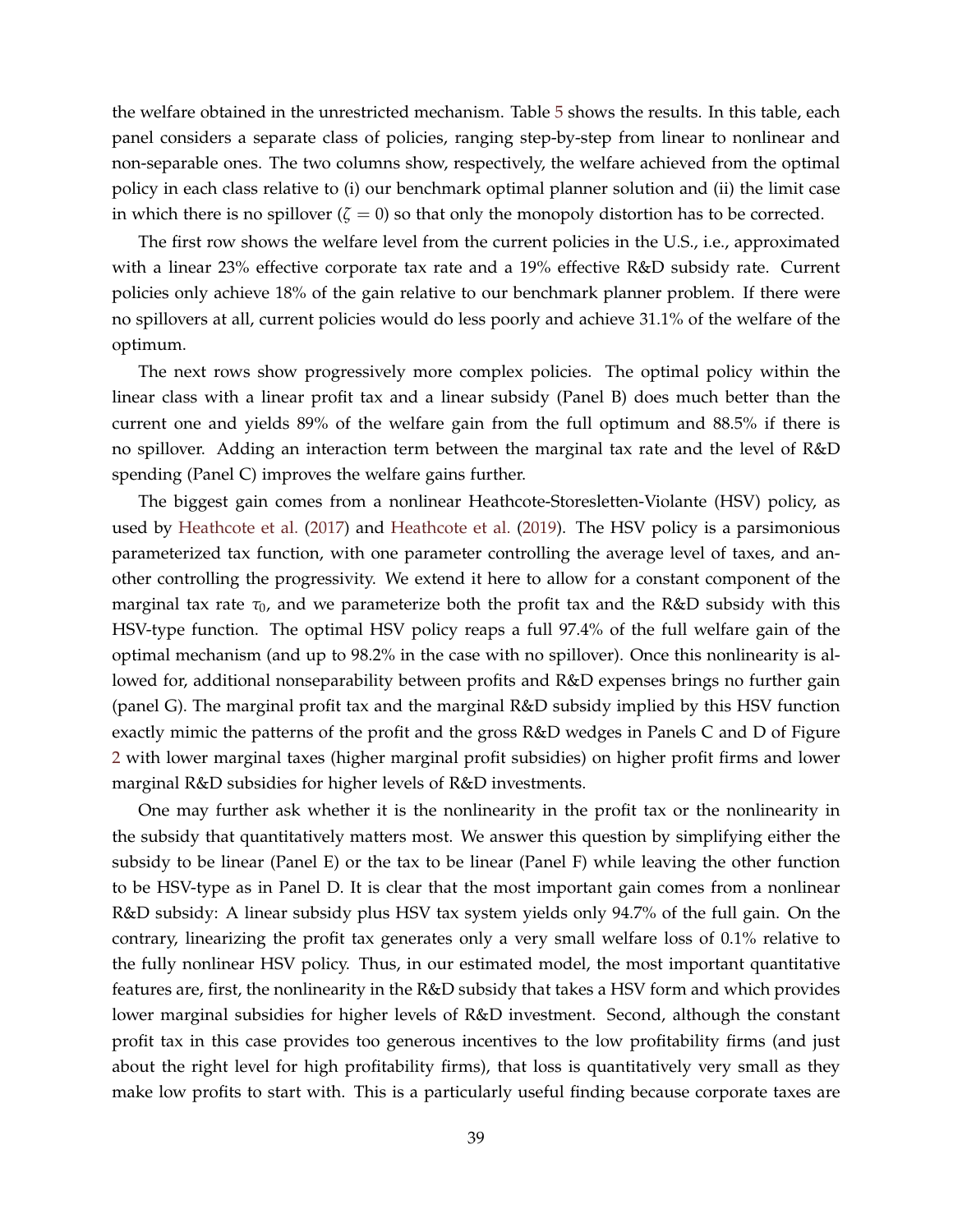<span id="page-39-0"></span>

| <b>Policy Type</b>                                                                          | Welfare Achieved Relative to Full Optimum |               |  |
|---------------------------------------------------------------------------------------------|-------------------------------------------|---------------|--|
|                                                                                             | Benchmark                                 | No spillovers |  |
| A. Current US policy                                                                        |                                           |               |  |
| $T'(\pi) = 0.23$ $S'(M) = 0.19$                                                             | 18%                                       | 31.1%         |  |
| <b>B.</b> Optimal Linear                                                                    |                                           |               |  |
| $T'(\pi) = \tau_0$ $S'(M) = s_0$                                                            | 89%                                       | 88.5%         |  |
| C. Linear with Interaction Term                                                             |                                           |               |  |
| $T'(\pi, M) = \tau_0 + \tau_1 M$ $S'(M) = s_0$                                              | 93.5%                                     | 93.7%         |  |
| D. Heathcote-Storesletten-Violante (HSV)                                                    |                                           |               |  |
| $T'(\pi) = \tau_0 - \tau_1 \pi^{\tau_2}$ $S'(M) = s_0 - s_1 M^{s_2}$ 97.4%                  |                                           | 98.2%         |  |
| E. HSV tax on profits and linear subsidy                                                    |                                           |               |  |
| $T'(\pi) = \tau_0$ $S'(M) = s_0 - s_1 M^{s_2}$                                              | 94.7%                                     | 95.6%         |  |
| F. HSV subsidy on R&D and linear profit tax                                                 |                                           |               |  |
| $T'(\pi) = \tau_0$ $S'(M) = s_0 - s_1 M^{s_2}$                                              | 97.3%                                     | 97.4%         |  |
| G. HSV with Interaction Term                                                                |                                           |               |  |
| $T'(\pi, M) = \tau_0 + \tau_3 M^{s_2} - \tau_1 \pi^{\tau_2}$<br>$S'(M) = s_0 - s_1 M^{s_2}$ | 97.4%                                     | 98.3%         |  |

#### Table 5: Welfare from Optimal Simpler Policies

Notes: The table shows the share of welfare from the full unrestricted optimum that is achieved by the optimal policy within each class. Each panel shows a different class. Column (1) shows the welfare relative to the benchmark optimum; Column (3) for the benchmark optimum but when there is no spillover  $\zeta = 0$ .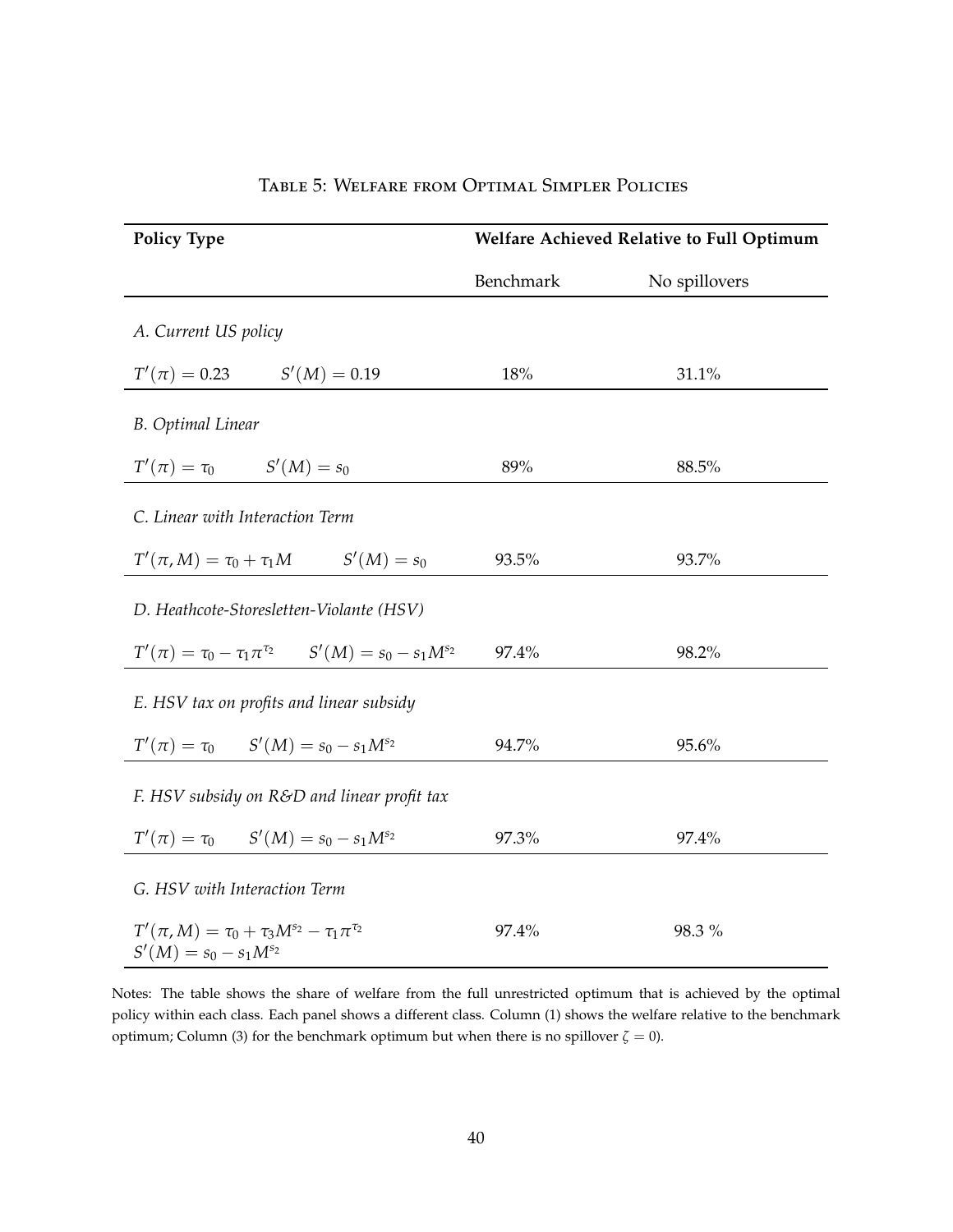typically more or less linear around the world. On the other hand, one can easily imagine a more nuanced HSV-type R&D subsidy scheme being implemented, where the marginal subsidy depends on the investment level.

Does this mean that it is in general optimal to subsidize profits at the margin or have (weakly) lower marginal profit taxes on more profitable firms? Of course, this is the right corporate tax system for innovating firms and not all firms in the economy are innovating ones. The reasons to tax or subsidize non-innovating firms would be different and could be nested in our model if spillovers are shut off and the market between intermediate and final good producers is calibrated to match the one for non-innovating firms. Our framework for firm taxation is malleable and quite general and we think can be used to study firm taxation more broadly. If the government can set different corporate tax systems based on whether a firm is in an innovating sector, the tax system presented in this paper would apply to the innovative sectors. If the government cannot at all distinguish between innovating and non-innovating sectors, then the optimal tax system would be a mix of the optimal tax systems for the non-innovating and innovating sectors, allowing for possible shifting between the two. This would be a great avenue for future research, leveraging the methods in this paper to address more complex issues in corporate taxation.

### <span id="page-40-0"></span>**7 Conclusion**

In this project, we study how to most efficiently use tax policy to stimulate R&D investments when there are spillovers between firms. Our core contribution is to introduce asymmetric information in a dynamic firm taxation model with spillovers.

With our core setup and methodology in place, additional aspects of R&D investments and innovation by firms can be incorporated, and we discussed some possible generalizations and extensions. Even though we motivate our analysis specifically with R&D investments, our results and the theoretical and numerical solution methods are much more broadly applicable to the provision of firm incentives in dynamic settings with asymmetric information and with other types of investments with or without spillovers. To this end, the formulas were written in the most generic form possible. R&D investments are just one of the potential applications of this framework. Our framework provides a new way to think about both innovation, but also about firm taxation more generally. Introducing asymmetric information and heterogeneous, stochastic firm types, captures many features of the real world and could allow to fruitfully address important questions in policy design for firms.

We hope that future research could build on this fruitful combination of macro-level policy questions, with newly developed mechanism design techniques, which are guided by firm-level micro data, to study the following and many other important issues: First, the competition structure in the intermediate goods market could be made endogenous to tax policy: firms would then enter, exit, and steal products from their competitors in response to the tax incentives. Sec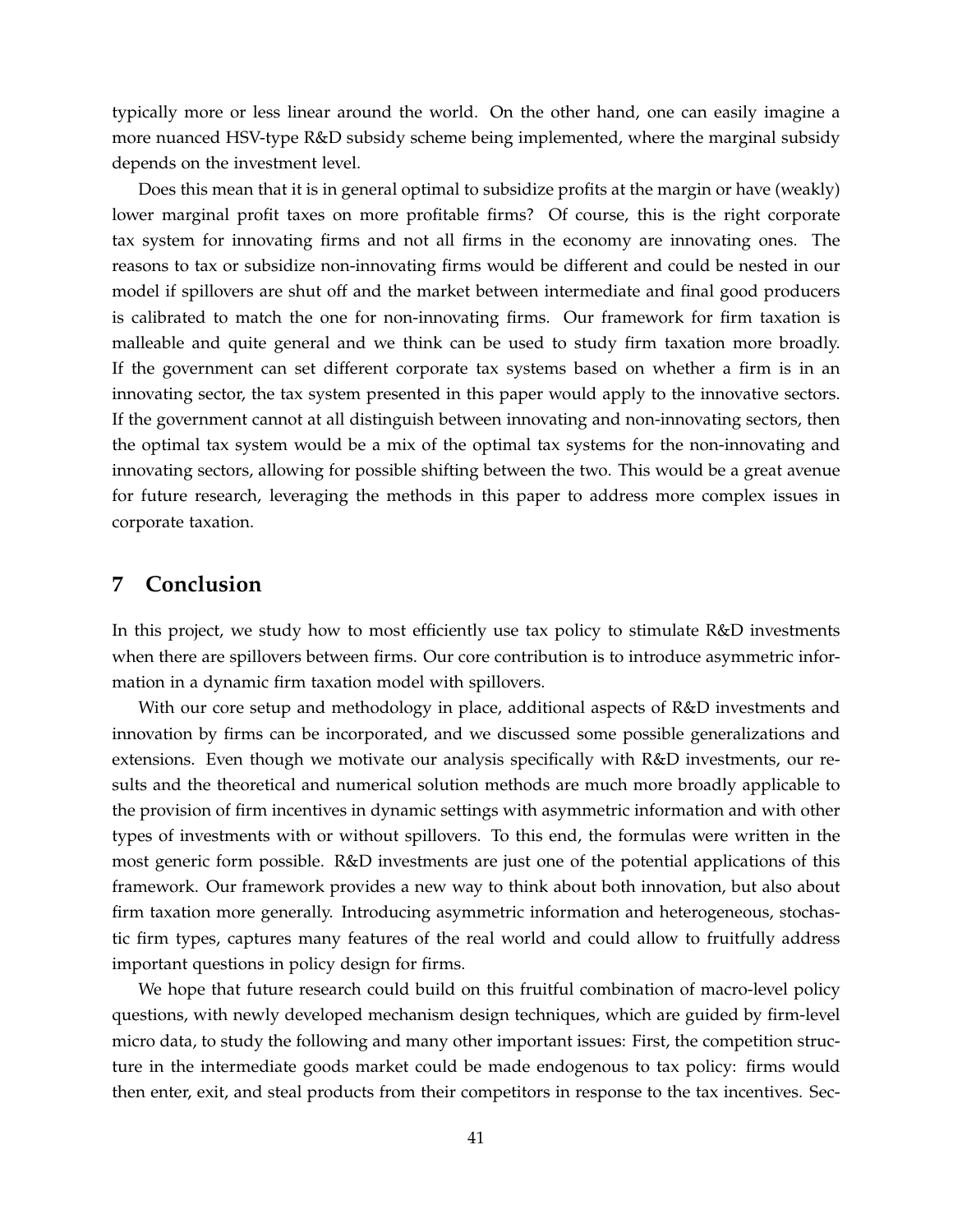ond, it would be very interesting to study optimal R&D policies when there is a noisy signal about product quality which may be manipulable by firms. Third, a more extended structural estimation focusing on the identification of the key parameters we emphasized (complementarities, persistence, and strength of spillovers) for different sectors and types of products could shed further light on optimal sector-specific policies.

### **References**

- <span id="page-41-13"></span>Aboody, D. and B. Lev (2000). Information Asymmetry, R&D, and Insider Gains. *The journal of Finance 55*(6), 2747–2766.
- <span id="page-41-14"></span>Acemoglu, D., U. Akcigit, H. Alp, N. Bloom, and W. Kerr (2018). Innovation, reallocation and growth. *American Economic Review 108*(11), 3450–3491.
- <span id="page-41-11"></span>Aghion, P. and P. Howitt (1992). A model of growth through creative destruction. *Econometrica 60*(2), 323–351.
- <span id="page-41-15"></span>Akcigit, U., D. Hanley, and N. Serrano-Velarde (2016). Back to Basics: Basic Research Spillovers, Innovation Policy and Growth. CEPR Discussion Paper 11707.
- <span id="page-41-9"></span>Akcigit, U., D. Hanley, and S. Stantcheva (2017). Optimal Taxation and R&D Policies. *NBER Working Paper* (22908).
- <span id="page-41-10"></span>Akcigit, U. and W. R. Kerr (2018). Growth through Heterogeneous Innovations. *Journal of Political Economy 126*(4), 1374–1443.
- <span id="page-41-12"></span>Alam, P. and K. S. Walton (1995). Information Asymmetry and Valuation Effects of Debt Financing. *The Financial Review 30*(2), 289–311.
- <span id="page-41-1"></span>Albanesi, S. and C. Sleet (2006). Dynamic Optimal Taxation with Private Information. *Review of Economic Studies 73*(1), 1–30.
- <span id="page-41-0"></span>Baron, D. P. and R. B. Myerson (1982). Regulating a Monopolist with Unknown Costs. *Econometrica 50*(4), 911–930.
- <span id="page-41-4"></span>Bloom, N., L. Chennells, R. Griffith, and J. Van Reenen (2002). How Has Tax Affected the Changing Cost of R&D? Evidence from Eight Countries. In *The Regulation of Science and Technology*, pp. 136–160. Springer.
- <span id="page-41-3"></span>Bloom, N. and R. Griffith (2001). The Internationalisation of UK R&D. *Fiscal Studies 22*(3), 337– 355.
- <span id="page-41-2"></span>Bloom, N., R. Griffith, and J. Van Reenen (2002, July). Do R&D Tax Credits Work? Evidence from a Panel of Countries 1979-1997. *Journal of Public Economics 85*(1), 1–31.
- <span id="page-41-7"></span>Bloom, N., E. A. Mahajan, D. McKenzie, and J. Roberts (2013). Does Management Matter? Evidence from India. *Quarterly Journal of Economics 128*(1), 1–51.
- <span id="page-41-6"></span>Bloom, N., R. Sadun, and J. V. Reenen (2012). The Organization of Firms across Countries. *Quarterly Journal of Economics*.
- <span id="page-41-8"></span>Bloom, N., M. Schankerman, and J. Van Reenen (2013). Identifying Technology Spillovers and Product Market Rivalry. *Econometrica 81*(4), 1347–1393.
- <span id="page-41-5"></span>Bloom, N. and J. Van Reenen (2007). Measuring and Explaining Management Practices Across Firms and Countries. *Quarterly Journal of Economics*.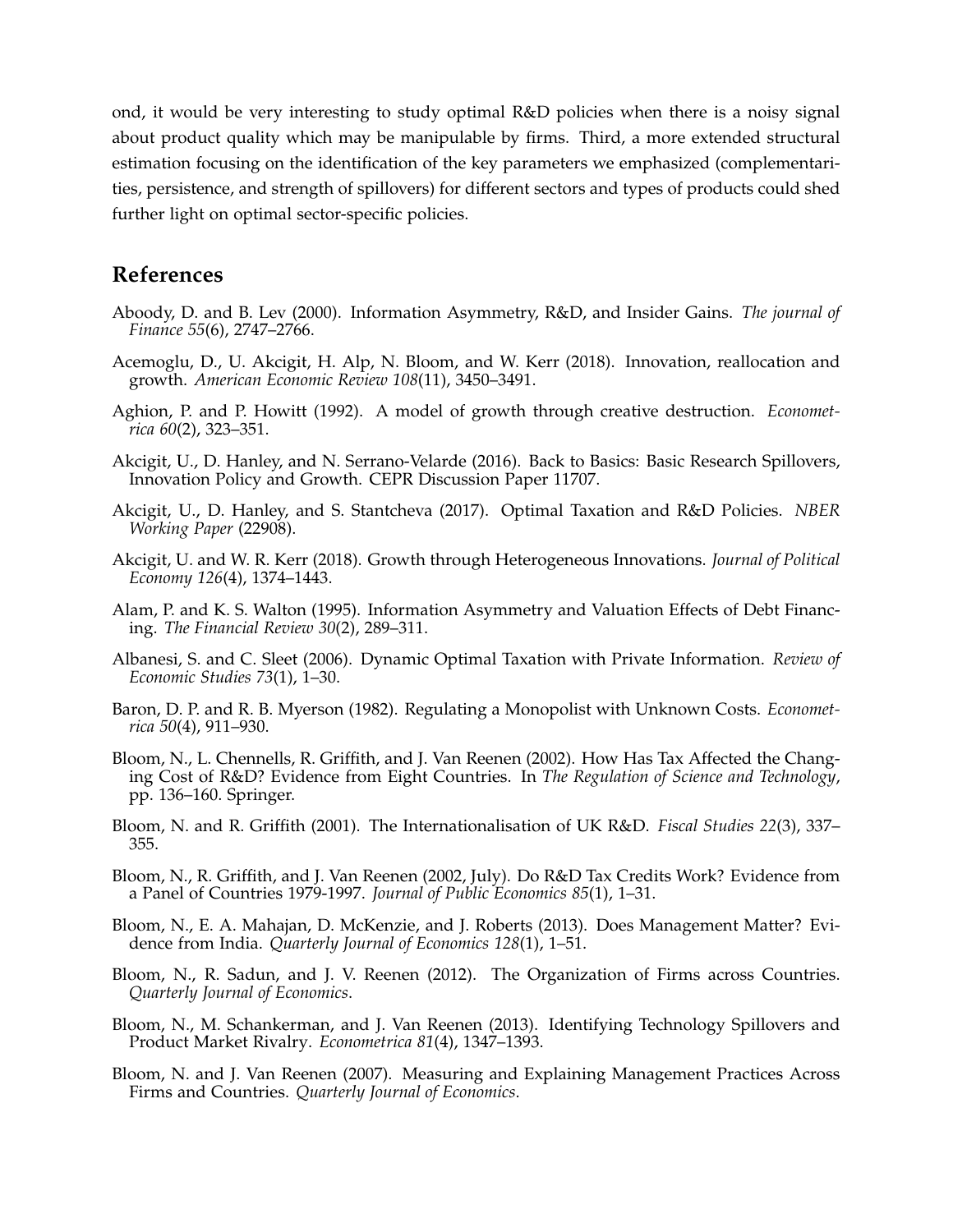- <span id="page-42-13"></span>Chen, Z., Z. Liu, J. Suarez Serrato, and D. Xu (2019). Notching R&D Investment with Corporate ´ Income Tax Cuts in China. *Working paper (under review)*.
- <span id="page-42-0"></span>Farhi, E. and I. Werning (2013). Insurance and Taxation over the Life Cycle. *Review of Economic Studies 80*(2), 596–635.
- <span id="page-42-11"></span>Gharbi, S., J.-M. Sahut, and F. Teulon (2014). R&D investments and high-tech firms' stock return volatility. *Technological Forecasting and Social Change 88*, 306–312.
- <span id="page-42-1"></span>Golosov, M., A. Tsyvinski, and I. Werning (2006). New Dynamic Public Finance: A User's Guide. In *NBER Macroeconomics Annual 2006, Volume 21*, pp. 317–388. MIT Press.
- <span id="page-42-2"></span>Golosov, M., A. Tsyvinski, and N. Werquin (2014). A variational approach to the analysis of tax systems. Working Paper 20780, NBER.
- <span id="page-42-9"></span>Gompers, P. A. (1995). Optimal Investment, Monitoring, and the Staging of Venture Capital. *The Journal of Finance 50*(5), 1461– 1489.
- <span id="page-42-4"></span>Goolsbee, A. (1998). Does r&d policy primarily benefit scientists and engineers? *American Economic Review (Papers and Proceedings) 88*(2), 298–302.
- <span id="page-42-17"></span>Griliches, Z. (1998). *R&D and Productivity: The Econometric Evidence*. University of Chicago Press.
- <span id="page-42-3"></span>Grossman, V., T. Steger, and T. Trimborn (2013). Dynamically optimal r&d subsidization. *Journal of Economic Dynamics & Control 37*, 516–534.
- <span id="page-42-15"></span>Guner, N., G. Ventura, and Y. Xu (2008). Macroeconomic Implications of Size-Dependent Policies. *Review of Economic Dynamics 11*, 721–744.
- <span id="page-42-14"></span>Hall, B., A. Jaffe, and M. Trajtenberg (2001). The nber patent citations data file: Lessons, insights and methodological tools. Working Paper 8498, National Bureau of Economic Research.
- <span id="page-42-16"></span>Hall, B., A. Jaffe, and M. Trajtenberg (2005). Market Value and Patent Citations: A First Look. *RAND Journal of Economics 36*(1638).
- <span id="page-42-12"></span>Hall, B. and J. Van Reenen (2000). How Effective are Fiscal Incentives for R&D? A Review of the Evidence. *Research Policy 29*(4), 449–469.
- <span id="page-42-8"></span>Hall, B. H. and J. Lerner (2009, 09). The financing of r&d and innovation. *NBER Working Paper Series*, 15325. Copyright - Copyright National Bureau of Economic Research, Inc. Sep 2009; Last updated - 2015-12-18.
- <span id="page-42-18"></span>Heathcote, J., K. Storesletten, and G. L. Violante (2017). Optimal Tax Progressivity: An Analytical Framework. *The Quarterly Journal of Economics 132*(4), 1693–1754.
- <span id="page-42-19"></span>Heathcote, J., K. Storesletten, and G. L. Violante (2019). Optimal progressivity with agedependent taxation. Working Paper 25617, National Bureau of Economic Research.
- <span id="page-42-7"></span>Hicks, J. (1970). Elasticity of Substitution Again: Substitutes and Complements. *Oxford Economic Papers 25*, 289–296.
- <span id="page-42-5"></span>Jones, C. I. and J. C. Williams (1998). Measuring the social return to r&d. *Quarterly Journal of Economics 113*(4), 1119–1135.
- <span id="page-42-6"></span>Jones, C. I. and J. C. Williams (2000). Too much of a good thing? the economics of investment in r&d. *Journal of Economic Growth 5*, 65–85.
- <span id="page-42-10"></span>Kaplan, S. N. and P. Stromberg (2001, 05). Venture capitalists as pricipals: Contracting, screening, and monitoring. *The American Economic Review 91*(2), 426–430. Copyright - Copyright American Economic Association May 2001; Last updated - 2016-04-30; CODEN - AENRAA; SubjectsTermNotLitGenreText - United States; US.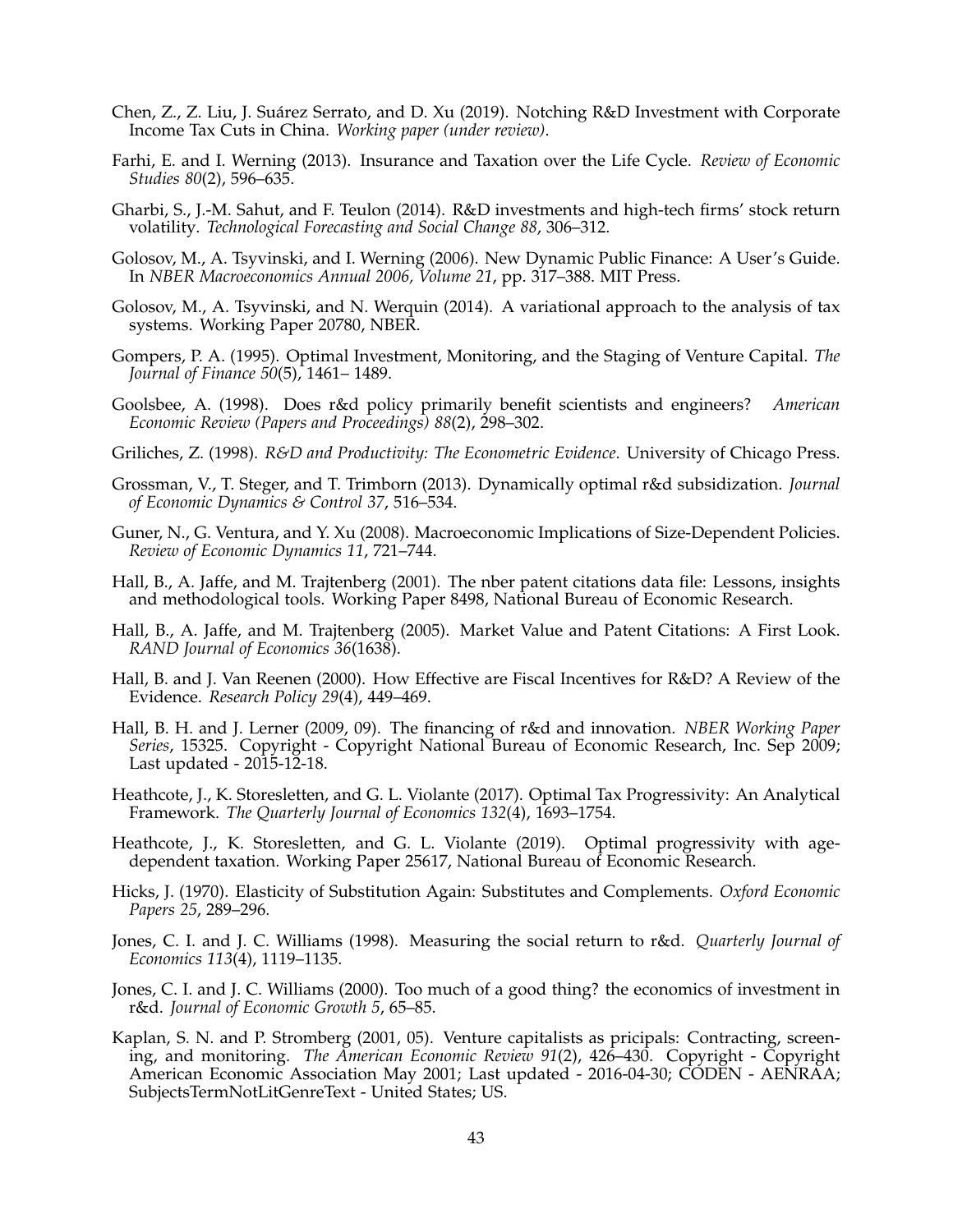- <span id="page-43-13"></span>Kerr, W. R., R. Nanda, and M. Rhodes-Kropf (2014). Entrepreneurship as experimentation. *Journal of Economic Perspectives 28*(3), 25–48.
- <span id="page-43-0"></span>Laffont, J.-J. and J. Tirole (1986). Using Cost Observation to Regulate Firms. *Journal of Political Economy 94*(3), 614–641.
- <span id="page-43-4"></span>Lockwood, B. B., C. G. Nathanson, and E. G. Weyl (2017). Taxation and the Allocation of Talent. *Journal of Political Economy 125*(5), 1635–1682.
- <span id="page-43-15"></span>Mansfield, E. (1986). The R&D Tax Credit and Other Technology Policy Issues. *The American Economic Review 76*(2), 190–194.
- <span id="page-43-16"></span>Milgrom, P. and I. Segal (2002). Envelope theorems for arbitrary choice sets. *Econometrica 70*(2), 583–601.
- <span id="page-43-9"></span>Pavan, A., I. Segal, and J. Toikka (2014). Dynamic Mechanism Design: A Myersonian Approach. *Econometrica 82*(2), 601–653.
- <span id="page-43-3"></span>Piketty, T., E. Saez, and S. Stantcheva (2014). Optimal taxation of top labor incomes: A tale of three elasticities. *American Economic Journal: Economic Policy 6*(1), 230–71.
- <span id="page-43-17"></span>Rochet, J.-C. and P. Choné (1998). Ironing, Sweeping, and Multidimensional Screening. *Econometrica 66*(4), 783–826.
- <span id="page-43-12"></span>Romer, P. (1990). Endogenous technological change. *Journal of Political Economy 98*(5), 71–102.
- <span id="page-43-10"></span>Rothschild, C. and F. Scheuer (2013). Redistributive Taxation in the Roy Model. *The Quarterly Journal of Economics 128*(2), 623–668.
- <span id="page-43-2"></span>Rothschild, C. and F. Scheuer (2016). Optimal Taxation with Rent-Seeking. *The Review of Economic Studies 83*(3), 1225–1262.
- <span id="page-43-5"></span>Sachs, D., A. Tsyvinski, and N. Werquin (2016). Nonlinear Tax Incidence and Optimal Taxation in General Equilibrium. *Working Paper, Toulouse School of Economics*.
- <span id="page-43-1"></span>Sappington, D. (1982). Optimal Regulation of Research and Development under Imperfect Information. *Bell Journal of Economics 13*(2), 354–368.
- <span id="page-43-7"></span>Stantcheva, S. (2015). Learning and (or) doing: Human capital investments and optimal taxation. Working Paper 21381, National Bureau of Economic Research.
- <span id="page-43-8"></span>Stantcheva, S. (2017). Optimal taxation and human capital policies over the life cycle. *Journal of Political Economy, 125*(6), 1931–1990.
- <span id="page-43-11"></span>Tyson, L. and G. Linden (2012). The Corporate R&D Tax Credit and U.S. Innovation and Competitiveness: Gauging the Economic and Fiscal Effectiveness of the Credit. *Washington: Center for American Progress*.
- <span id="page-43-6"></span>Werquin, N. (2016). Income Taxation with Frictional Labor Supply. Working Paper, Toulouse School of Economics.
- <span id="page-43-14"></span>Zantout, Z. Z. (1997). A Test of the Debt-Monitoring Hypothesis: The Case of Corporate R&D Expenditures. *The Financial Review 32*(1), 21–48.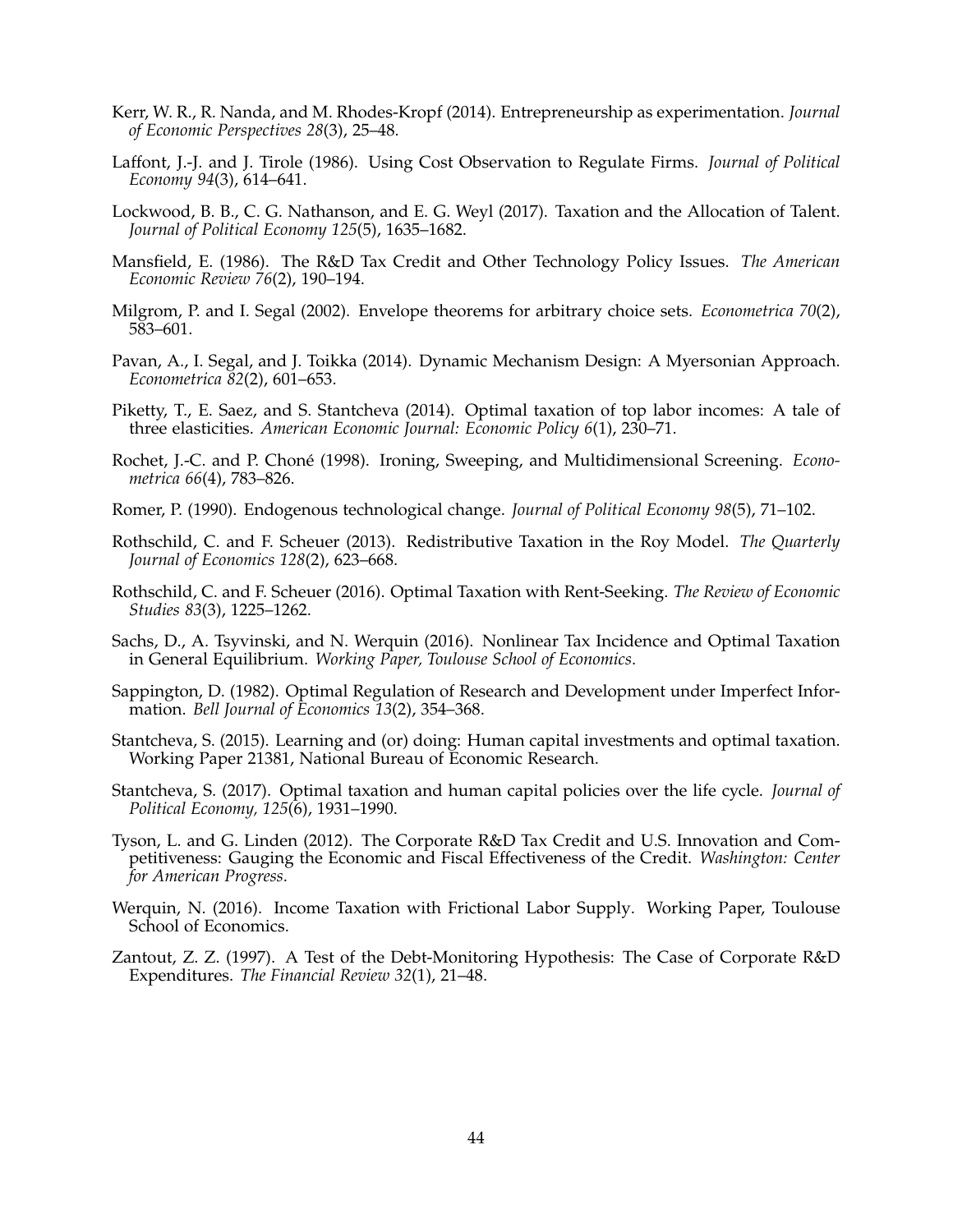<span id="page-44-0"></span>

#### Figure 2: Optimal profit and R&D wedges

45

Notes: Panel (a) plot the average optimal profit wedge at different ages; Panel (b) plots the average optimal gross and net R&D wedges. Panels (c) and (d) plot, respectively, the optimal profit and R&D wedges for *t* = 2, 5, 15 for different levels of profits and R&D investments. Panels (e) and (f) plot the same wedges, but against firm productivity type *θt* .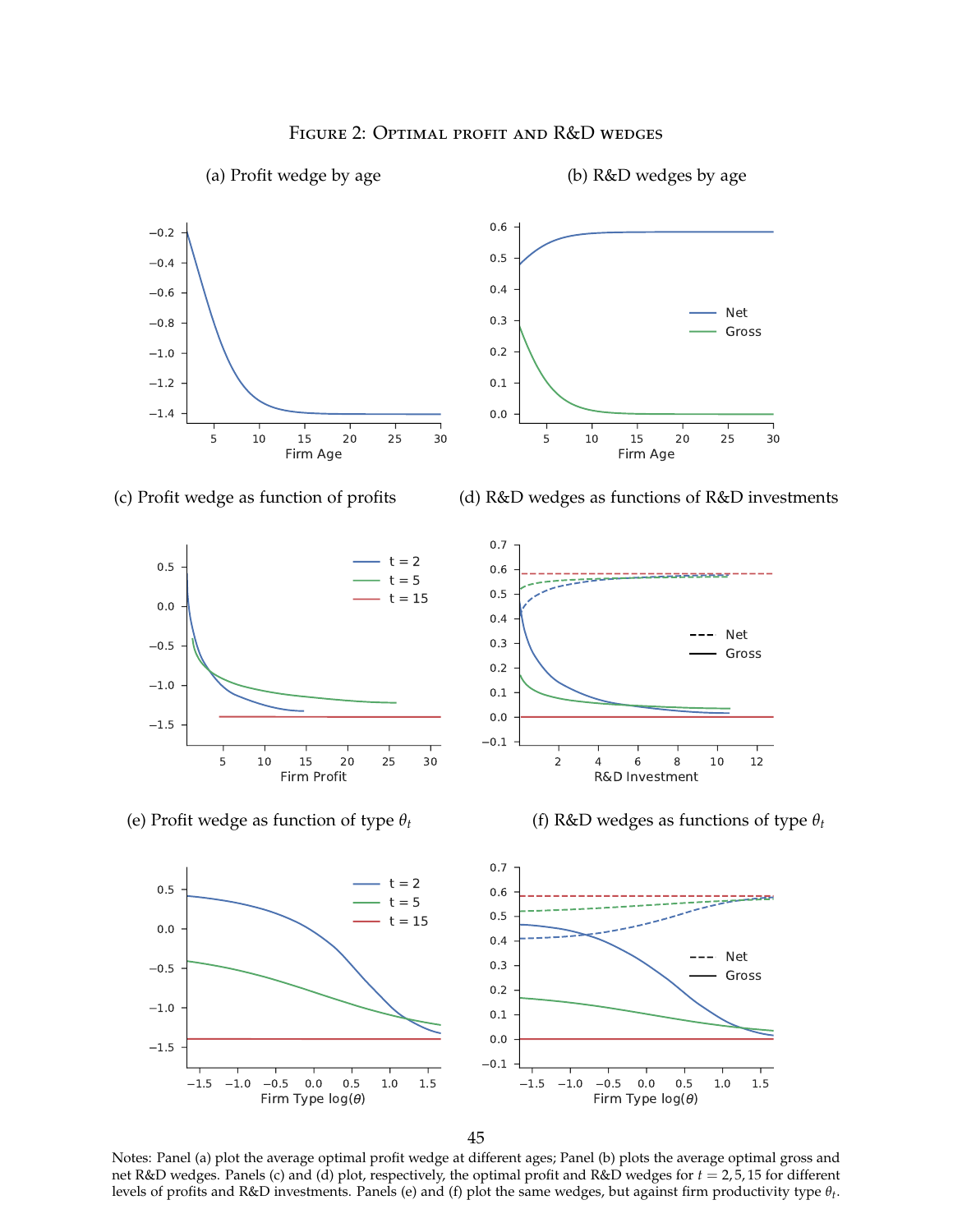<span id="page-45-0"></span>

Figure 3: Optimal allocations

Notes: The figure depicts the optimal allocations for different ages and types of firms. Panel (a) shows optimal investments in R&D and effort for different ages; panel (b) shows the resulting step size and profits by age. Panels (c) and (d) depict, respectively, the optimal R&D effort and R&D investments for firms of different types for ages 2, 5, and 15.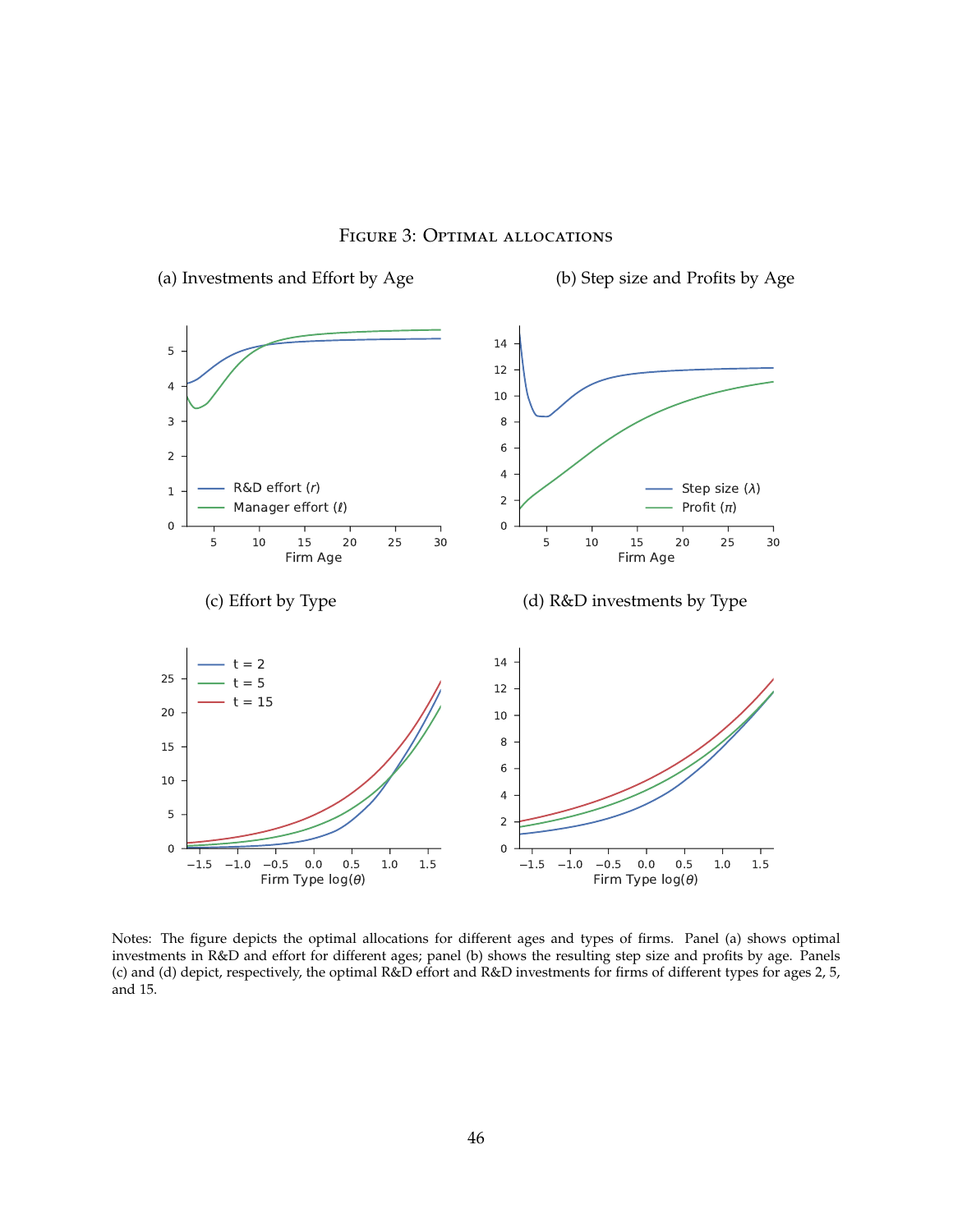<span id="page-46-0"></span>

FIGURE 4: COMPARATIVE STATICS: OPTIMAL PROFIT AND R&D WEDGES

47

Notes: Panels (a) and (b) show the wedges for  $\rho_{\theta r} = 0.8$ . Panels (c) and (d) show the wedges for  $\tilde{p} = 0.9$ . Panels (e) and (f) show the wedges for  $\zeta = 0$ .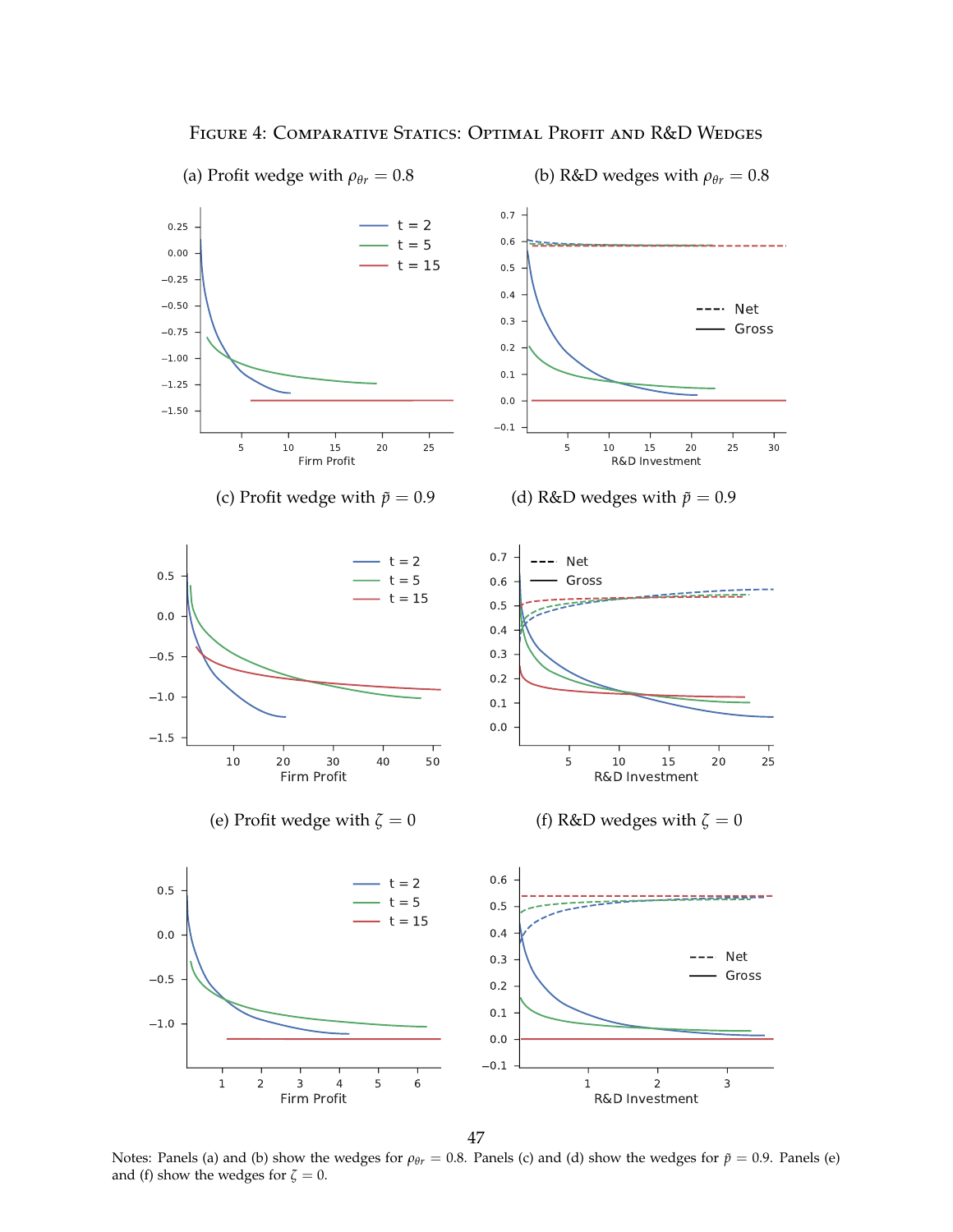### **Online Appendix**

### <span id="page-47-0"></span>**OA.1 Proofs of the Propositions in the Main Text**

#### **Proof of Proposition [1:](#page-20-1)**

Taking the FOC of program *P* in [\(18\)](#page-18-0) with respect to  $r_t(\theta^t)$  yields:

$$
[r(\theta^t)]: \frac{1}{R} \mathbb{E} \left( \sum_{s=t+1}^{\infty} \left( \frac{1-\delta}{R} \right)^{s-t-1} \frac{\partial \tilde{Y}^*(\theta^s, \bar{q}_s)}{\partial q_s} \frac{\partial \lambda(\theta^{t+1})}{\partial r_t} \right)
$$

$$
-\frac{1}{R} \mathbb{E} \left( \frac{1-F^1(\theta_1)}{f^1(\theta_1)} p^t \phi'_{t+1}(l(\theta^{t+1})) \frac{\partial \lambda \partial r}{\partial \lambda_l} [\rho_{\theta r} - \rho_{lr}] \right) - M'_t(r(\theta^t)) + \mathbb{E} \left( \sum_{s=t+1}^{\infty} (1-\delta)^{s-t-1} \eta_s \frac{\partial \lambda(\theta^{t+1})}{\partial r_t} \right) = 0
$$

Using the definition of the R&D wedge as:

$$
s(\theta^t) = M'_t(r(\theta^t)) - \frac{1}{R} \mathbb{E} \left( \sum_{s=t+1}^{\infty} \left( \frac{1-\delta}{R} \right)^{s-t-1} \frac{\partial \pi_s(\theta^s)}{\partial q_s} \frac{\partial \lambda_{t+1}}{\partial r_t} \right)
$$

to substitute for the marginal cost  $M_t'(r_t(\theta^t))$  in the FOC, we obtain formula [\(22\)](#page-21-0).

Taking the FOC with respect to  $l_t(\theta^t)$  yields:

$$
[l_t(\theta^t)]: \mathbb{E}(\sum_{s=t}^{\infty} \left(\frac{1-\delta}{R}\right)^{s-t} \frac{\partial \tilde{Y}^*(\theta^s, \bar{q}_s)}{\partial q_s} \frac{\partial \lambda(\theta^t)}{\partial l_t})
$$

$$
-\frac{1-F^1(\theta_1)}{f^1(\theta_1)} p^{t-1} \frac{\partial}{\partial l_t} [\phi'_t(l_t(\theta^t)) \frac{\partial \lambda(\theta^t)/\partial \theta_t}{\partial \lambda(\theta^t)/\partial l_t}]) - \phi'_t(l_t(\theta^t)) + \mathbb{E}(\sum_{s=t}^{\infty} (1-\delta)^{s-t} \eta_s \frac{\partial \lambda(\theta^t)}{\partial l_t}) = 0
$$

Transform the derivative of the envelope condition:

$$
\frac{\partial}{\partial l_t} \left[ \phi_{l t} \frac{\lambda_{\theta t}}{\lambda_{l t}} \right] = \left( \phi_{l l, t} - \phi_{l t} \frac{\lambda_{l l, t}}{\lambda_{l t}} \right) \frac{\lambda_{\theta t}}{\lambda_{l t}} + \phi_{l t} \frac{\lambda_{\theta l, t}}{\lambda_{l t}} = \frac{\phi_{l t} \lambda_{\theta t}}{\lambda_{t}} \left[ \frac{\left( \phi_{l l, t} - \phi_{l t} \frac{\lambda_{l l, t}}{\lambda_{l t}} \right)}{\phi_{l t}} \frac{\lambda_{t}}{\lambda_{l t}} + \frac{\lambda_{\theta l, t} \lambda_{t}}{\lambda_{\theta t} \lambda_{l t}} \right]
$$

$$
= \frac{\phi_{l t} \lambda_{\theta t}}{\lambda_{t}} \left[ \frac{1}{\varepsilon_{l, 1 - \tau}} \frac{\lambda_{t}}{\lambda_{l t} l_{t}} + \rho_{\theta l, t} \right] = \frac{\phi_{l t} \lambda_{\theta t}}{\lambda_{t}} \left[ \frac{1}{\varepsilon_{l, 1 - \tau}} \frac{1}{\varepsilon_{\lambda l, t}} + \rho_{\theta l, t} \right]
$$

Using the definition of the wedge  $\tau(\theta^t)$  to substitute for  $\phi'_t(l_t(\theta^t))$  yields the formula in the text.

#### **Proof of Implementation Result:**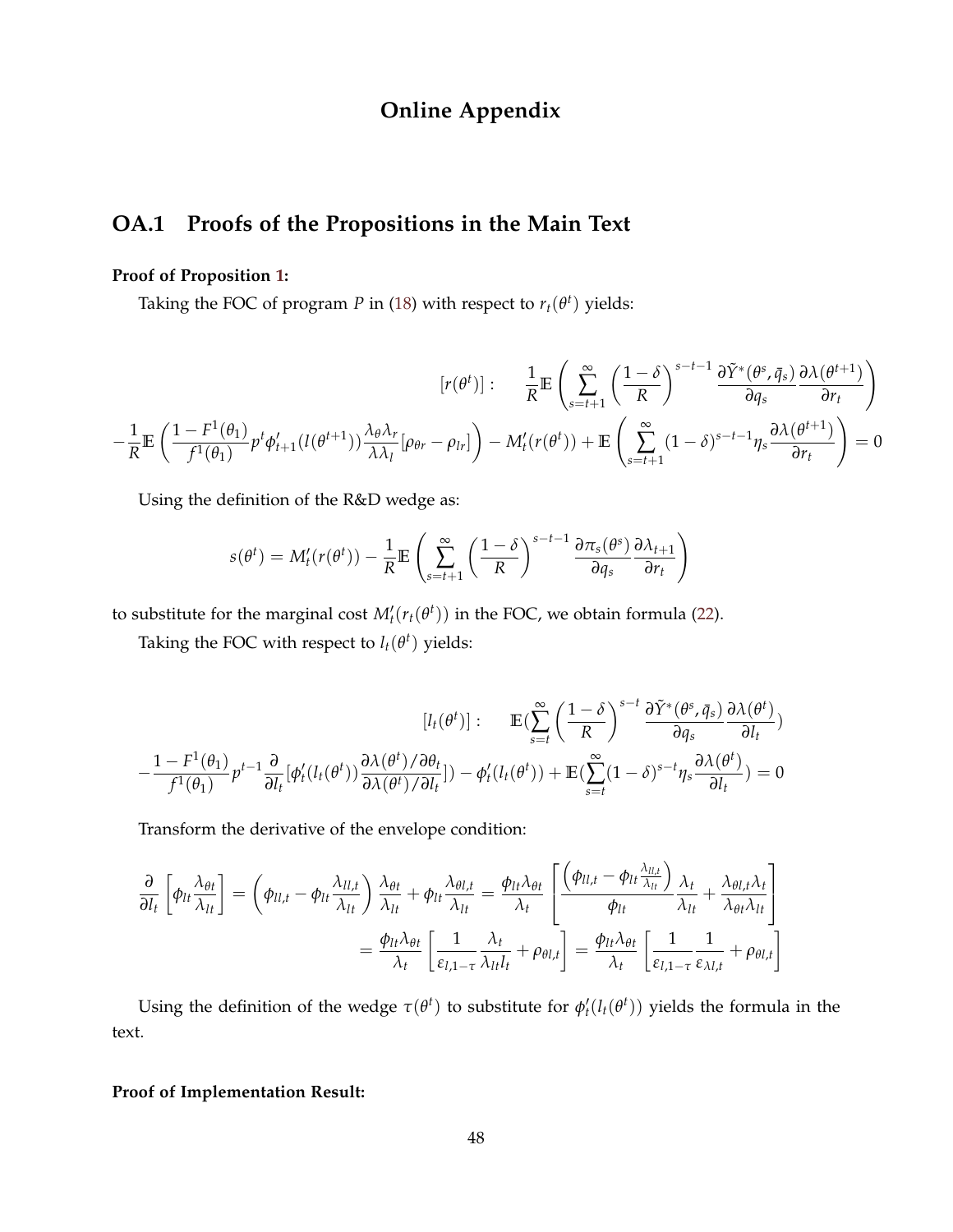For every period, define the following objects:

$$
D_s(\theta^{s-1}, \theta_s) = E\left(\sum_{t=s}^{\infty} I_{(s),t} \left(\frac{1}{R}\right)^{t-s} \frac{\partial v_t}{\partial \theta_t} | \theta^s \right)
$$

$$
Q_s(\theta^{s-1}, \theta_s) = \int_{\underline{\theta}}^{\theta_s} D_s(\theta^{s-1}, \theta_s) d\theta_s
$$

where the expectation is explicitly conditioned on history *θ t* .

With a stochastic process such that the impulse response is independent of  $\theta^t$  except through  $\theta_1$  and  $\theta_t$ , we have that  $I_{(s),t} = i(\theta_1, \theta_t, t)$  for some function  $i()$ . In addition,  $\frac{\partial v_t}{\partial \theta_t} = \phi'_t(l_t(\theta^t))$ *∂λ*(*θ t* ) *∂θt ∂λ*(*θ t*) *∂l t* , so that:

$$
D_s(\theta^{s-1}, \theta_s) = E\left(\sum_{t=s}^{\infty} \left(\frac{1}{R}\right)^{t-s} i(\theta_1, \theta_t, t) \phi'_t(l_t(\theta^t)) \frac{\partial \lambda(\theta^t) / \partial \theta_t}{\partial \lambda(\theta^t) / \partial l_t} |\theta^s\right)
$$

In the unrestricted mechanism, the transfers provided every period are:

<span id="page-48-0"></span>
$$
T_t(\theta^t) = Q_t(\theta^{t-1}, \theta_t) - \frac{1}{R} E_t(Q_{t+1}(\theta^t, \theta_{t+1})) + \phi(l_t(\theta^t)))
$$
 (OA1)

Given the time separable utility and the assumption on the impulse response functions, the transfer hence depends on  $\lambda_t$ ,  $r_{t-1}$ ,  $\theta_t$ , and  $\theta_1$  (and, naturally, on age t). Denote it by  $T_t^*(\lambda_t, r_{t-1}, \theta_t, \theta_1)$ .

With the price subsidy in place, the total price faced by the monopolist is  $\frac{Y(q,k)}{k}$ . Hence, conditional on *q<sup>t</sup>* , the monopolist maximizes social surplus from production and the choice will be a deterministic function of quality, denoted by  $k_t(q_t)$ . As a result, profits earned are a deterministic function of quality, denoted by  $\pi_t(q_t)$ .

Note that in period 1, since  $r_0$  and  $q_0$  are given and observed, the realization

$$
q_1 = H(q_0, \lambda_1(l(\theta_1), r(\theta_0), \theta_1))
$$

can be inverted to obtain  $\theta_1$  (at the optimal allocation, under incentive compatibility) as long as for every  $\theta_1$  there is an uniquely optimal  $l(\theta_1)$ . Hence, we will use conditioning on  $q_1$  instead of  $\theta_1$ . Let  $\Theta^t(q_1, r_{t-1}, q_{t-1})$  be the set of all histories (including  $\theta_t$ ) that are consistent with  $q_1$  in period 1, and  $r_{t-1}$  and  $q_{t-1}$ . For each  $\theta_t$  in this set, the optimal allocations and transfer are the same (independent of what exactly happened in the full past). Let  $r_t^*(\theta)$ ,  $l_t^*(\theta)$  be the optimal allocations given to each *θ* in this set (they are equal for each such *θ* by inspection of the wedge formulas at the optimum). The implied optimal quality is then  $q_t^*(\theta) = q_{t-1} + \lambda_t (r_{t-1}, l_t^*(\theta), \theta)$ .

We now have to make the tax system such that allocations which do not arise in the Planner's solution are very unattractive to the agent. First, we can rule out allocations that never occur for any  $\theta$  in  $\Theta^t(q_1,r_{t-1},q_{t-1})$  by making the transfer at points  $q_t^*(\theta)$ ,  $r_t^*(\theta)$  following  $q_{t-1}$ ,  $r_{t-1}$ ,  $q_1$ highly negative. We can also directly rule out histories *qt*−<sup>1</sup> and *rt*−<sup>1</sup> which should never occur in the Planner's problem in the same way.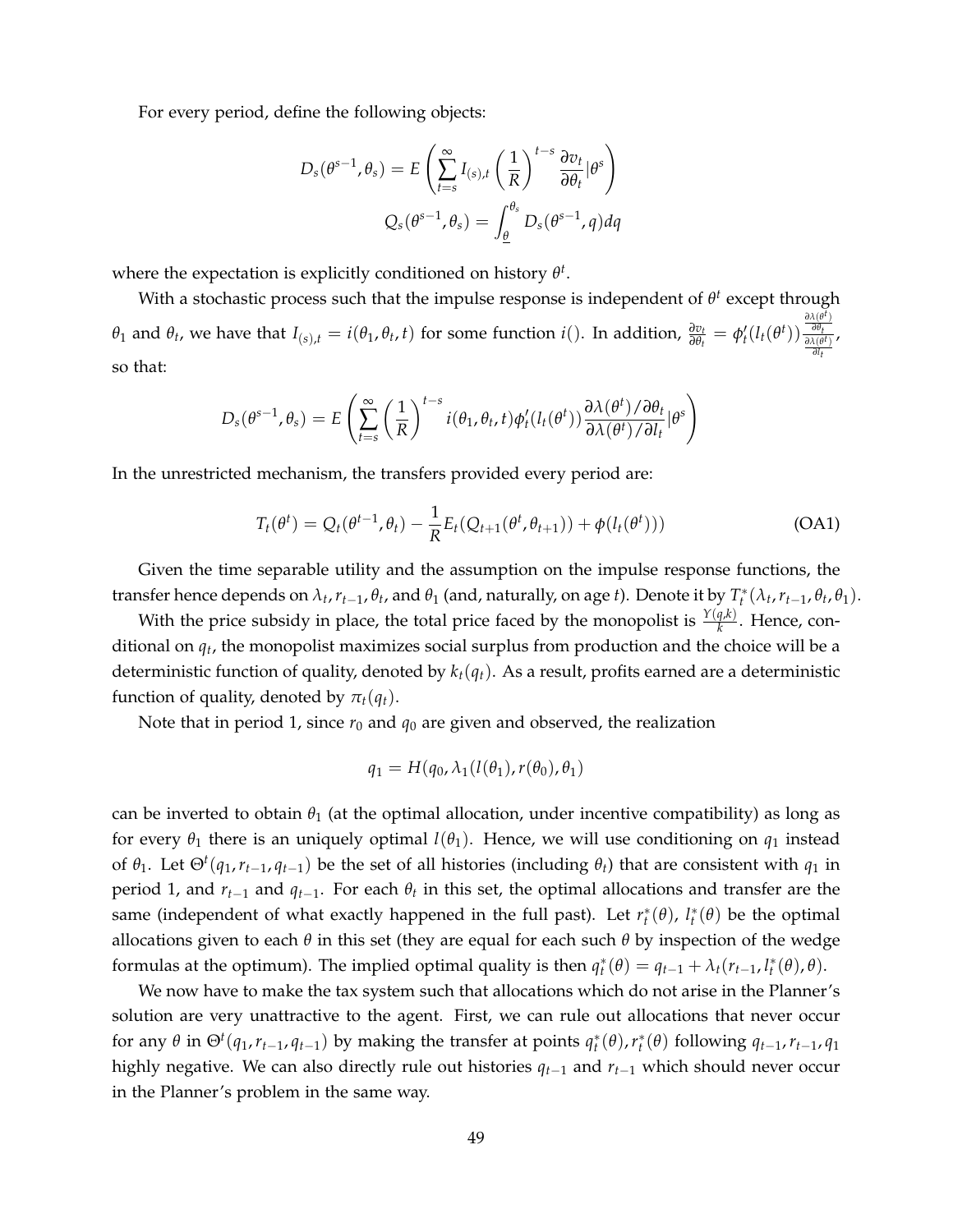For all remaining consistent histories and for each  $\theta$  in  $\Theta^t(q_1, r_{t-1}, q_{t-1})$ , the tax or transfer given as a function of the observables needs to be such that:

$$
T_t(q_t^*(\theta), r_t^*(\theta), q_{t-1}, r_{t-1}, q_1) + \pi_t(q_t^*(\theta)) = T_t^*(\lambda_t(r_{t-1}, l_t^*(\theta), \theta), r_{t-1}, \theta)
$$

Consider the firm's choice. First, for given  $r_{t-1}$ ,  $q_{t-1}$ , and  $\theta_1$ , the firm should rationally only select a pair  $q_t^*, r_t^*$  that is consistent with some  $\theta \in \Theta^t(q_1, r_{t-1}, q_{t-1})$  or else the transfer it receives would be very negative. For each  $r_{t-1}$ ,  $q_{t-1}$ , and  $\theta_1$ , if the firm chooses  $q_t^*(\theta)$  and  $r_t^*(\theta)$  meant for type *θ* in the planner's problem, it receives the utility it would get from reporting to be type *θ* in the planner problem. By incentive compatibility, the firm will choose the allocation meant for its true type realization.

### <span id="page-49-0"></span>**OA.2 Worked example with Constant Markups**

#### **Production**

We can specialize the functional form to one that delivers constant markups. Let the cost of production be  $C(k,\bar{q}) = \frac{k}{\bar{q}^{\zeta}}$ , and the output as valued by consumers be  $Y(q_t(\theta^t), k_t(\theta^t)) =$ 1  $\frac{1}{1-\beta}$ *q*<sub>t</sub>(*θ*<sup>t</sup>)<sup>*β*</sup> $k$ <sub>t</sub>(*θ*<sup>t</sup>)<sup>1−*β*</sup>. The demand function under a patent system that grants monopoly rights is then:

$$
p(q_t(\theta^t), k_t(\theta^t)) = q_t(\theta^t)^{\beta} k_t(\theta^t)^{-\beta}
$$

and the quantity chosen by the monopolist is:

$$
k(q_t(\theta^t), \bar{q}_t) = [(1-\beta)\bar{q}_t^{\zeta}]^{\frac{1}{\beta}} q_t(\theta^t)
$$

At the optimum, the price is a constant markup over marginal cost equal to:

$$
p(\bar{q}_t) = \frac{1}{(1-\beta)\bar{q}_t^{\zeta}}
$$

Profits are then given by

$$
\pi(q_t(\theta^t), \bar{q}_t) = q_t(\theta^t)(1-\beta)^{\frac{1-\beta}{\beta}} \cdot \beta \cdot \bar{q}_t^{\zeta \frac{1-\beta}{\beta}}
$$

 $Y(q_t(\theta^t), \bar{q}_t)$ , the output from the private producer in the laissez-faire with a monopoly right, is:

$$
Y(q_t(\theta^t), \bar{q}_t) = Y(q_t(\theta^t), k(q_t(\theta^t), \bar{q}_t)) = \frac{1}{1-\beta} q_t(\theta^t) ((1-\beta)\bar{q}_t^{\zeta})^{\frac{1-\beta}{\beta}}
$$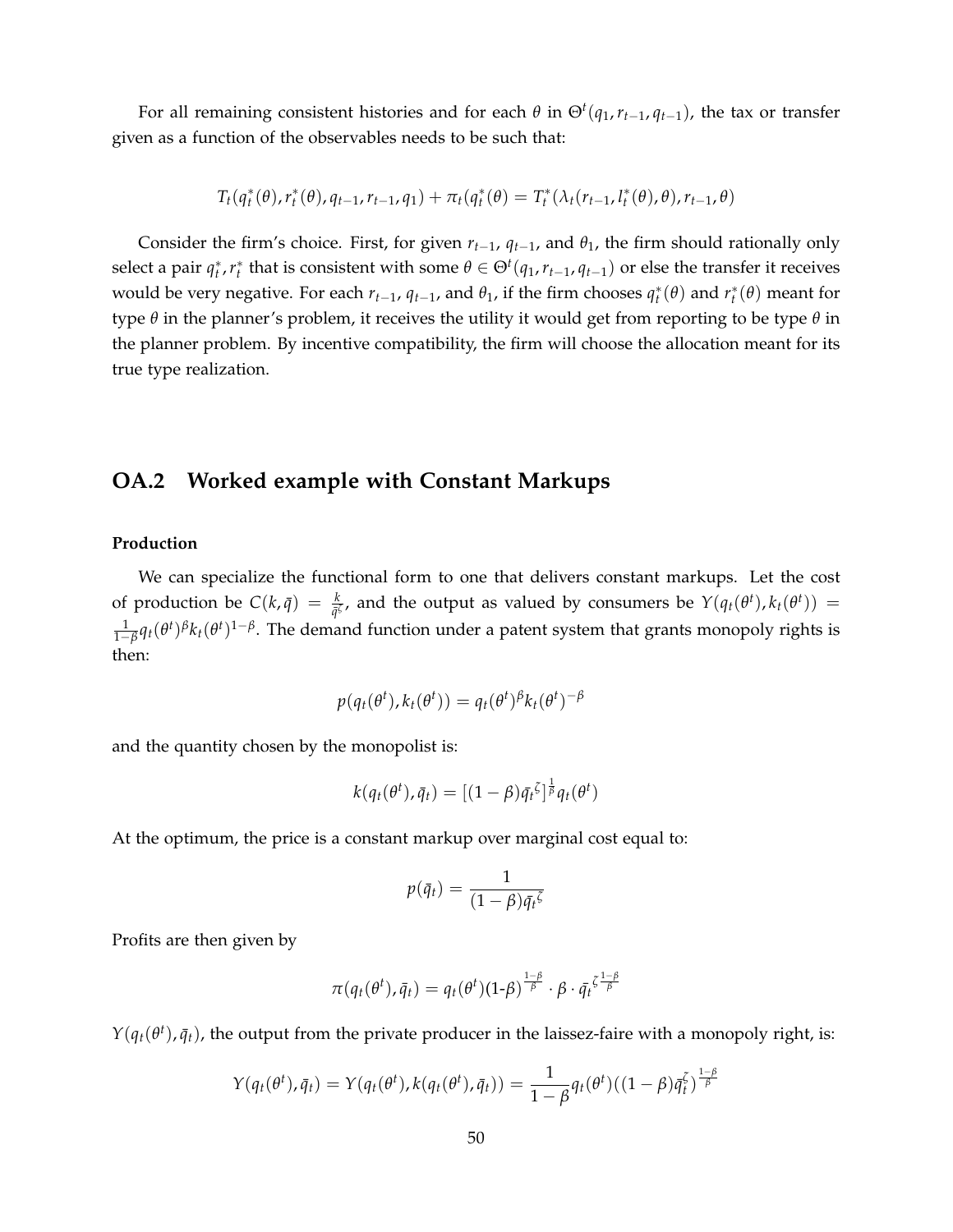Hence, the final good in the private market equilibrium is given by:

$$
Y_t = \int_{\Theta^t} Y(q_t(\theta^t), \bar{q}_t) P(\theta^t) = \int_{\Theta^t} \frac{1}{1-\beta} q_t(\theta^t) [(1-\beta)\bar{q}_t^{\zeta}]^{\frac{1-\beta}{\beta}} P(\theta^t) d\theta^t
$$

Conditional on a given quality  $q_t(\theta^t)$ , the production choice of the planner would be such that:

$$
k^*(q_t(\theta^t), \bar{q}_t) = \bar{q_t} \bar{\beta} q_t(\theta^t) > k(q_t(\theta^t), \bar{q}_t)
$$

#### **A special case with very simple wedges**

We can impose additional restrictions to obtain particularly easy characterizations of the wedges. Assume the functional forms in Table [2,](#page-31-0) but also assume the special case in which  $\rho_{\theta r} = \rho_{rl} = 1$ , so that the screening term in the R&D wedge is zero. Let

$$
B_e = 1 + \zeta \left(\frac{1-\beta}{\beta}\right)
$$
  

$$
B_m = \frac{2-\beta}{1-\beta}
$$

and

$$
G_t = H^1(\theta^1) p^{t-1} (1+\gamma)(1-\alpha)
$$

Then, we can show that in this special case,

$$
\frac{\tau_t}{1 + G_t} = -\left(1 - \frac{1}{B_e}\right) - \frac{1}{B_e} \left(1 - \frac{1}{B_m}\right)
$$

$$
s_t = \left(1 - \frac{1}{B_e}\right) + \frac{1}{B_e} \left(1 - \frac{1}{B_m}\right)
$$

and so the profit wedge  $\tau_t$  depends only on time *t* and the initial state  $\theta_1$  and tends to a constant profit subsidy  $-\left(1-\frac{1}{B_e}\right)$  $\left.\begin{array}{c} \frac{1}{B_e} \end{array}\right.$  $\left(1-\frac{1}{B_m}\right)$  $( ) < 0$  over time. The net subsidy wedge is constant over time and type and equal to exactly  $-\tau_t$ . Both wedges are increasing in absolute value when the strength of the spillover (*ζ*) increases.

### <span id="page-50-0"></span>**OA.3 Extensions**

#### **OA.1 Heterogeneity in Production Efficiency**

Suppose that firms are also heterogeneous in their production productivities, denoted by *θ p* , with realization  $\theta_t^p$ *t*<sub>*t*</sub> and history *θ<sup>p,<i>t*</sup></sup>. For instance, production costs could be  $C(k, \bar{q}_t, \theta_t^p)$  $t$ <sup>*r*</sup>). Allocations are now specified as functions of the full set of histories  $(\theta^t, \theta^{p,t})$ . If production productivity is observable, the planner will simply condition on it for each history of research productivities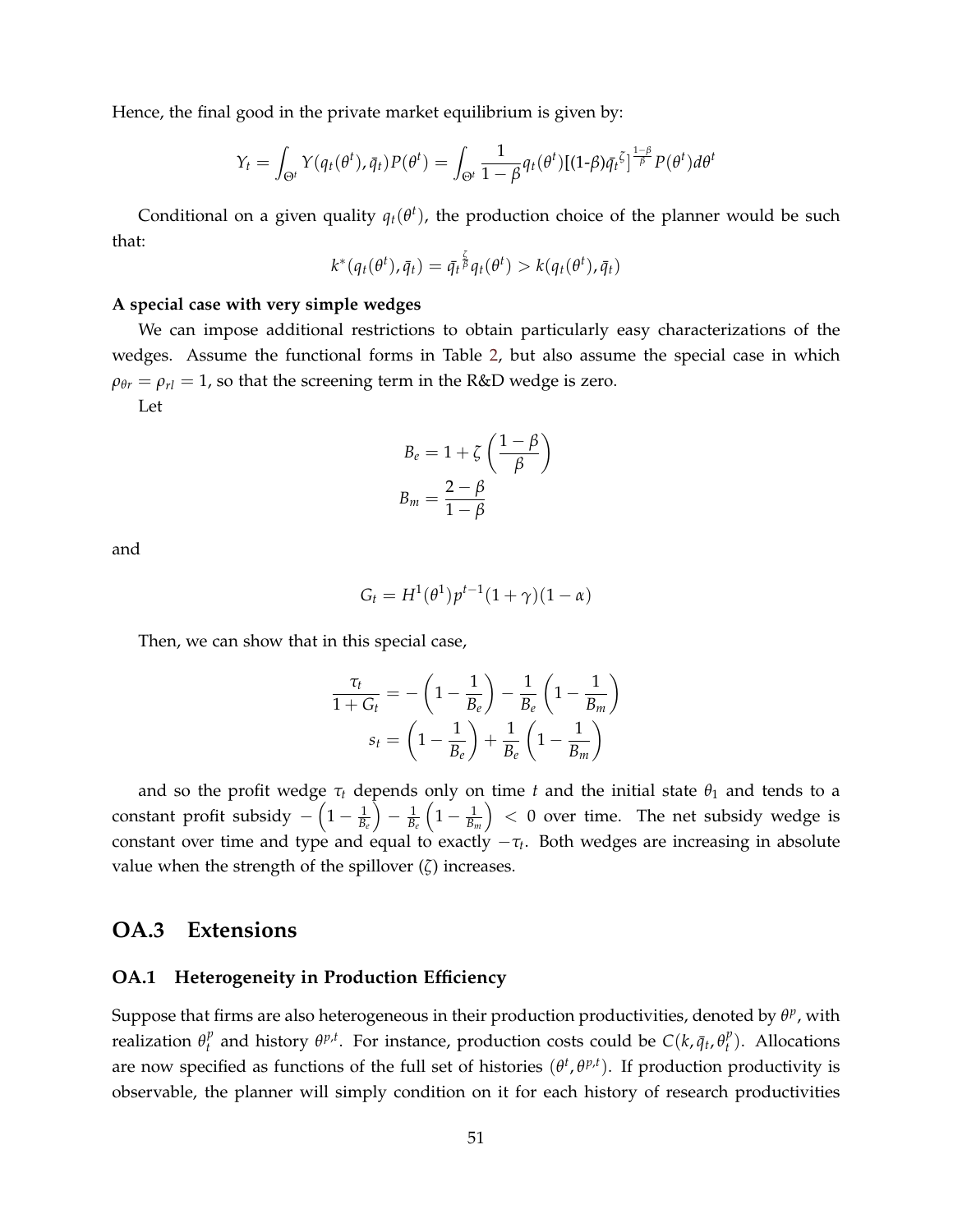*θ t* . In fact, as long as quality *q* and quantity *k* are observable, the planner can perfectly infer *θ<sup>p,t</sup>* from the observed production choices. Net output is then  $\tilde{Y}(q_t(\theta^t, \theta^{p,t}), \bar{q}_t, \theta^p_t)$  $t$ <sup>*r*</sup>) and profits are  $\pi(q_t(\theta^t, \theta^{p,t}), \bar{q}_t, \theta_t^p)$  $(\theta_t^p)$ . Similarly to before, we can define  $\Pi_t(\theta^t, \theta^{p,t}) := \left(\sum_{s=t}^{\infty} \left(\frac{1-\delta}{R}\right)^{s-t} \frac{\partial \pi(q_s(\theta^s, \theta^{p,s}), \bar{q}_s, \theta_s^p)}{\partial q_s}\right)$ *∂q<sup>s</sup>*  $\overline{ }$ as the marginal impact on future profit flows from an increase in quality. Let  $Q_t(\theta^t, \theta^{p,t})$  =  $\sum_{s=t}^{\infty}\left(\frac{1-\delta}{R}\right)^{s-t}\frac{\partial \tilde{Y}(q_s(\theta^s,\theta^{p,s}),\bar{q}_s,\theta^p_s)}{\partial q_s}$ *∂q<sup>s</sup>* be the marginal impact of quality on on future expected output net of production costs.

Then, the optimal profit wedge can be set for each history  $(\theta^t, \theta^{p,t})$  and satisfies:

$$
\tau(\theta^t, \theta^{p,t}) = -\mathbb{E}\left(\sum_{s=t}^{\infty} \left(\frac{1-\delta}{R}\right)^{s-t} \eta_s\right) \frac{\partial \lambda_t}{\partial l_t} - \mathbb{E}(Q_t(\theta^t, \theta^{p,t}) - \Pi_t(\theta^t, \theta^{p,t})) \frac{\partial \lambda_t}{\partial l_t} + \frac{1 - F^1(\theta_1)}{f^1(\theta_1)} I_{1,t}(\theta^t) \frac{\phi_t^t \lambda_{\theta t}}{\lambda_t} \left[\frac{1}{\varepsilon_{l,1-\tau}} \frac{1}{\varepsilon_{\lambda l,t}} + \rho_{\theta l,t}\right]
$$

and the optimal R&D subsidy is given by:

$$
s(\theta^t, \theta^{p,t}) = \mathbb{E}\left(\sum_{s=t+1}^{\infty} \left(\frac{1-\delta}{R}\right)^{s-t-1} \eta_s \frac{\partial \lambda_{t+1}}{\partial r_t}\right) + \mathbb{E}\left(\left(Q_{t+1}(\theta^{t+1}, \theta^{p,t+1}) - \Pi_{t+1}(\theta^{t+1}, \theta^{p,t+1})\right) \frac{\partial \lambda(\theta^{t+1})}{\partial r_t}\right) + \frac{1}{R} \mathbb{E}\left(\frac{1 - F^1(\theta_1)}{f^1(\theta_1)} I_{1,t+1}(\theta^{t+1}) \phi'_{t+1}(l(\theta^{t+1})) \frac{\lambda_{\theta} \lambda_r}{\lambda \lambda_l}(\rho_{lr} - \rho_{\theta r})\right)
$$

The productivity differences only enter the monopoly valuation term, as they only affect how effectively each firms can transform the quality into output. As a result, productivity differences in production do not really change the previous results.

More generally, any additional heterogeneity that is observable can be treated in a similar way, by conditioning the optimal policies on it. The problem becomes much more complicated if there is additional unobservable heterogeneity that is correlated with research productivity *θ*. Already in much simpler static settings without spillovers, Rochet and Choné [\(1998\)](#page-43-17) show that with two-dimensional heterogeneity there are barely any general results. Incorporating nontrivial two-dimensional heterogeneity in a dynamic model with spillovers like this one (and being able to estimate it) would be an important big step for future research.

Empirically, we do not let this additional observable heterogeneity (such as production sector, technology sector, or business-cycle induced effects) contaminate the results and filter it out from the variables thanks to fixed effects before computing our data moments. What could be quite interesting for future research would be to actually specifically estimate the model and simulate differentiated optimal policies, allowing explicitly for different sectors, different technology classes, or different parts of the business cycles.

#### **OA.2 Different types of observable R&D investments**

Suppose that there are several types of observable R&D investments that firms can make, denoted by *r*<sup>1</sup>, ...*r<sup>j</sup>*, ...,*r<sup>J</sup>*. A natural interpretation would be the investments in different technology classes.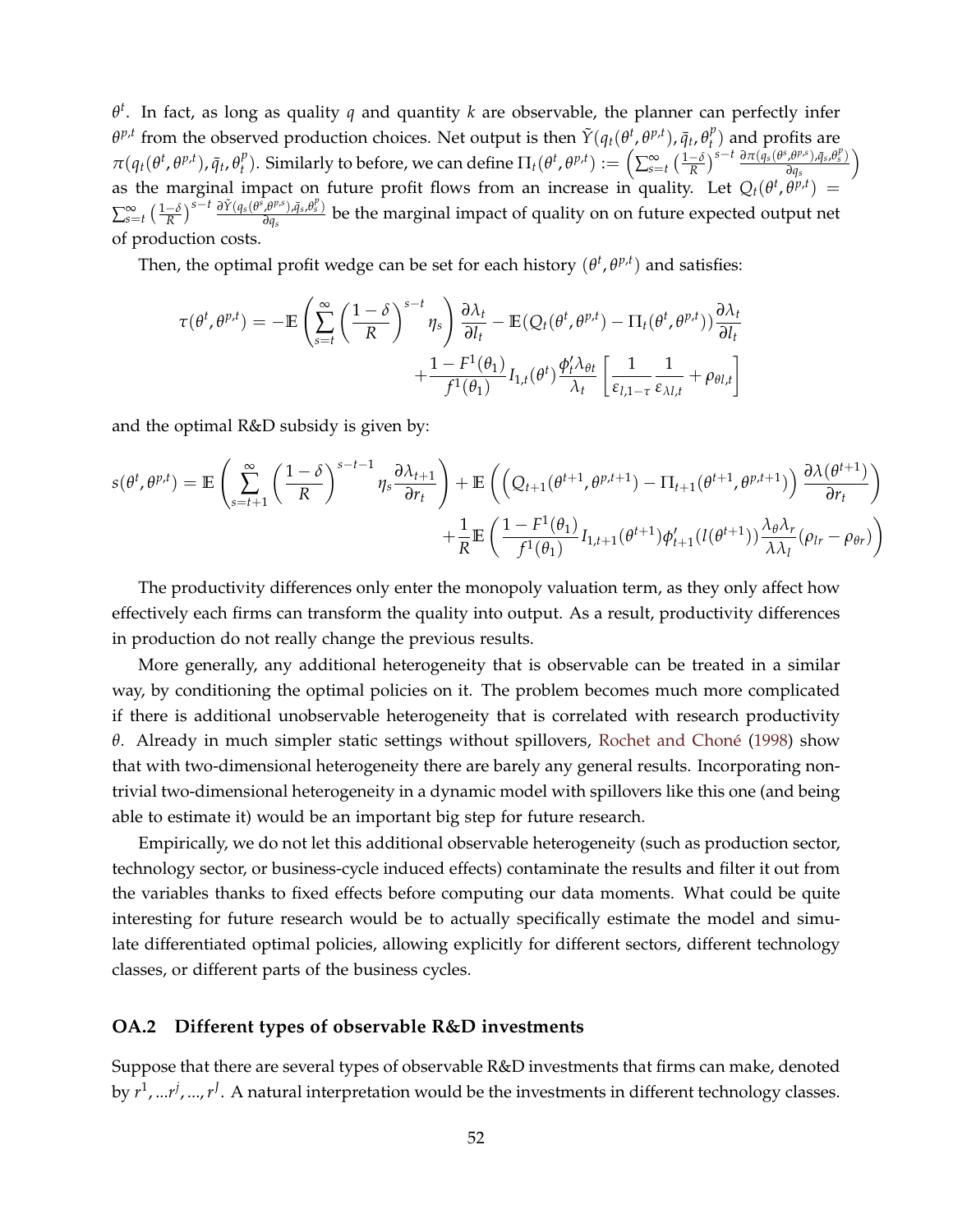The step size is determined as a function of the observable R&D investments, unobservable R&D effort, and firm research productivity:

$$
\lambda_t = \lambda_t (r_{t-1}^1, ... r_{t-1}^j, ..., r_{t-1}^J, l_t, \theta_t)
$$

We can define the Hicksian complementarity of each R&D type with firm effort and research productivity as:

$$
\rho_{\theta r,t}^{j} := \frac{\frac{\partial^2 \lambda_t}{\partial r_{t-1}^{j} \partial \theta_t} \lambda_t}{\frac{\partial \lambda_t}{\partial \theta_t} \frac{\partial \lambda_t}{\partial r_{t-1}^{j}}} \quad \text{and} \quad \rho_{l r,t}^{j} := \frac{\frac{\partial^2 \lambda_t}{\partial r_{t-1}^{j} \partial l_t} \lambda_t}{\frac{\partial \lambda_t}{\partial l_t} \frac{\partial \lambda_t}{\partial r_{t-1}^{j}}}
$$

Different types of R&D investments can have very different complementarity profiles with R&D effort and firm type (or, equivalently, their exposure to risk as embodied by the stochastic type). Some investments may generate returns with high certainty, regardless of the type realization, while others may only yield returns when firms are particularly good or in period of good realizations of the stochastic type.

Let the subsidy on investment  $r_t^j$  $\mathbf{f}_t^j$  be denoted by  $\mathbf{s}^j(\theta^t)$ . At the optimum, formula [\(22\)](#page-21-0) holds separately for each type of R&D investment wedge  $s^j(\theta^t)$ . The wedge  $s^j(\theta^t)$  will be increasing in the effect of investment *j* on the step size (in the Pigouvian correction term), as well as in the relative complementarity of that investment to unobservable R&D effort relative to its complementarity with respect to firm research productivity,  $\rho_{\theta l}^{j} - \rho_{\theta}^{j}$ *θr* .

The lesson is that while it is optimal to subsidize investments with higher externalities at a higher rate, it is not as beneficial if these investments are also highly sensitive to the firm productivity and firm research productivity is unobservable.

#### **OA.3 Different Externalities from Different Types of Research**

It is also possible to directly incorporate different externalities from each type of R&D investments by letting the cost function be decreasing in each aggregate investment type:

$$
C(k,\bar{q}^1,..,\bar{q}^J) \quad \text{with} \quad \bar{q}^j = \int_{\Theta^t} q_t^j(\theta^t) d\theta^t \quad \text{and} \quad q_t^j(\theta^t) = q_t^j(\theta^{t-1})(1-\delta) + \lambda_t^j(r_{t-1}^j, l_t, \theta_t)
$$

This is important in order to be able to speak to the very different spillovers from different types of research such as basic and applied research. Basic research may only add little to the total quality a firm's product, but if its effect on the costs of production of other firms is important, it will suffer from a large under-investment in the laissez-faire, as highlighted in [Akcigit et al.](#page-41-15) [\(2016\)](#page-41-15), and will warrant a large Pigouvian correction.

At the firm level, the (single) product quality is given by

$$
q_t = (1 - \delta)q_{t-1} + \sum_{j=1}^{J} \lambda_t^j (r_{t-1}^j, l_t, \theta_t)
$$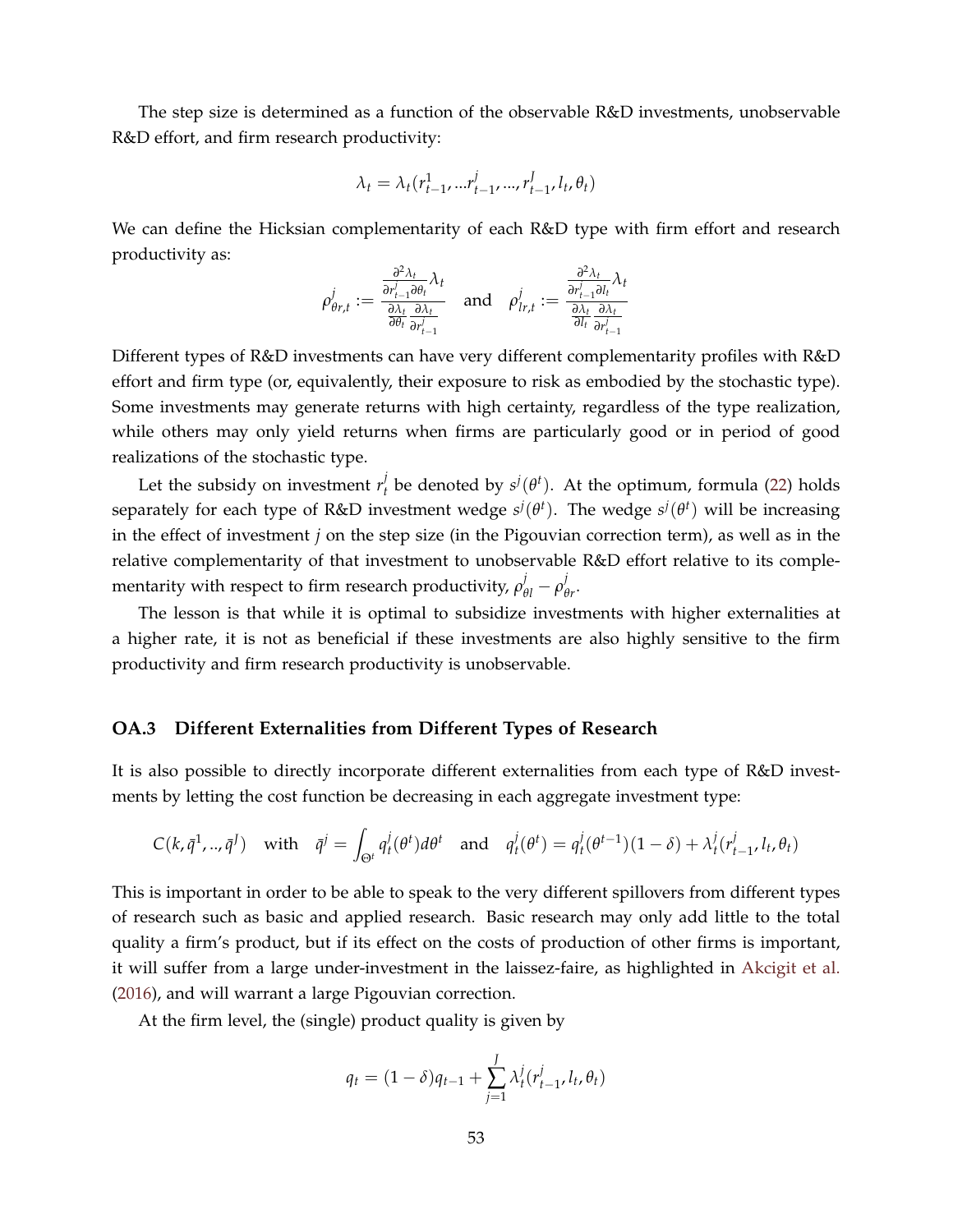We have to impose *j* consistency constraints in the partial program in each period *t*, each with multiplier  $\eta^j_t$ *t* . Formula [\(22\)](#page-21-0) then tells us that R&D investments with the highest spillovers (highest  $\eta^j_t = \int_{\Theta^t}$  $\partial \tilde{Y}^{*}(\bar{q}_{t}(\theta^{t}), \bar{q}_{t}^{1},...,\bar{q}_{t}^{J})$  $\frac{\partial^2 f}{\partial q^j_{t}}$ ,  $p(\theta^t)d\theta^t$ ) are the ones that should be subsidized most (bearing in mind *t* that their complementarities with effort and firm research productivity may dampen the benefits from subsidizing them).

### **OA.4 Computational Appendix**

#### **OA.1 Computational Procedure**

All code is written is standard Python 3, and depends only on common numerical and scientific modules such as numpy, scipy, pandas, statsmodels, patsy, and matplotlib. The parameter estimation and optimal policy calculations are done using either the Nelder-Mead algorithm or simulated annealing.

Because of the staggered nature of research spending and firm effort decisions, we find the optimal decisions for a log-uniform grid of possible  $(\theta_t, \theta_{t+1})$  values. In addition, in the case of the optimal mechanism, one also tracks the initial type  $\theta_1$ , as this bears on the constraints imposed by informational limitations.

When solving for both the optimal mechanism and the linear tax equilibrium outcome, the solution method is constructed as a fixed point problem on the path of  $\bar{q}$ . Because  $\bar{q}$  evolves according to a firm's research decisions and these decisions are made based on expectations that condition on the future path of  $\bar{q}$ , the decisions made by firms are in a sense both forward and backward looking.

Given a certain candidate path for  $\bar{q}$ , we can find the optimal choices for research spending and firm effort (for either the firm or the planner), which itself amounts to solving a onedimensional equation for each point in the type space in each time period. Using these decisions, one can construct an updated path for  $\bar{q}$ . When this process reaches a fixed point, we have found the equilibrium path for  $\bar{q}$ . In practice, as the equations characterizing firm choices are analytical but not closed form, it is more efficient to formulate the problem as a fixed point over both the path of  $\bar{q}$  and firm choices for  $r$  and  $l$  for each type. Updating is then done only using the  $M'(r)$ and  $\phi'(l)$  terms in the first order conditions. Additionally, it is useful to dampen the updating process to avoid any numerical instabilities.

Moving to non-linear policies considerably complicates matters. In this case, the relevant state space of the firm must include the actual value of *q*. As a result, we must track the joint distribution of *q<sup>t</sup>* , *θ<sup>t</sup>* , and *θt*+1. Conceptually the convergence process and criterion are similar to the linear case, but the run time is much longer. The advantage is that we can entertain tax and subsidy policies that are arbitrary (differentiable) functions of firm profit and R&D investment.

To generate simulated moments for parameter estimation, we simulate a large number of firms ( $2^{15}$  = 32768) for the entirety of their life cycle and compute various statistics on this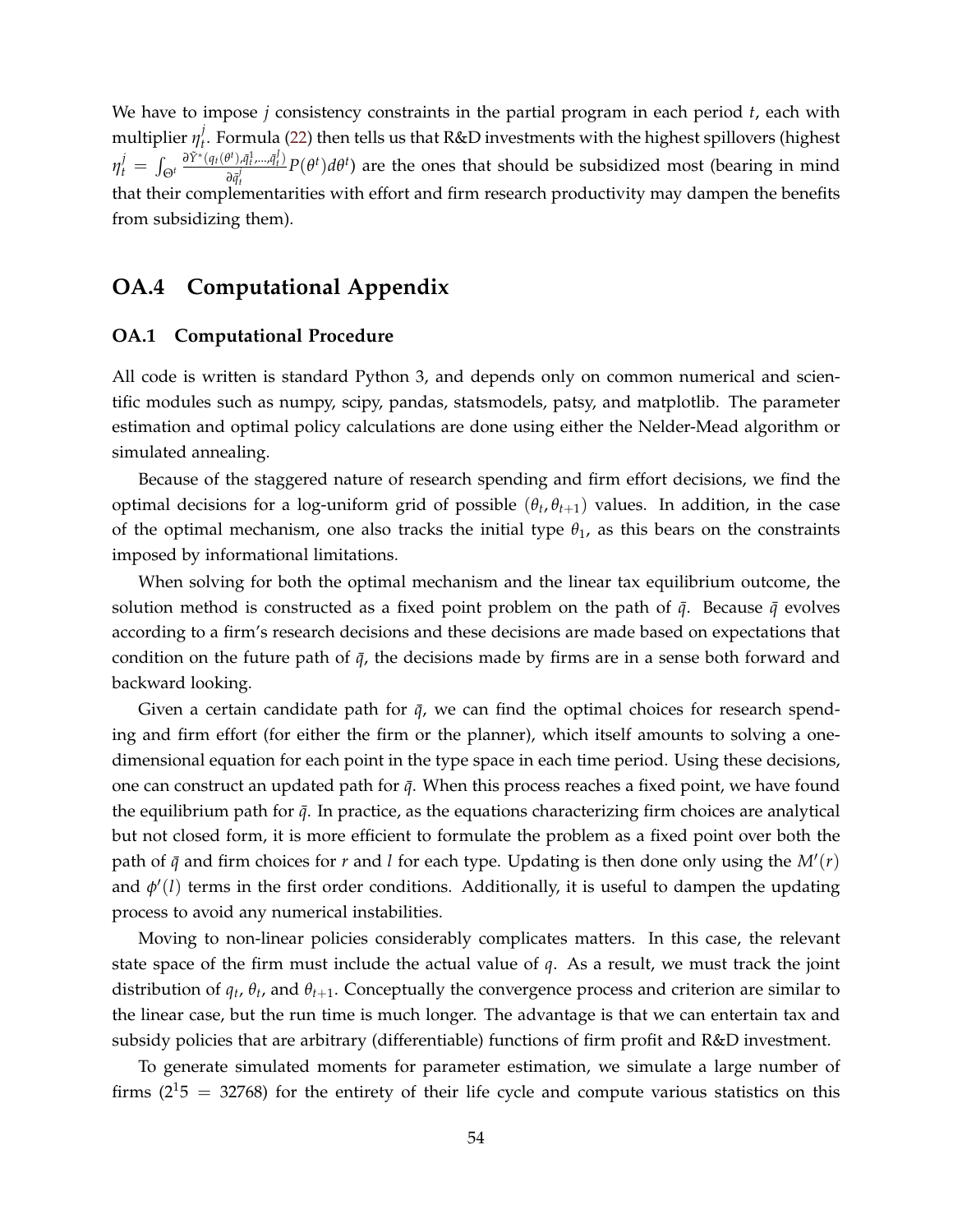panel of simulated data. All of the moments are relatively straightforward to calculate, with the notable exception of the coefficients for the spillover regression (M8) and the R&D-cost elasticity regression (M9), which are used to identify the externality parameter and various cost elasticities.

For the spillover regression (M8), we actually re-solve and re-simulate the model for a variety of different scenarios in which innovations contribute an additional boost to average productivity  $\bar{q}$ , which we interpret as innovation spillovers between firms. We perform this exercise for a variety of boost parameters centered around unity (the baseline model value). We interpret each simulated economy as representing a particular industry with a particular level of innovation spillovers. This mimics the exogenous variation used to identify the spillovers in the [Bloom](#page-41-8) [et al.](#page-41-8) [\(2013\)](#page-41-8) paper. Using this variation, we then run a regression of firm sales on the amount of research spending undertaken by the firm as well as the average research spending by all firms in that time period and industry. We then match this to an analogous regression run by [Bloom](#page-41-8) [et al.](#page-41-8) [\(2013\)](#page-41-8).

Similarly, for the R&D-cost regression (M9), we simulate a variety of economies having different values of the R&D cost parameters  $\kappa_r$  centered the baseline value. These differences can represent actual difference in cost, or alternatively, differences in R&D subsidy levels or tax credits. We then run a firm-level regression across time and industry of R&D investment on the level of *κ<sup>r</sup>* .

To generate estimates for the standard error of our parameter estimates, we take 100 draws from the distribution induced by our data moment means and variances, fully re-estimate the parameters of our model for each of these draws, then report the standard deviation of these estimates. Because some of our data moments (in particular, moments M8 and M9) come from different sources, it is not clear what the interpretation of off-diagonal elements would be. A natural choice is to set them to zero, using a diagonal matrix for the data moment standard errors.

#### <span id="page-54-0"></span>**OA.2 Ex Post Verification Procedure**

To perform the ex post verification, we start with the allocations under truth-telling in the optimal mechanism,  $\lambda(\theta^t)$ ,  $r(\theta^t)$ , and  $T(\theta^t)$  (where the transfers  $T(\theta^t)$  are constructed following [\(OA1\)](#page-48-0)). These allocations are defined for all histories  $\theta^t$  which could arise along the equilibrium path by the optimal mechanism– thus any history  $\theta^t$  that can never arise given the distribution of stochastic shocks is ruled out (with, for instance, infinitely negative transfers  $T(\theta^t)$ ).

For every history  $\theta^{t-1}$ , we can compute the allocations that would be assigned to an agent of type *θ* who reports *θ* 0 (not necessarily truthfully) among the feasible types in the space Θ at time *t*. Under any report  $\theta'$ , the agent will be assigned the allocations  $\lambda(\theta^{t-1}, \theta')$ ,  $r(\theta^{t-1}, \theta')$  and  $T(\theta^{t-1}, \theta')$ , which are meant for the "true" type  $(\theta^{t-1}, \theta')$ . The agent whose true type realization is  $\theta$  chooses the report  $\theta'$  that will maximize his expected discounted payoff which is:

$$
\max_{\theta'} T(\theta^{t-1}, \theta') - \phi(\lambda(\theta^{t-1}, \theta') / w(r_{t-1}(\theta^{t-1}), \theta)) + \frac{1}{R} \int \omega(\theta^{t-1}, \theta', \theta_{t+1}) f^{t+1}(\theta_{t+1}|\theta)
$$